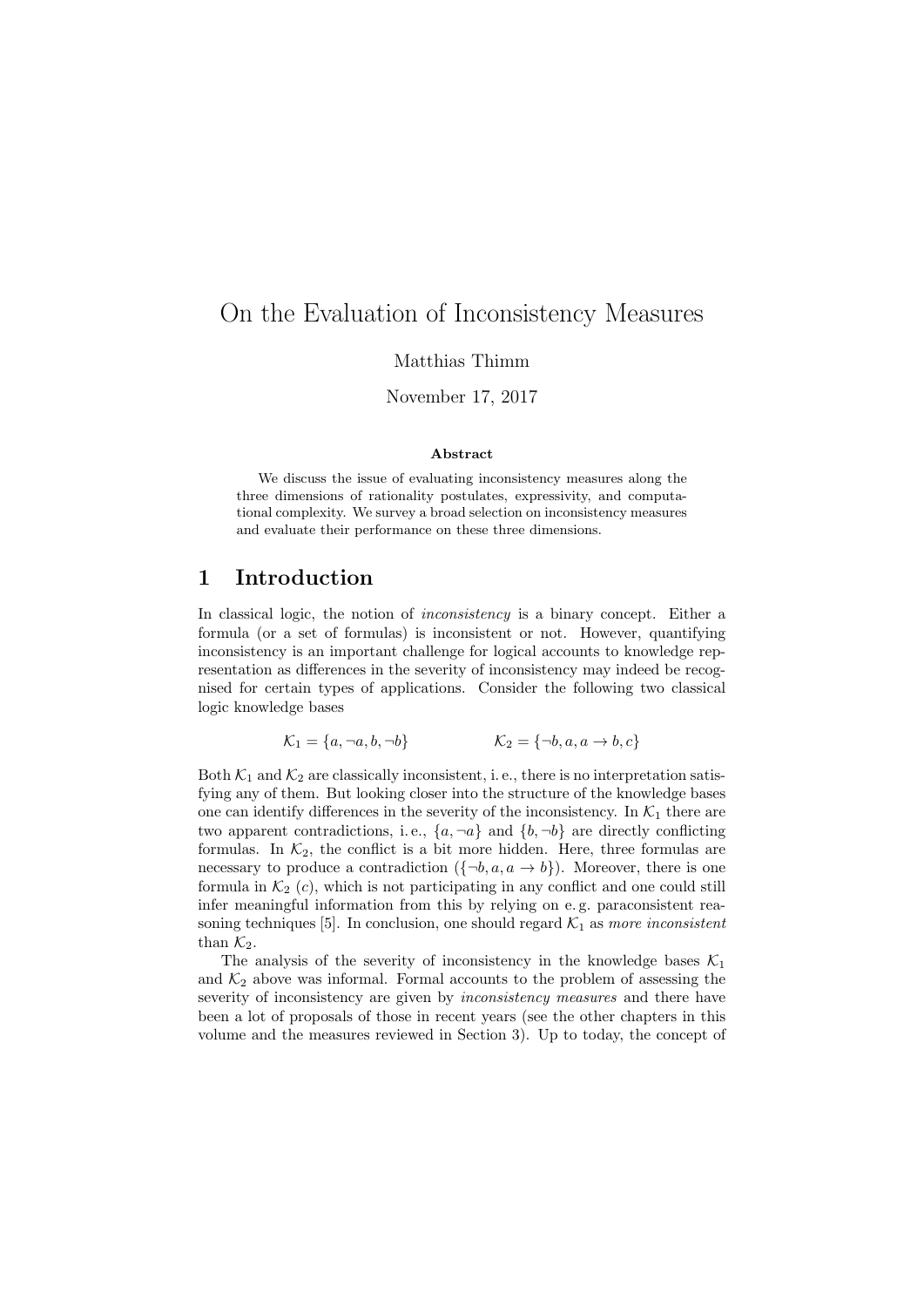severity of inconsistency has not been axiomatized in a satisfactory manner and the series of different inconsistency measures approach this challenge from different points of view and focus on different aspects on what constitutes severity. Consider the next two knowledge bases

$$
\mathcal{K}_3 = \{a, \neg a, b\} \qquad \qquad \mathcal{K}_4 = \{a \lor b, \neg a \lor b, a \lor \neg b, \neg a \lor \neg b\}
$$

Again both  $K_3$  and  $K_4$  are inconsistent, but which one is more inconsistent than the other? Our reasoning from above cannot be applied here in the same fashion. The knowledge base  $\mathcal{K}_3$  contains an apparent contradiction  $(\lbrace a, \neg a \rbrace)$ but also a formula not participating in the inconsistency  $({b})$ . The knowledge base  $K_4$  contains a "hidden" conflict as four formulas are necessary to produce a contradiction, but all formulas of  $\mathcal{K}_4$  are participating in this. In this case, it is not clear how to quantitatively assess the inconsistency of these knowledge bases and different measures may order these knowledge bases differently. More generally speaking, it is not universally agreed upon which so-called rationality postulates should be satisfied by a reasonable account of inconsistency measurement, see [3] for a discussion. Besides concrete approaches to inconsistency measurement the community has also proposed a series of those rationality postulates in order to describe general desirable behaviour and the classification of inconsistency measures by the postulates they satisfy is still one the most important ways to evaluate the quality of a measure, even if the set of desirable postulates is not universally accepted. For example, one of the most popular rationality postulates is *monotonicity* which states that for any  $\mathcal{K} \subseteq \mathcal{K}'$ , the knowledge base  $\mathcal{K}$  cannot be regarded as more inconsistent as  $\mathcal{K}'$ . The justification for this demand is that inconsistency cannot be resolved when adding new information but only increased. While this is usually regarded as a reasonable demand there are also situations where monotonicity may be seen as counterintuitive. Consider the next two knowledge bases

$$
\mathcal{K}_5 = \{a, \neg a\} \qquad \qquad \mathcal{K}_6 = \{a, \neg a, b_1, \dots, b_{998}\}\
$$

We have  $\mathcal{K}_5 \subseteq \mathcal{K}_6$  and following *monotonicity*,  $\mathcal{K}_6$  should be regarded as least as inconsistent as  $K_5$ . However, when judging the content of the knowledge bases in a "relative" manner,  $K_5$  may seem more inconsistent. More precisely,  $\mathcal{K}_5$  contains no useful information and all formulas of  $\mathcal{K}_5$  are in conflict with another formula. In  $K_6$ , however, only 2 out of 1000 formulas are participating in the contradiction. So it may also be a reasonable point of view to judge  $K_5$ more inconsistent than  $\mathcal{K}_6$ .

In this chapter, we will not give a final answer to the discussion on which rationality postulate is desirable or not. We will, however, provide a comprehensive overview of the existing rationality postulates and the compliance of different measures wrt. those, continuing work from [41]. It is up to the reader and future work to conclude said discussion. Besides satisfaction of rationality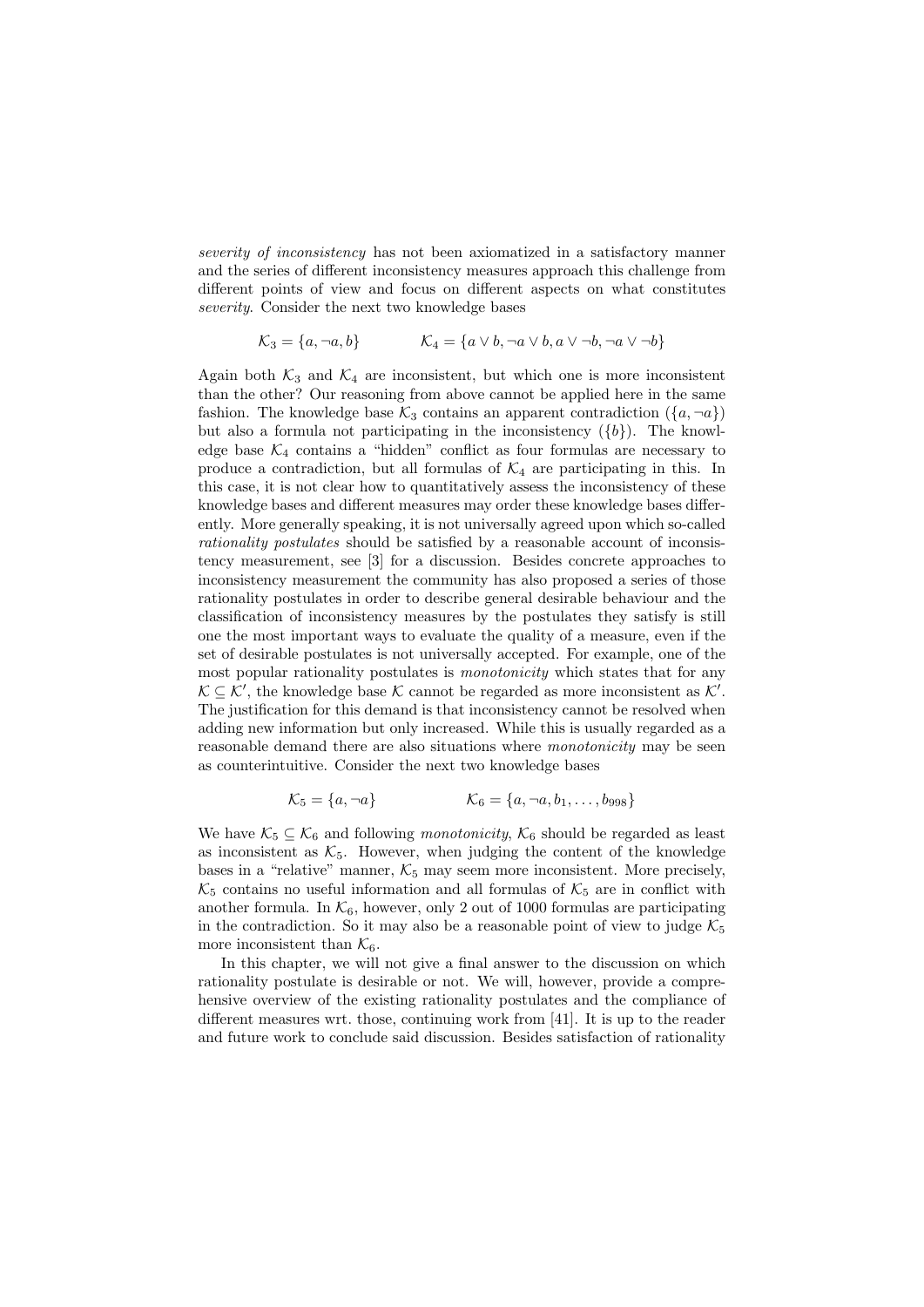postulates we will address two more "objective" evaluation metrics, namely expressivity [38] and computational complexity [44, 43]. The former refers to the ability of an inconsistency measure to differentiate many levels of the severity of inconsistency. Consider the following family of knowledge bases

$$
\mathcal{K}_7^1 = \{a_1, \neg a_1\} \quad \mathcal{K}_7^2 = \{a_1, \neg a_1, a_2, \neg a_2\} \quad \dots \quad \mathcal{K}_7^n = \{a_1, \neg a_1, \dots, a_n, \neg a_n\}
$$

Each knowledge base  $\mathcal{K}_7^{i+1}$  contains one more apparent contradiction than  $\mathcal{K}_7^i$ , so it is reasonable to assess  $\mathcal{K}_7^{i+1}$  as *strictly* more inconsistent than  $\mathcal{K}_7^i$ . Following [38] we will present a formal framework for assessing the expressivity of inconsistency measures and provide a comprehensive overview of the expressivity of different measures. Finally, we will consider the computational complexity involved in computing the value of an inconsistency measure, following [44, 43]. As detecting inconsistency alone is an intractable problem, we cannot hope to determine inconsistency values in an efficient manner. However, inconsistency measures can be classified into different levels of the polynomial hierarchy and thus algorithms determining them may exhibit significant differences in performance. As before, we provide a comprehensive overview of the computational complexity landscape of different measures as well.

This chapter summarises the works [38, 41, 44, 43] and complements their results by additionally considering more recent approaches to inconsistency measurement. The rest of this chapter is organised as follows. In Section 2 we present necessary preliminaries on propositional logic and we review our selection of inconsistency measures to be studied in Section 3. In Sections 4, 5, and 6 presents the evaluation measures of rationality postulates, expressivity, and computational complexity, respectively. We conclude in Section 7. Appendix 7 contains proofs of new technical results.

# 2 Preliminaries

Let At be some fixed propositional signature, i.e., a (possibly infinite) set of propositions, and let  $\mathcal{L}(A_t)$  be the corresponding propositional language constructed using the usual connectives  $\land$  (conjunction),  $\lor$  (disjunction),  $\rightarrow$  (implication), and  $\neg$  (*negation*). A literal is a proposition p or a negated proposition  $\neg p$ .

**Definition 1.** A knowledge base K is a finite set of formulas  $K \subseteq \mathcal{L}(At)$ . Let K be the set of all knowledge bases.

A clause is a disjunction of literals. A formula is in conjunctive normal form (CNF) if the formula is a conjunction of clauses. If X is a formula or a set of formulas we write  $\mathsf{At}(X)$  to denote the set of propositions appearing in X. For a set  $S = {\phi_1, \ldots, \phi_n}$  let  $\bigwedge S = \phi_1 \wedge \ldots \wedge \phi_n$ .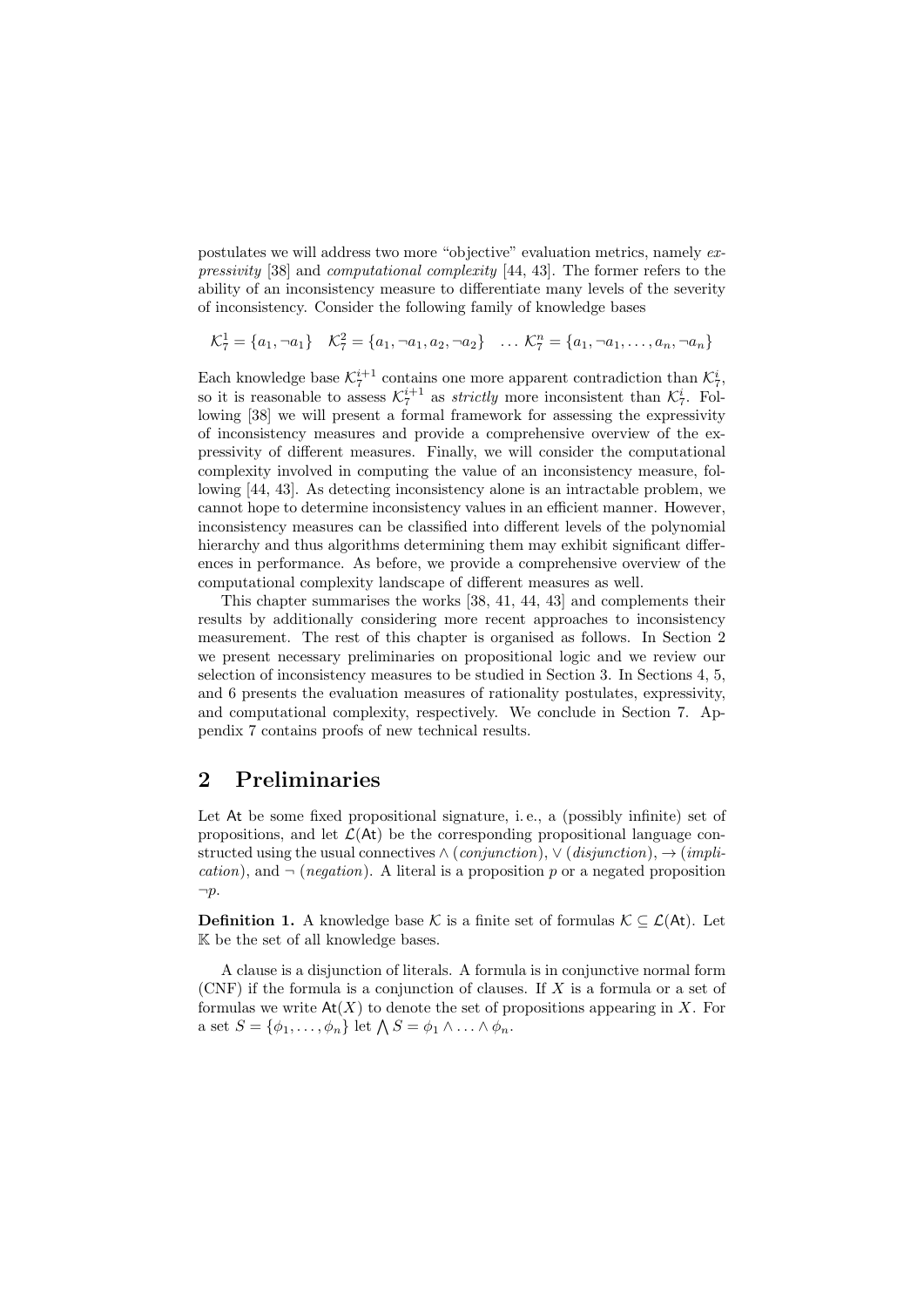Semantics for a propositional language is given by *interpretations* where an *interpretation*  $\omega$  on At is a function  $\omega$  : At  $\rightarrow$  {true, false}. Let  $\Omega$ (At) denote the set of all interpretations for At. An interpretation  $\omega$  satisfies (or is a model of) an atom  $a \in At$ , denoted by  $\omega \models a$ , if and only if  $\omega(a) =$  true. The satisfaction relation  $\models$  is extended to formulas in the usual way.

For  $\Phi \subseteq \mathcal{L}(A_t)$  we also define  $\omega \models \Phi$  if and only if  $\omega \models \phi$  for every  $\phi \in \Phi$ . Define furthermore the set of models  $Mod(X) = {\omega \in \Omega(\mathsf{At}) \mid \omega \models X}$  for every formula or set of formulas X. Two formulas or sets of formulas  $X_1, X_2$ are equivalent, denoted by  $X_1 \equiv X_2$ , if and only if  $\textsf{Mod}(X_1) = \textsf{Mod}(X_2)$ . Furthermore, two sets of formulas  $X_1$ ,  $X_2$  are semi-extensionally equivalent [36, 37]—or bijection equivalent [10]—if and only if there is a bijection  $s$ :  $X_1 \to X_2$  such that for all  $\alpha \in X_1$  we have  $\alpha \equiv s(\alpha)$ . We denote this by  $X_1 \equiv_b X_2$ . If Mod(X) =  $\emptyset$  we also write  $X \models \bot$  and say that X is inconsistent.

### 3 Inconsistency Measures

Let  $\mathbb{R}_{\geq 0}^{\infty}$  be the set of non-negative real values including  $\infty$ . Inconsistency measures are functions  $\mathcal{I}: \mathbb{K} \to \mathbb{R}^{\infty}_{\geq 0}$  that aim at assessing the severity of inconsistency in a knowledge base  $\overline{K}$ , cf. [10]. The basic idea is that the larger the inconsistency in K the larger the value  $\mathcal{I}(\mathcal{K})$ . Formally, we define inconsistency measures as follows, cf. e. g. [15].

**Definition 2.** An inconsistency measure  $\mathcal{I}$  is any function  $\mathcal{I}: \mathbb{K} \to \mathbb{R}_{\geq 0}^{\infty}$ .

There is a wide variety of inconsistency measures in the literature. In this work, we select 22 inconsistency measures in order to discuss issues pertaining to their evaluation. We briefly introduce these measures in this section for the sake of completeness, but we refer for a detailed explanation to the corresponding original papers.<sup>1</sup>

The measure  $\mathcal{I}_d(\mathcal{K})$  is usually referred to as a baseline for inconsistency measures as it only distinguishes between consistent and inconsistent knowledge bases.

**Definition 3** ([15]). The drastic inconsistency measure  $\mathcal{I}_d$  :  $\mathbb{K} \to \mathbb{R}^{\infty}_{\geq 0}$  is defined as

$$
\mathcal{I}_d(\mathcal{K}) = \left\{ \begin{array}{ll} 1 & \text{if } \mathcal{K} \models \perp \\ 0 & \text{otherwise} \end{array} \right.
$$

for  $\mathcal{K} \in \mathbb{K}$ .

A set  $M \subseteq \mathcal{K}$  is called a minimal inconsistent subset (MI) of  $\mathcal{K}$  if  $M \models \perp$ and there is no  $M' \subset M$  with  $M' \models \perp$ . Let  $\mathsf{MI}(\mathcal{K})$  be the set of all MIs of  $\mathcal{K}$ .

<sup>&</sup>lt;sup>1</sup>Implementations of these measures can also be found in the Tweety Libraries for Artificial Intelligence [42] and an online interface is available at http://tweetyproject.org/w/incmes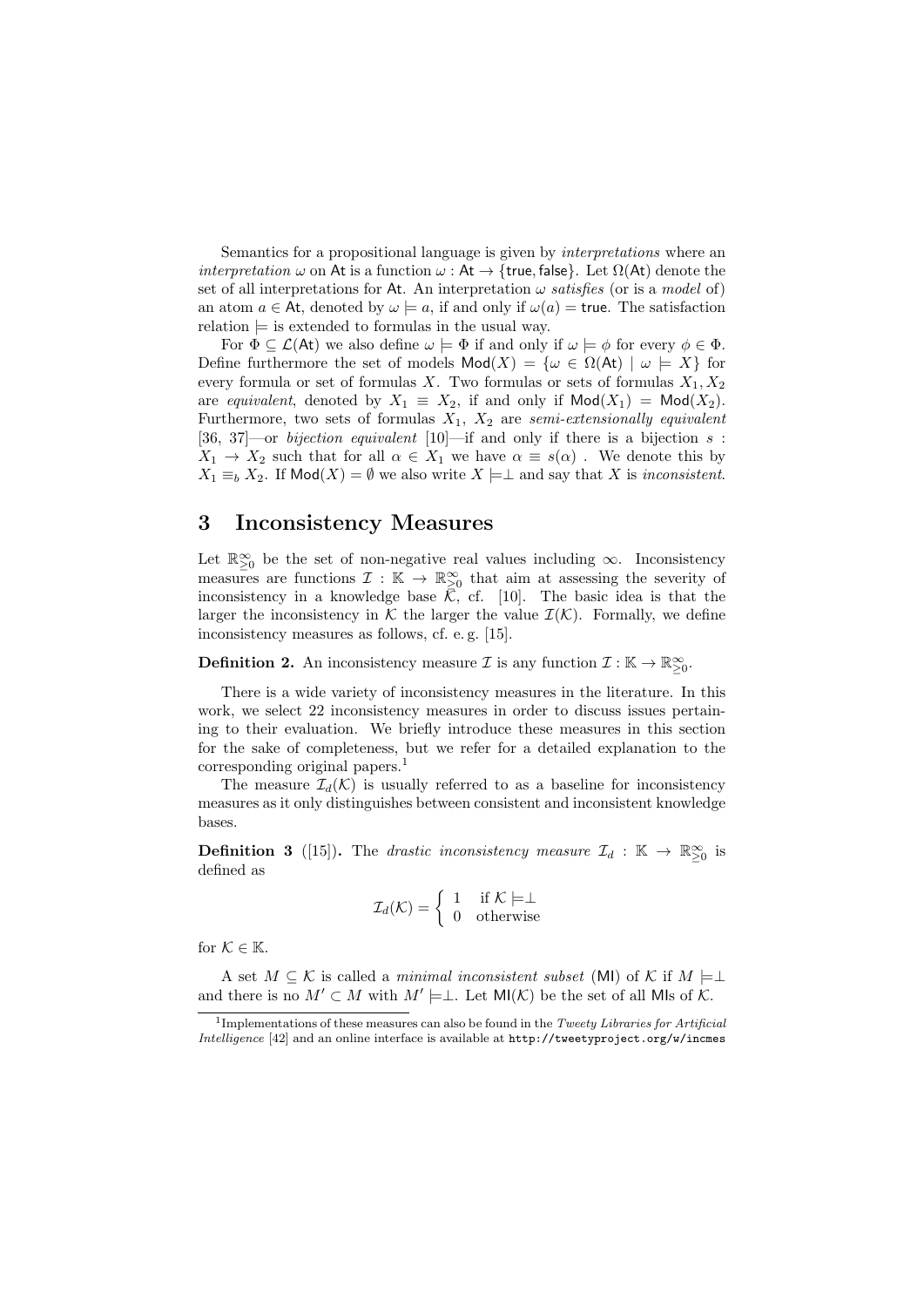**Definition 4** ([15]). The MI-inconsistency measure  $\mathcal{I}_{\text{MI}} : \mathbb{K} \to \mathbb{R}^{\infty}_{\geq 0}$  is defined as

$$
\mathcal{I}_{\text{MI}}(\mathcal{K}) = |\text{MI}(\mathcal{K})|
$$

for  $\mathcal{K} \in \mathbb{K}$ .

**Definition 5** ([15]). The M<sup>c</sup>-inconsistency measure  $\mathcal{I}_{\text{MIC}} : \mathbb{K} \to \mathbb{R}^{\infty}_{\geq 0}$  is defined as

$$
\mathcal{I}_{\text{MI}^{\text{C}}}(\mathcal{K})=\sum_{M\in\text{MI}(\mathcal{K})}\frac{1}{|M|}
$$

for  $K \in \mathbb{K}$ .

 $\sum_{\omega \in \Omega(\mathcal{A}^{\dagger})} P(\omega) = 1$ . We extend P to assign a probability to any formula A probability function P on  $\mathcal{L}(\mathsf{At})$  is a function  $P : \Omega(\mathsf{At}) \to [0,1]$  with  $\phi \in \mathcal{L}(\mathsf{At})$  by defining

$$
P(\phi) = \sum_{\omega \models \phi} P(\omega)
$$

Let  $P(\mathsf{At})$  be the set of all those probability functions.

**Definition 6** ([22]). The *η*-inconsistency measure  $\mathcal{I}_\eta$ :  $\mathbb{K} \to \mathbb{R}^\infty_{\geq 0}$  is defined as

$$
\mathcal{I}_{\eta}(\mathcal{K}) = 1 - \max\{\xi \mid \exists P \in \mathcal{P}(\mathsf{At}) : \forall \alpha \in \mathcal{K} : P(\alpha) \ge \xi\}
$$

for  $\mathcal{K} \in \mathbb{K}$ .

A three-valued interpretation v on At is a function  $v : At \to \{T, F, B\}$  where the values  $T$  and  $F$  correspond to the classical true and false, respectively. The additional truth value  $B$  stands for *both* and is meant to represent a conflicting truth value for a proposition. The function  $v$  is extended to arbitrary formulas as shown in Table 1. An interpretation  $v$  satisfies a formula  $\alpha$ , denoted by  $v \models^3 \alpha$  if either  $v(\alpha) = T$  or  $v(\alpha) = B$ . Inconsistency can be measured by seeking an interpretation  $v$  that assigns  $B$  to a minimal number of propositions.

**Definition 7** ([10]). The contension inconsistency measure  $\mathcal{I}_c : \mathbb{K} \to \mathbb{R}^{\infty}_{\geq 0}$  is defined as

$$
\mathcal{I}_c(\mathcal{K}) = \min\{|v^{-1}(B)| \mid v \models^3 \mathcal{K}\}\
$$

for  $\mathcal{K} \in \mathbb{K}$ .

Let  $MC(K)$  be the set of maximal consistent subsets of K, i.e.

$$
MC(\mathcal{K}) = \{ \mathcal{K}' \subseteq \mathcal{K} \mid \mathcal{K}' \not\models \perp \land \forall \mathcal{K}'' \supsetneq \mathcal{K}' : \mathcal{K}'' \models \perp \}
$$

Furthermore, let  $SC(K)$  be the set of self-contradictory formulas of K, i.e.

$$
\mathsf{SC}(\mathcal{K}) = \{ \phi \in \mathcal{K} \mid \phi \models \perp \}
$$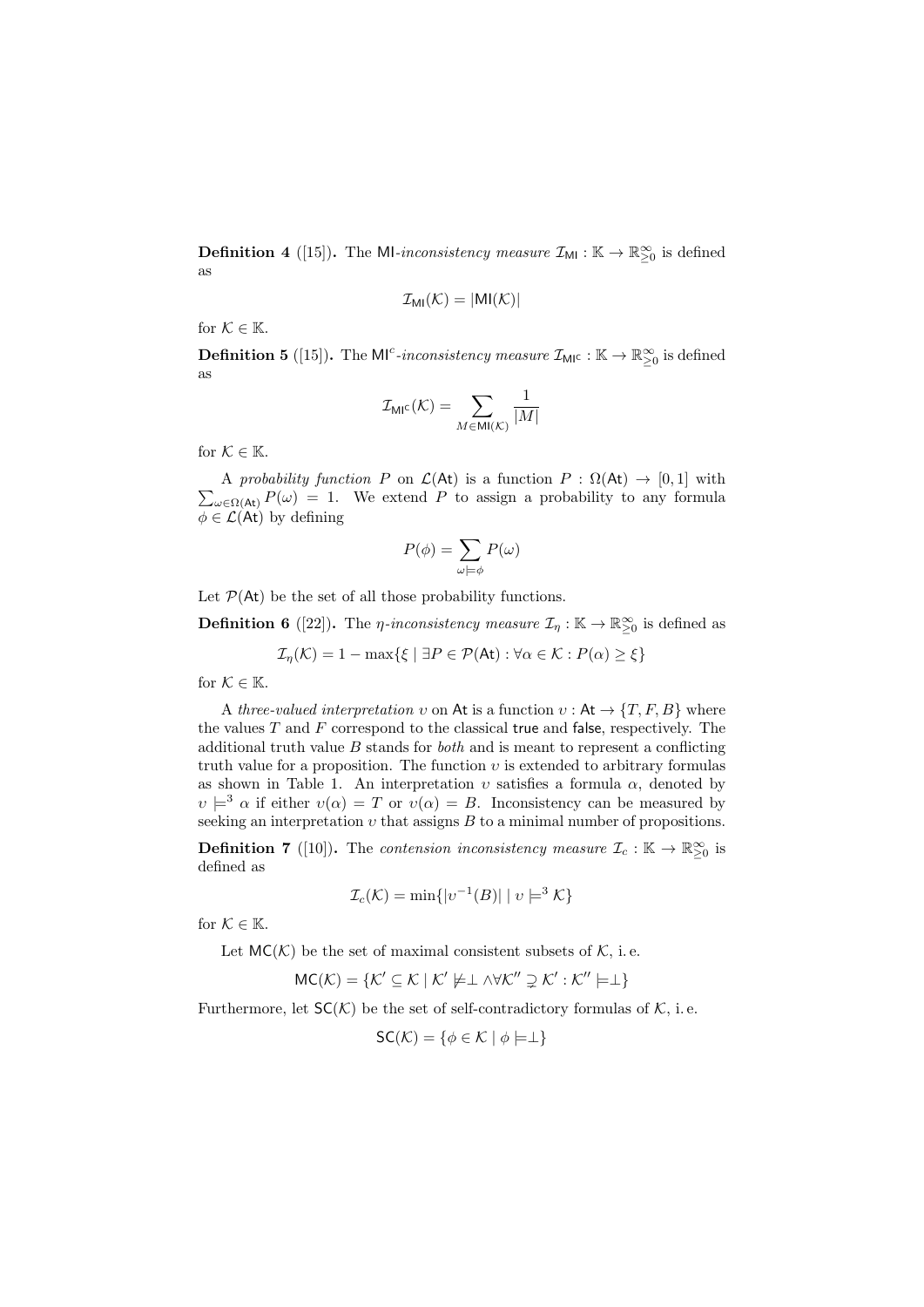| $\alpha$ | 17 | $v(\alpha \wedge$ | ß`<br>$v(\alpha \vee$ | $\alpha$ |   |
|----------|----|-------------------|-----------------------|----------|---|
| Ͳ        | Τ  | Ͳ                 | T                     | Ͳ        | F |
| Т        | В  | В                 | Ͳ                     | В        | в |
| т        | F  | F                 | Т                     | F        | Т |
| В        | Т  | В                 | т                     |          |   |
| Β        | В  | В                 | R                     |          |   |
| В        | F  | F                 | R                     |          |   |
| F        | Т  | F                 | Т                     |          |   |
| F        | В  | F                 | в                     |          |   |
| F        | F  | F                 | F                     |          |   |

Table 1: Truth tables for propositional three-valued logic.

**Definition 8** ([10]). The MC-inconsistency measure  $\mathcal{I}_{mc}$ :  $\mathbb{K} \to \mathbb{R}^{\infty}_{\geq 0}$  is defined as

$$
\mathcal{I}_{mc}(\mathcal{K}) = |\mathsf{MC}(\mathcal{K})| + |\mathsf{SC}(\mathcal{K})| - 1
$$

for  $K \in \mathbb{K}$ .

**Definition 9** ([10]). The problematic inconsistency measure  $\mathcal{I}_p : \mathbb{K} \to \mathbb{R}^{\infty}_{\geq 0}$  is defined as

$$
\mathcal{I}_p(\mathcal{K}) = |\bigcup_{M \in \text{MI}(\mathcal{K})} M|
$$

for  $K \in \mathbb{K}$ .

A subset  $H \subseteq \Omega(\mathsf{At})$  is called a *hitting set* of K if for every  $\phi \in \mathcal{K}$  there is  $\omega \in H$  with  $\omega \models \phi$ .

**Definition 10** ([39]). The *hitting-set inconsistency measure*  $\mathcal{I}_{hs} : \mathbb{K} \to \mathbb{R}^{\infty}_{\geq 0}$  is defined as

 $\mathcal{I}_{hs}(\mathcal{K}) = \min\{|H| \mid H \text{ is a hitting set of } \mathcal{K}\}-1$ 

for  $\mathcal{K} \in \mathbb{K}$  with  $\min \emptyset = \infty$ .

An interpretation distance d is a function  $d : \Omega(\mathsf{At}) \times \Omega(\mathsf{At}) \to [0, \infty)$  that satisfies  $(\text{let } \omega, \omega', \omega'' \in \Omega(\mathsf{At}))$ 

- 1.  $d(\omega, \omega') = 0$  if and only if  $\omega = \omega'$  (reflexivity),
- 2.  $d(\omega, \omega') = d(\omega', \omega)$  (symmetry), and
- 3.  $d(\omega, \omega'') \leq d(\omega, \omega') + d(\omega', \omega'')$  (triangle inequality).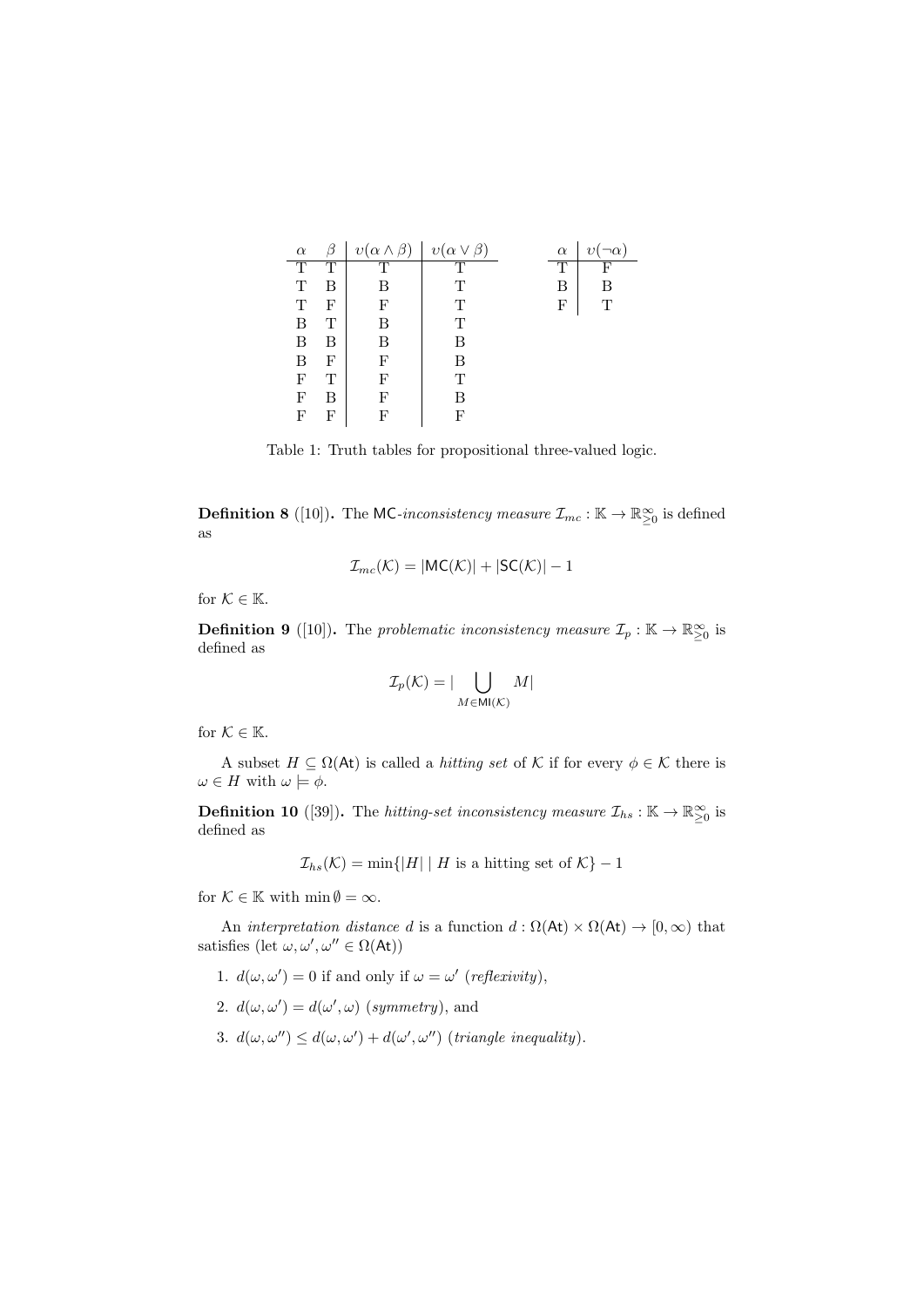One prominent example of such a distance is the *Dalal distance*  $d_d$  defined via

$$
d_{\mathrm{d}}(\omega,\omega')=|\{a\in\mathsf{At}\mid\omega(a)\neq\omega'(a)\}|
$$

for all  $\omega, \omega' \in \Omega(\mathsf{At})$ . If  $X \subseteq \Omega(\mathsf{At})$  is a set of interpretations we define  $d_d(X,\omega) = \min_{\omega' \in X} d_d(\omega',\omega)$  (if  $X = \emptyset$  we define  $d_d(X,\omega) = \infty$ ). For definitions 11, 12, and 13 below we assume  $d_d$  fixed but the measures could be defined using arbitrary distances.

**Definition 11** ([12]). The  $\Sigma$ -distance inconsistency measure  $\mathcal{I}_{\text{dala}}^{\Sigma} : \mathbb{K} \to \mathbb{R}_{\geq 0}^{\infty}$ is defined as

$$
\mathcal{I}_{\mathrm{dala}}^{\Sigma}(\mathcal{K}) = \min \left\{ \sum_{\alpha \in \mathcal{K}} d_{\mathrm{d}}(\mathsf{Mod}(\alpha), \omega) \mid \omega \in \Omega(\mathsf{At}) \right\}
$$

for  $K \in \mathbb{K}$ .

**Definition 12** ([12]). The max-distance inconsistency measure  $\mathcal{I}_{\text{datal}}^{\text{max}} : \mathbb{K} \to$  $\mathbb{R}_{\geq 0}^{\infty}$  is defined as

$$
\mathcal{I}_{\text{dala} }^{\max}(\mathcal{K}) = \min \left\{ \max_{\alpha \in \mathcal{K}} d_d(\text{Mod}(\alpha), \omega) \mid \omega \in \Omega(\text{At}) \right\}
$$

for  $\mathcal{K} \in \mathbb{K}.$ 

**Definition 13** ([12]). The *hit-distance inconsistency measure*  $\mathcal{I}_{\text{dala}}^{\text{hit}} : \mathbb{K} \to \mathbb{R}^{\infty}_{\geq 0}$ is defined as

$$
\mathcal{I}_{\text{dala}}^{\text{hit}}(\mathcal{K}) = \min \left\{ \left| \{ \alpha \in \mathcal{K} \mid d_d(\text{Mod}(\alpha), \omega) > 0 \} \right| \mid \omega \in \Omega(\text{At}) \right\}
$$

for  $K \in \mathbb{K}$ .

For  $\mathcal{K} \in \mathbb{K}$  define

$$
MI^{(i)}(\mathcal{K}) = \{ M \in MI(\mathcal{K}) \mid |M| = i \}
$$
  
\n
$$
CN^{(i)}(\mathcal{K}) = \{ C \subseteq \mathcal{K} \mid |C| = i \land C \neq \perp \}
$$
  
\n
$$
R_i(\mathcal{K}) = \begin{cases} 0 & \text{if } |MI^{(i)}(\mathcal{K})| + |CN^{(i)}(\mathcal{K})| = 0 \\ |MI^{(i)}(\mathcal{K})| / (|MI^{(i)}(\mathcal{K})| + |CN^{(i)}(\mathcal{K})|) & \text{otherwise} \end{cases}
$$

for  $i = 1, \ldots, |\mathcal{K}|$ .

**Definition 14** ([31]). The  $D_f$ -inconsistency measure  $\mathcal{I}_{D_f} : \mathbb{K} \to \mathbb{R}^{\infty}_{\geq 0}$  is defined as

$$
\mathcal{I}_{D_f}(\mathcal{K}) = 1 - \Pi_{i=1}^{|\mathcal{K}|} (1 - R_i(\mathcal{K})/i)
$$

for  $K \in \mathbb{K}$ .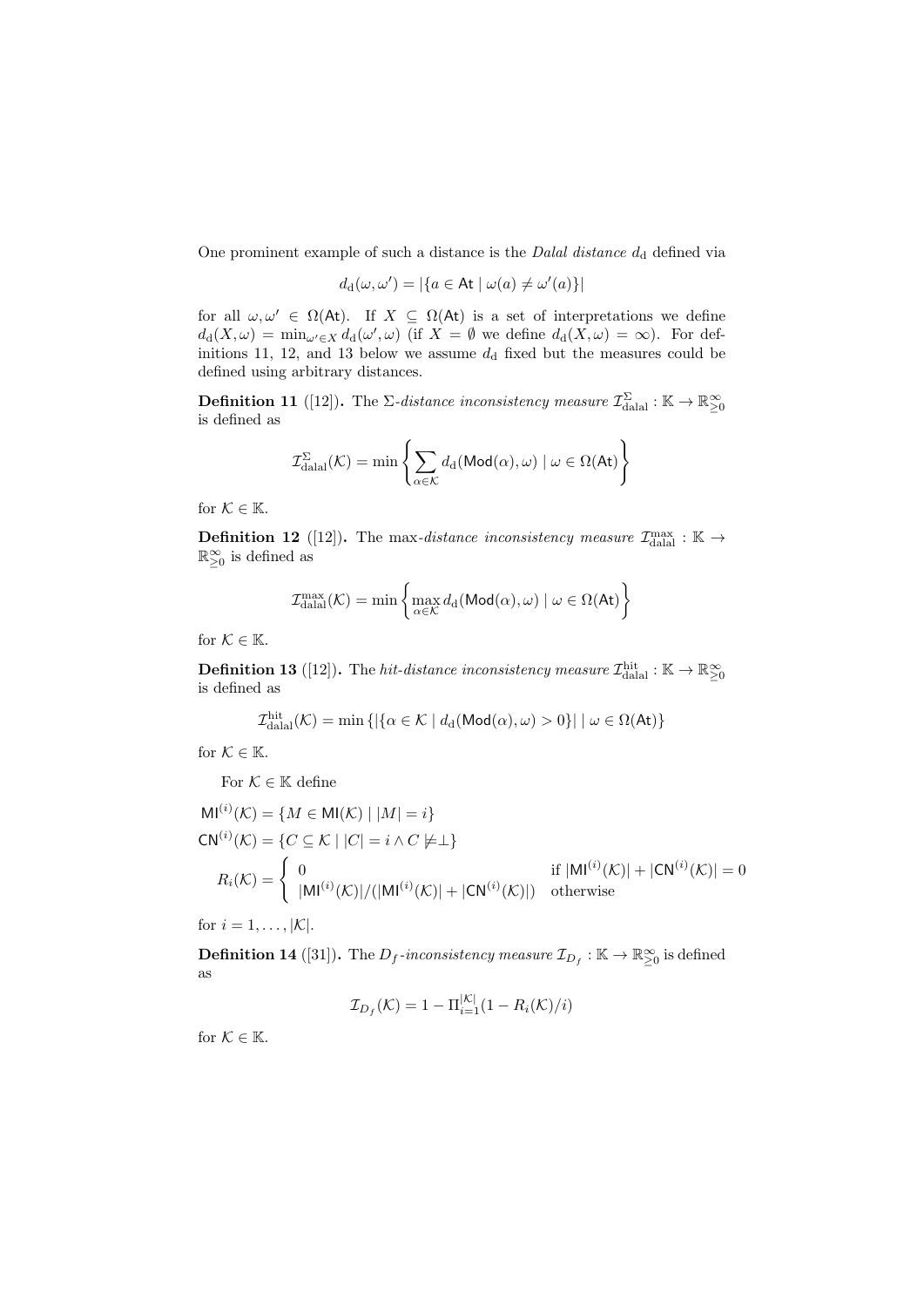A minimal proof for  $\alpha \in \{x, \neg x \mid x \in \mathsf{At}\}\$ in K is a set  $\pi \subseteq \mathcal{K}$  such that

- 1.  $\alpha$  appears as a literal in  $\pi$
- 2.  $\pi \models \alpha$ , and
- 3.  $\pi$  is minimal wrt. set inclusion.
- Let  $P_m^{\mathcal{K}}(x)$  be the set of all minimal proofs of x in  $\mathcal{K}$ .

**Definition 15** ([21]). The proof-based inconsistency measure  $\mathcal{I}_{P_m} : \mathbb{K} \to \mathbb{R}^{\infty}_{\geq 0}$ is defined as

$$
\mathcal{I}_{P_m}(\mathcal{K}) = \sum_{a \in \mathsf{At}} |P_m^{\mathcal{K}}(a)| \cdot |P_m^{\mathcal{K}}(\neg a)|
$$

for  $K \in \mathbb{K}$ .

**Definition 16** ([46]). The mv inconsistency measure  $\mathcal{I}_{mv} : \mathbb{K} \to \mathbb{R}^{\infty}_{\geq 0}$  is defined as

$$
\mathcal{I}_{mv}(\mathcal{K}) = \frac{|\bigcup_{M \in \text{MI}(\mathcal{K})} \text{At}(M)|}{|\text{At}(\mathcal{K})|}
$$

for  $\mathcal{K} \in \mathbb{K}$ .

**Definition 17** ([7]). The nc-inconsistency measure  $\mathcal{I}_{nc} : \mathbb{K} \to \mathbb{R}^{\infty}_{\geq 0}$  is defined as

$$
\mathcal{I}_{nc}(\mathcal{K}) = |\mathcal{K}| - \max\{n \mid \forall \mathcal{K}' \subseteq \mathcal{K} : |\mathcal{K}'| = n \Rightarrow \mathcal{K}' \not\models \perp\}
$$

for  $\mathcal{K} \in \mathbb{K}$ .

The work [40] considers different families of inconsistency measures based on many-valued logics. We focus here on the three instantiations  $\mathcal{I}_{t_{\text{prod}}}^{\text{fuz}}, \mathcal{I}_{t_{\text{min}}}^{\text{fuz},\Sigma}$  $\mathcal{I}_{t_{\text{prod}}}^{\text{fuz},\Sigma}$  based on Fuzzy logic.

A fuzzy product interpretation  $\omega$  is a function  $\omega$ :  $\mathcal{L}(\mathsf{At}) \to [0,1]$  satisfying  $\omega(\neg \alpha) = 1 - \omega(\alpha), \ \omega(\alpha \wedge \beta) = \omega(\alpha)\omega(\beta), \text{ and } \omega(\alpha \vee \beta) = \omega(\alpha) + \omega(\beta) - \omega(\beta)$  $\omega(\alpha)\omega(\beta)$ . A fuzzy minimum interpretation  $\omega$  is a function  $\omega : \mathcal{L}(\mathsf{At}) \to [0,1]$ satisfying  $\omega(\neg \alpha) = 1 - \omega(\alpha)$ ,  $\omega(\alpha \wedge \beta) = \min(\omega(\alpha), \omega(\beta))$ , and  $\omega(\alpha \vee \beta) =$  $\max(\omega(\alpha), \omega(\beta))$ . Let  $\Omega_{\text{prod}}$  and  $\Omega_{\text{min}}$  be the sets of all fuzzy product interpretations and fuzzy minimum interpretations, respectively.

**Definition 18** ([40]). The product fuzzy inconsistency measure  $\mathcal{I}_{t_{\text{prod}}}^{\text{fuz}}$  is defined as

$$
\mathcal{I}_{t_{\mathrm{prod}}}^{\mathrm{fuz}}(\mathcal{K}) = \min\{1 - \omega(\bigwedge \mathcal{K}) \mid \omega \in \Omega_{\mathrm{prod}}\}
$$

for  $K \in \mathbb{K}$ .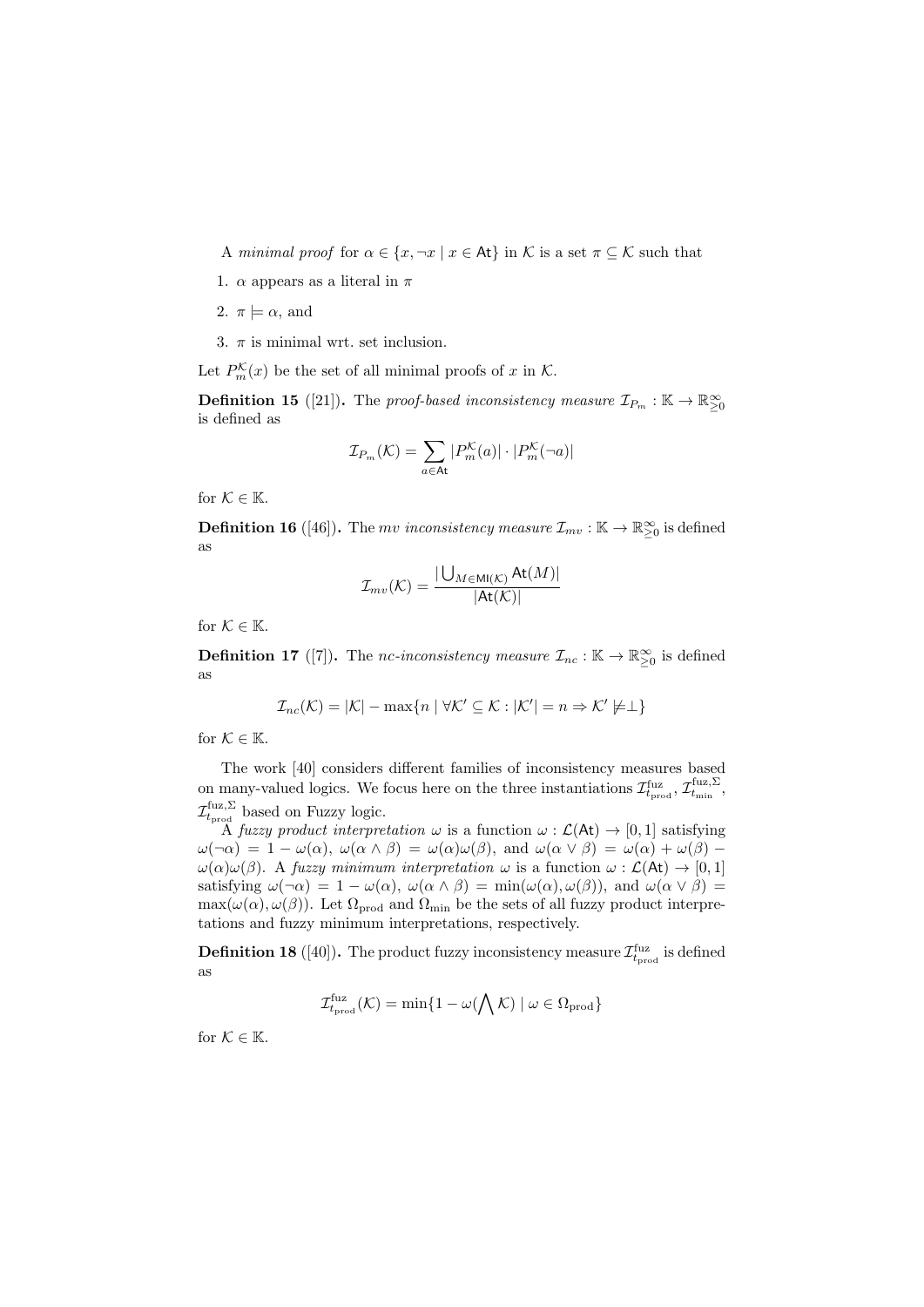**Definition 19** ([40]). The minimum-sum fuzzy inconsistency measure  $\mathcal{I}_{t_{\min}}^{\text{fuz},\Sigma}$ is defined as

$$
\mathcal{I}_{t_{\min}}^{\text{fuz},\Sigma}(\mathcal{K}) = \min \{ \sum_{\alpha \in \mathcal{K}} (1 - \omega(\alpha)) \mid \omega \in \Omega_{\min} \}
$$

for  $\mathcal{K} \in \mathbb{K}$ .

**Definition 20** ([40]). The product-sum fuzzy inconsistency measure  $\mathcal{I}_{t_{\text{prod}}}^{\text{fuz},\Sigma}$  is defined as

$$
\mathcal{I}_{t_{\mathrm{prod}}}^{\mathrm{fuz},\Sigma}(\mathcal{K}) = \min\{\sum_{\alpha\in\mathcal{K}}(1-\omega(\alpha))\mid\omega\in\Omega_{\mathrm{prod}}\}
$$

for  $K \in \mathbb{K}$ .

Note that we do not consider the minimum fuzzy inconsistency measure, i. e., the variant of Definition 18 with minimum product interpretation, as this is equivalent to  $\mathcal{I}_d$  [40].

A set of maximal consistent subsets  $C \subseteq MC(\mathcal{K})$  is called an MC-cover if

$$
\bigcup_{C \in \mathcal{C}} C = K
$$

An MC-cover  $\mathcal C$  is normal if no proper subset of  $\mathcal C$  is an MC-cover. A normal MC-cover is maximal if

$$
\lambda(\mathcal{C}) = |\bigcap_{C \in \mathcal{C}} C|
$$

is maximal for all normal MC-covers.

**Definition 21** ([1]). The MCSC inconsistency measure  $\mathcal{I}_{mcsc}$  :  $\mathbb{K} \to \mathbb{R}^{\infty}_{\geq 0}$  is defined as

$$
\mathcal{I}_{mcsc}(\mathcal{K}) = |\mathcal{K}| - \lambda(\mathcal{C})
$$

for all  $\mathcal{K} \in \mathbb{K}$  and any maximal MC-cover C. If there is no maximal MC-cover we define  $\mathcal{I}_{mcsc}(\mathcal{K}) = |\mathcal{K}|$ .

Note that the case of the non-existence of a (maximal) MC-cover happens when K contains an inconsistent formula such as  $a \wedge \neg a$ . This special case was only implicit in [1].

For a formula  $\phi$  let  $\phi[a_1, i_1 \to \psi_1; \dots, a_k, i_k \to \psi_k]$  denote the formula  $\phi$ where the  $i_j$ th occurrence of the proposition  $a_j$  is replaced by the formula  $\psi_j$ , for all  $j = 1, \ldots, k$ . For example,

$$
(a \wedge b \vee (\neg a \wedge b))[a, 2 \rightarrow \top; b, 1 \rightarrow \bot] = (a \wedge \bot \vee (\neg \top \wedge b))
$$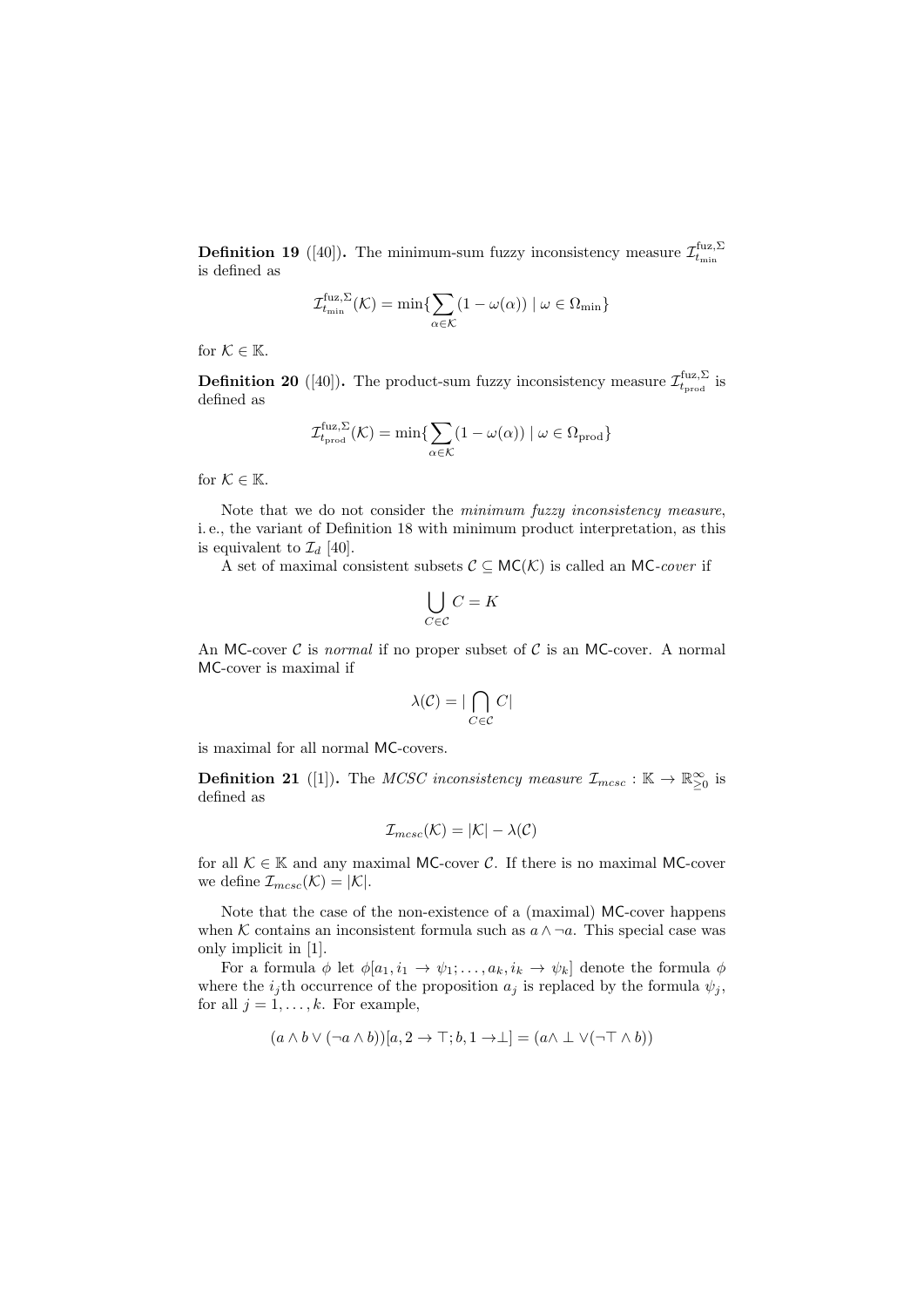**Definition 22** ([4]<sup>2</sup>). The forgetting-based inconsistency measure  $\mathcal{I}_{\text{forget}} : \mathbb{K} \to$  $\mathbb{R}_{\geq 0}^{\infty}$  is defined as

$$
\mathcal{I}_{\text{forget}}(\mathcal{K}) = \min\{k \mid (\bigwedge \mathcal{K})[a_1, i_1 \to \phi_1; \ldots; a_k, i_k \to \phi_k] \not\models \bot, \phi_j \in \{\bot, \top\}\}\
$$

for all  $\mathcal{K} \in \mathbb{K}$ .

A set  $\{K_1, \ldots, K_n\}$  of pairwise disjoint subsets of K is called a *conditional* independent MUS partition of K, iff each  $K_i$  is inconsistent and MI $(K_1 \cup \ldots \cup K_n)$ is the disjoint union of all  $\mathsf{MI}(K_i)$ .

**Definition 23** ([18]). The CC inconsistency measure  $\mathcal{I}_{CC}$  :  $\mathbb{K} \to \mathbb{R}^{\infty}_{\geq 0}$  is defined as

 $\mathcal{I}_{CC}(\mathcal{K}) = \max\{n \mid \{K_1,\ldots,K_n\}$  is a conditional independent MUS partition of  $\mathcal{K}\}$ for all  $\mathcal{K} \in \mathbb{K}$ .

**Definition 24** ([17]). The independent set-based inconsistency measure  $\mathcal{I}_{is}$ :  $\mathbb{K} \to \mathbb{R}_{\geq 0}^{\infty}$  is defined as

 $\mathcal{I}_{\text{is}}(\mathcal{K}) = \ln |\{K \subseteq \text{MI}(\mathcal{K}) \mid K \text{ consists of pairwise disjoint subsets}\}|$ 

for all  $\mathcal{K} \in \mathbb{K}$ .

Note that [17] did not explicitly define the basis of the logarithm used in the previous definition. As the exact choice only changes the scaling behaviour of the measure, we make it explicit and use the natural logarithm.

The formal definitions of the considered inconsistency measures are summarised in Figure 1.

We conclude this section with a small example illustrating the behavior of the considered inconsistency measures.

**Example 1.** Let  $\mathcal{K}_8$  and  $\mathcal{K}_9$  be given as

$$
\mathcal{K}_8 = \{a, b \lor c, \neg a \land \neg b, d\} \qquad \mathcal{K}_9 = \{a, \neg a, b, \neg b\}
$$

Then

| $\mathcal{I}_d(\mathcal{K}_8)=1$                        | $\mathcal{I}_d(\mathcal{K}_9)=1$                      |
|---------------------------------------------------------|-------------------------------------------------------|
| $\mathcal{I}_{\text{MI}}(\mathcal{K}_8)=1$              | $\mathcal{I}_{\text{MI}}(\mathcal{K}_9)=2$            |
| $\mathcal{I}_{\text{MI}^{\text{c}}}(\mathcal{K}_8)=1/2$ | $\mathcal{I}_{\text{MI}^{\text{c}}}(\mathcal{K}_9)=1$ |
| $\mathcal{I}_{\eta}(\mathcal{K}_8)=1/2$                 | $\mathcal{I}_\eta(\mathcal{K}_9)=1/2$                 |
| $\mathcal{I}_c(\mathcal{K}_8)=1$                        | $\mathcal{I}_c(\mathcal{K}_9)=2$                      |

<sup>2</sup>Note that we give a slightly different but equivalent formalization.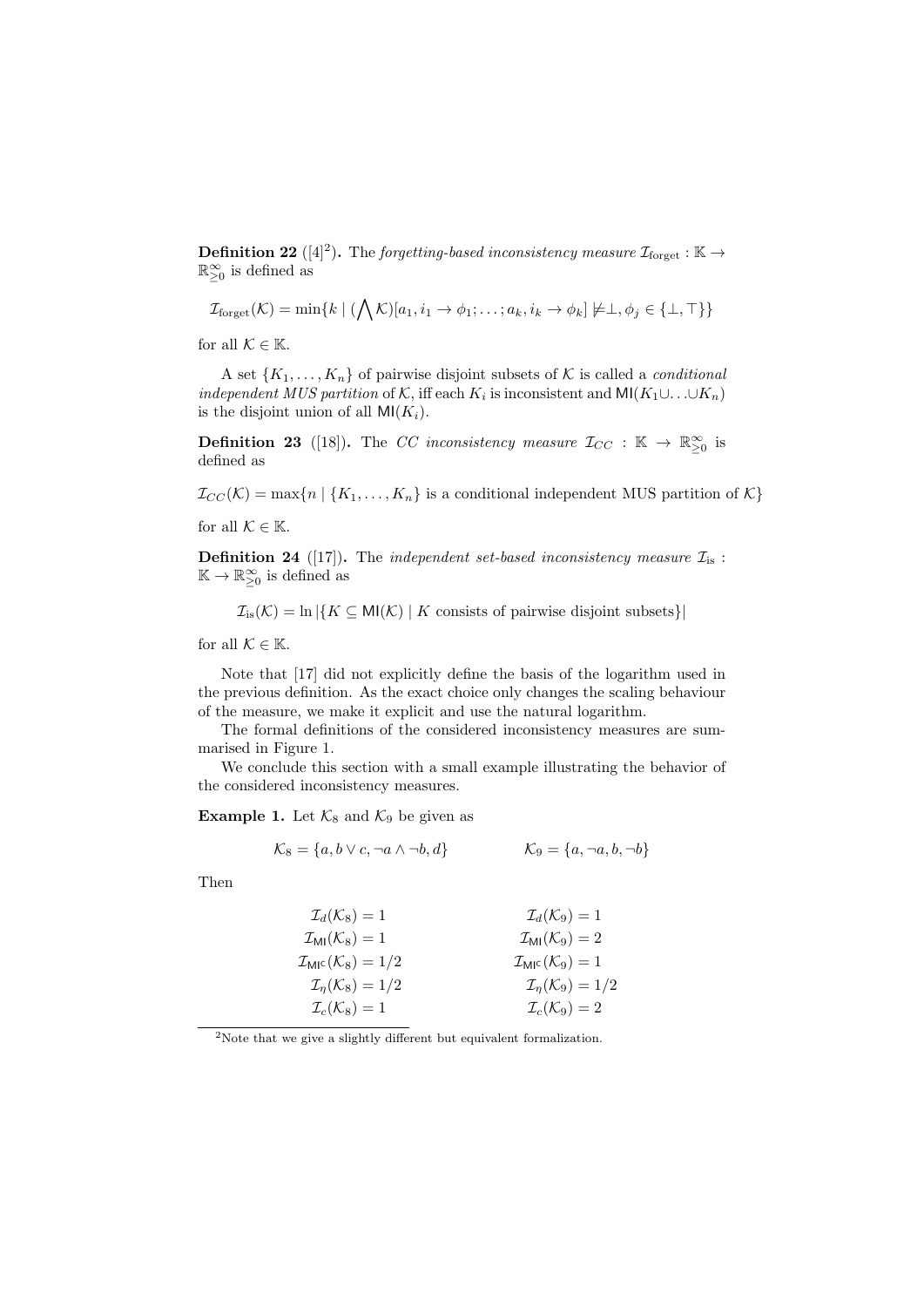$$
\mathcal{I}_{d}(\mathcal{K}) = \begin{cases}\n1 & \text{if } \mathcal{K} \models \bot \\
0 & \text{otherwise}\n\end{cases}
$$
\n
$$
\mathcal{I}_{M}(\mathcal{K}) = |M|(\mathcal{K})|
$$
\n
$$
\mathcal{I}_{M}(\mathcal{K}) = \sum_{M \in M|(\mathcal{K})} \frac{1}{|M|}
$$
\n
$$
\mathcal{I}_{\eta}(\mathcal{K}) = 1 - \max\{\xi \mid \exists P \in \mathcal{P}(At) : \forall \alpha \in \mathcal{K} : P(\alpha) \ge \xi\}
$$
\n
$$
\mathcal{I}_{c}(\mathcal{K}) = \min\{|v^{-1}(B)| | v \models^{3} \mathcal{K}\}
$$
\n
$$
\mathcal{I}_{mc}(\mathcal{K}) = |MC(\mathcal{K})| + |SC(\mathcal{K})| - 1
$$
\n
$$
\mathcal{I}_{p}(\mathcal{K}) = | \bigcup_{M \in M(\mathcal{K})} M|
$$
\n
$$
\mathcal{I}_{hc}(\mathcal{K}) = \min\{|H| | H \text{ is a hitting set of } \mathcal{K}\} - 1
$$
\n
$$
\mathcal{I}_{\text{dala1}}^{\text{S}}(\mathcal{K}) = \min\{|H| | H \text{ is a hitting set of } \mathcal{K}\} - 1
$$
\n
$$
\mathcal{I}_{\text{dala1}}^{\text{max}}(\mathcal{K}) = \min\{\sum_{\alpha \in \mathcal{K}} d_{\alpha}(\text{Mod}(\alpha), \omega) | \omega \in \Omega(\text{At})\}
$$
\n
$$
\mathcal{I}_{\text{dala1}}^{\text{max}}(\mathcal{K}) = \min\{[\{\alpha \in \mathcal{K} | d_{\alpha}(\text{Mod}(\alpha), \omega) > 0\} | \omega \in \Omega(\text{At})\}
$$
\n
$$
\mathcal{I}_{D_{f}}(\mathcal{K}) = 1 - \Pi_{\alpha=1}^{|\mathcal{K}|} (1 - R_{\alpha}(\mathcal{K})/i)
$$
\n
$$
\mathcal{I}_{P_{m}}(\mathcal{K}) = \sum_{\alpha \in \mathcal{K}} |P_{m}^{K}(\alpha)| \cdot |P_{m}^{K}(\neg \alpha)|
$$
\n
$$
\mathcal{I}_{mc
$$

Figure 1: Definitions of the considered inconsistency measures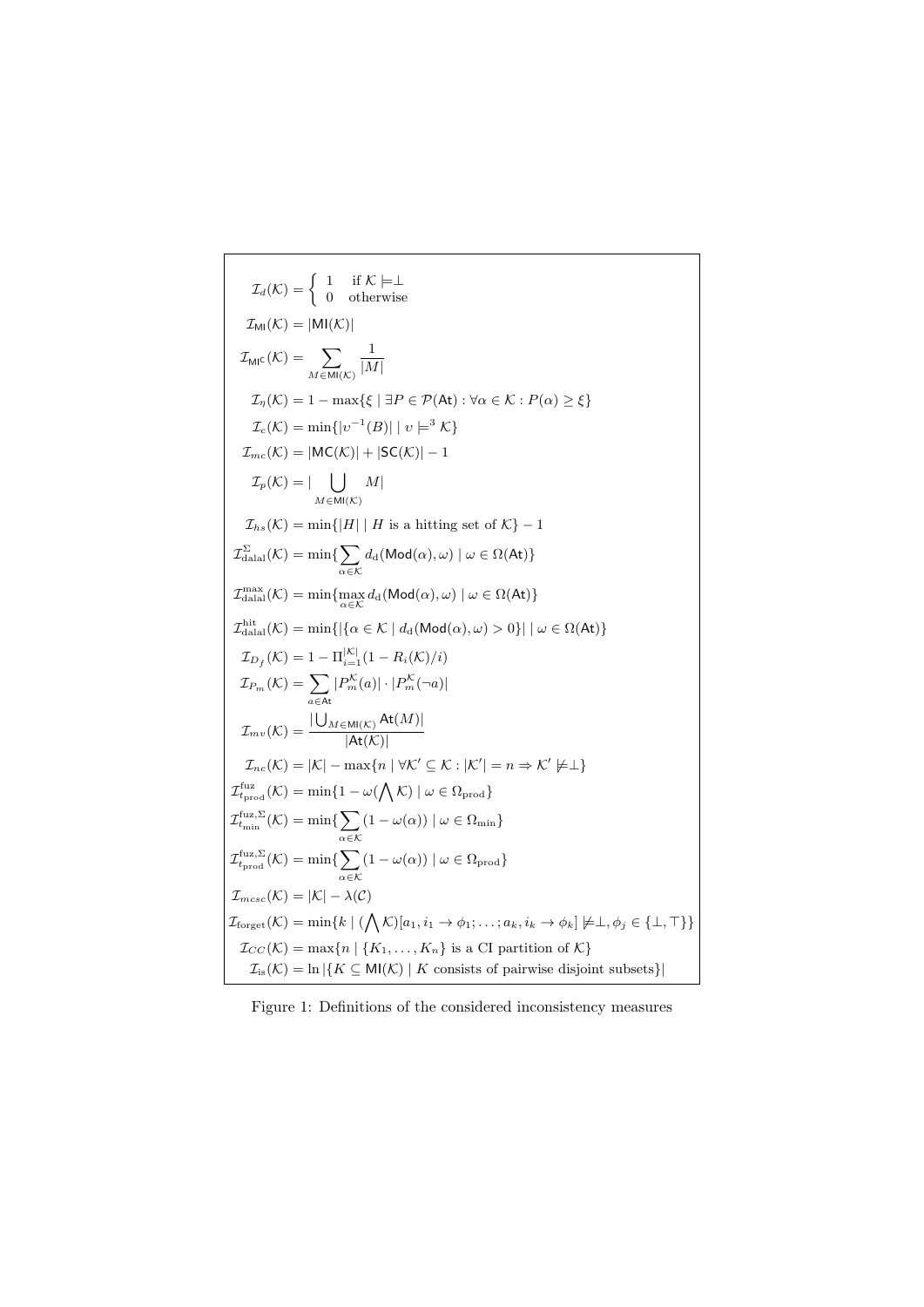| $\mathcal{I}_{mc}(K_8) = 1$                              | $\mathcal{I}_{mc}(K_9) = 3$                              |
|----------------------------------------------------------|----------------------------------------------------------|
| $\mathcal{I}_p(K_8) = 2$                                 | $\mathcal{I}_p(K_9) = 4$                                 |
| $\mathcal{I}_{\text{data}}(K_8) = 1$                     | $\mathcal{I}_{\text{data}}(K_9) = 1$                     |
| $\mathcal{I}_{\text{data}}^{\Sigma}(K_8) = 1$            | $\mathcal{I}_{\text{data}}^{\Sigma}(K_9) = 2$            |
| $\mathcal{I}_{\text{data}}^{\max}(K_8) = 1$              | $\mathcal{I}_{\text{data}}^{\max}(K_9) = 1$              |
| $\mathcal{I}_{\text{data}}^{\max}(K_8) = 1$              | $\mathcal{I}_{\text{data}}^{\max}(K_9) = 2$              |
| $\mathcal{I}_{Dr}(K_8) \approx 0.083$                    | $\mathcal{I}_{Dr}(K_9) \approx 0.167$                    |
| $\mathcal{I}_{pr}(K_8) = 1$                              | $\mathcal{I}_{\text{real}}(K_9) = 2$                     |
| $\mathcal{I}_{mv}(K_8) = 1/2$                            | $\mathcal{I}_{mv}(K_9) = 1$                              |
| $\mathcal{I}_{\text{true}}(K_8) = 3$                     | $\mathcal{I}_{\text{true}}(K_9) = 3$                     |
| $\mathcal{I}_{\text{true}}^{\text{fuz},\Sigma}(K_8) = 1$ | $\mathcal{I}_{\text{true}}^{\text{fuz},\Sigma}(K_9) = 2$ |
| $\mathcal{I}_{\text{true}}^{\text{fuz},\Sigma}(K_8) = 1$ | $\mathcal{I}_{\text{true}}^{\$                           |

# 4 Rationality Postulates

In the following, we recall 18 rationality postulates that have been proposed in the literature [14, 35, 16, 31, 30, 37, 3]. A previous survey of rationality postulates can be found in [41].

The first set of rationality postulates has been proposed in [14] in order to provide a definition of a basic inconsistency measure. In order to state these postulates we need one further definition.

**Definition 25.** A formula  $\alpha \in \mathcal{K}$  is called a *free formula* if  $\alpha \notin \bigcup M(\mathcal{K})$ . Let Free( $K$ ) be the set of all free formulas of  $K$ .

In other words, a free formula is basically a formula that is not directly participating in any derivation of a contradiction. Using this definition and the concepts already introduced before, the first five rationality postulates of [14] can be stated as follows. For the remainder of this section, let  $\mathcal I$  be any function  $\mathcal{I}: \mathbb{K} \to \mathbb{R}_{\geq 0}^{\infty}, \mathcal{K}, \mathcal{K}' \in \mathbb{K}$ , and  $\alpha, \beta \in \mathcal{L}(\mathsf{At})$ .

**Consistency** (CO)  $\mathcal{I}(\mathcal{K}) = 0$  if and only if  $\mathcal{K}$  is consistent

Normalization (NO)  $0 \leq \mathcal{I}(\mathcal{K}) \leq 1$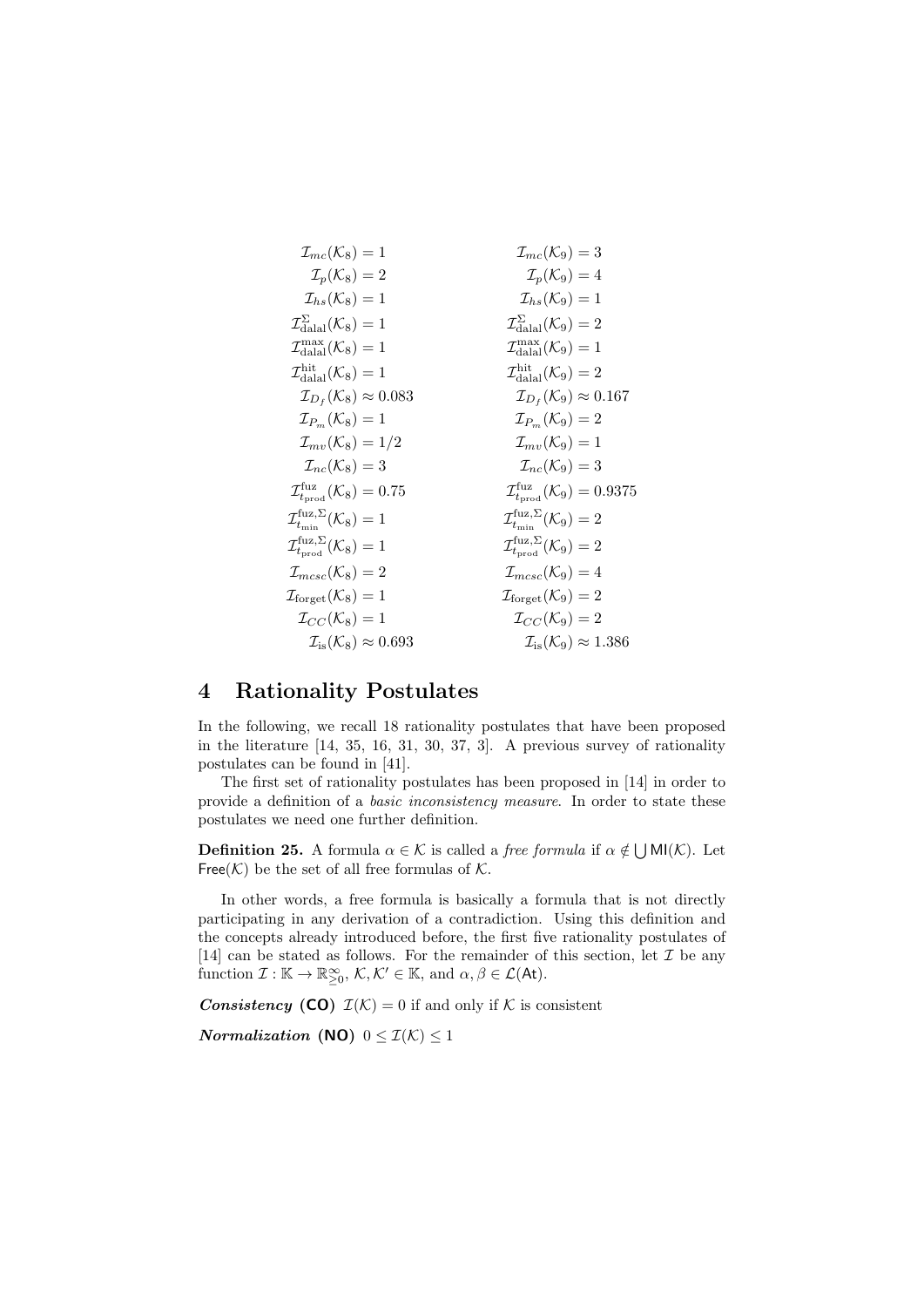### Monotony (MO) If  $K \subseteq K'$  then  $\mathcal{I}(K) \leq \mathcal{I}(K')$

**Free-formula independence (IN)** If  $\alpha \in \text{Free}(\mathcal{K})$  then  $\mathcal{I}(\mathcal{K}) = \mathcal{I}(\mathcal{K} \setminus {\alpha})$ 

**Dominance (DO)** If  $\alpha \not\models \perp$  and  $\alpha \models \beta$  then  $\mathcal{I}(\mathcal{K} \cup {\alpha}) > \mathcal{I}(\mathcal{K} \cup {\beta})$ 

The first postulate, CO, requires that consistent knowledge bases receive the minimal inconsistency value zero and every inconsistent knowledge base have a strictly positive inconsistency value. This postulate is actually the only generally accepted postulate and describes the minimal requirement for an inconsistency measure. An inconsistency measure  $\mathcal I$  that satisfies CO does not distinguish between consistent knowledge bases and can, at least, distinguish inconsistent knowledge bases from consistent ones.

The postulate NO states that the inconsistency value is always in the unit interval, thus allowing inconsistency values to be comparable even if knowledge bases are of different sizes. In later works, this postulate is usually regarded as an optional feature, because many measures tend to assess inconsistency absolutely and not relatively. The distinction between these two points of view was already made in [9], but a thorough investigation of the implications for taking either view on the validity of other postulates has still to be made.

MO requires that adding formulas to the knowledge base cannot decrease the inconsistency value. Besides CO this is the least disputed postulate and most inconsistency measures do satisfy it (see below).

IN states that removing free formulas from the knowledge base should not change the inconsistency value. The motivation here is that free formulas do not participate in inconsistencies and should not contribute to having a certain inconsistency value.

DO says that substituting a consistent formula  $\alpha$  by a weaker formula  $\beta$ should not increase the inconsistency value. Here, as  $\beta$  carries less information than  $\alpha$  there should be less opportunities for inconsistencies to occur.<sup>3</sup>

The set of postulates was extended in [35] for the case of inconsistency measurement in probabilistic logics. However, we can state these postulates also for propositional logic.

**Definition 26.** A formula  $\alpha \in \mathcal{K}$  is called a *safe formula* if it is consistent and  $At(\alpha) \cap At(\mathcal{K} \setminus {\alpha}) = \emptyset$ . Let  $\mathsf{Safe}(\mathcal{K})$  be the set of all safe formulas of  $\mathcal{K}$ .

A formula is safe if its signature is disjoint from the signature of the rest of the knowledge base, cf. the concept of language splitting in belief revision [34, 24]. Every safe formula is also a free formula [35].

<sup>3</sup>A weaker version of DO has also been discussed in [2, 6]. In this version the additional condition  $\alpha \notin \mathcal{K}$  is added to the postulate. The special case  $\alpha \in \mathcal{K}$  is usually the reason that measures do not satisfy the original version of DO; we leave a thorough study of this weaker version for future work.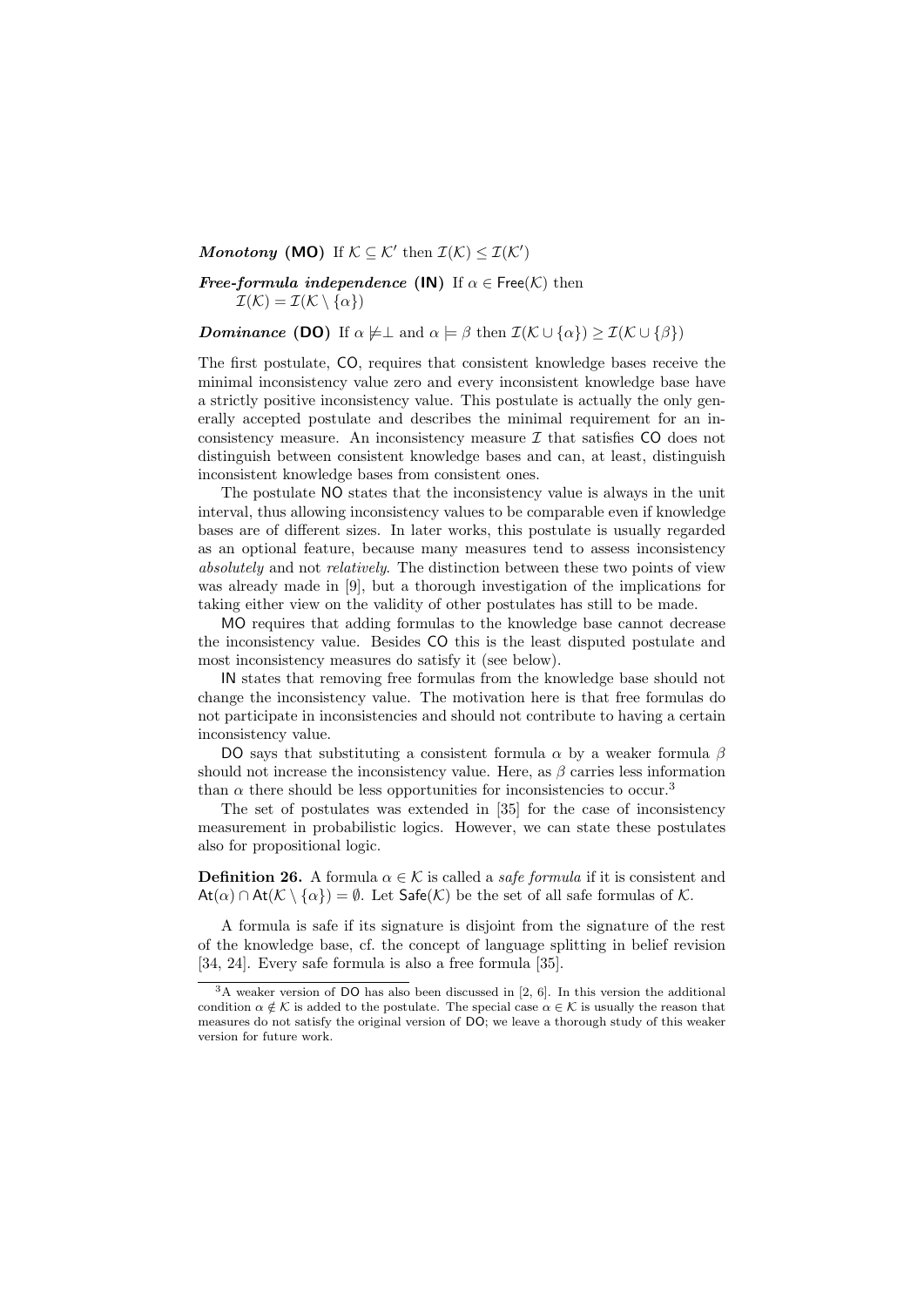Safe-formula independence (SI) If  $\alpha \in \mathsf{Safe}(\mathcal{K})$  then  $\mathcal{I}(\mathcal{K}) = \mathcal{I}(\mathcal{K} \setminus {\alpha})$ 

Super-Additivity (SA) If  $K \cap K' = \emptyset$  then  $\mathcal{I}(\mathcal{K} \cup \mathcal{K}') \geq \mathcal{I}(\mathcal{K}) + \mathcal{I}(\mathcal{K}')$ 

**Penalty (PY)** If  $\alpha \notin \text{Free}(\mathcal{K})$  then  $\mathcal{I}(\mathcal{K}) > \mathcal{I}(\mathcal{K} \setminus {\alpha})$ 

The postulate SI requires that removing isolated formulas from a knowledge base cannot change the inconsistency value. This postulate is a weakening of IN, i. e., if a measure  $\mathcal I$  satisfies IN it also satisfies SI, cf. [35, 41] and Theorem 1.

SA is a strengthening of MO [35] and requires that the sum of the inconsistency values of two disjoint knowledge bases not be larger than the inconsistency value of the joint knowledge base.

PY is the complementary postulate to IN and states that adding a formula participating in an inconsistency must have a positive impact on the inconsistency value.

The following two postulates have been first used in [16]:

MI-separability (MI) If  $MI(\mathcal{K}\cup\mathcal{K}') = MI(\mathcal{K})\cup MI(\mathcal{K}')$  and  $MI(\mathcal{K})\cap MI(\mathcal{K}') = \emptyset$ then  $\mathcal{I}(\mathcal{K} \cup \mathcal{K}') = \mathcal{I}(\mathcal{K}) + \mathcal{I}(\mathcal{K}')$ 

**MI-normalization** (MN) If  $M \in MI(\mathcal{K})$  then  $\mathcal{I}(M) = 1$ 

MI focuses particularly on the role of minimal inconsistent subsets in the determination of the inconsistency value. It states that the sum of the inconsistency values of two knowledge bases that have "non-interfering" sets of minimal inconsistent subsets should be the same as the inconsistency value of their union.

MN demands that a minimal inconsistent subset is the atomic unit for measuring inconsistency by requiring that the inconsistency value of any minimal inconsistent subset be one.

The following postulates have been proposed in [30] to further define the role of minimal inconsistent subsets in measuring inconsistency<sup>4</sup>:

Attenuation (AT)  $M, M' \in \mathsf{MI}(\mathcal{K})$  and  $|M| > |M'|$  implies  $\mathcal{I}(M) < \mathcal{I}(M')$ 

Equal Conflict (EC)  $M, M' \in M(\mathcal{K})$  and  $|M| = |M'|$  implies  $\mathcal{I}(M) =$  $\mathcal{I}(M')$ 

**Almost Consistency (AC)** Let  $M_1, M_2, \ldots$  be a sequence of minimal inconsistent sets  $M_i$  with  $\lim_{i\to\infty} |M_i| = \infty$ , then  $\lim_{i\to\infty} \mathcal{I}(M_i) = 0$ 

<sup>4</sup>Note that in the previous study on compliance of rationality postulates [41] the postulates AT and EC were stated in a slightly different way, we give here the original definitions.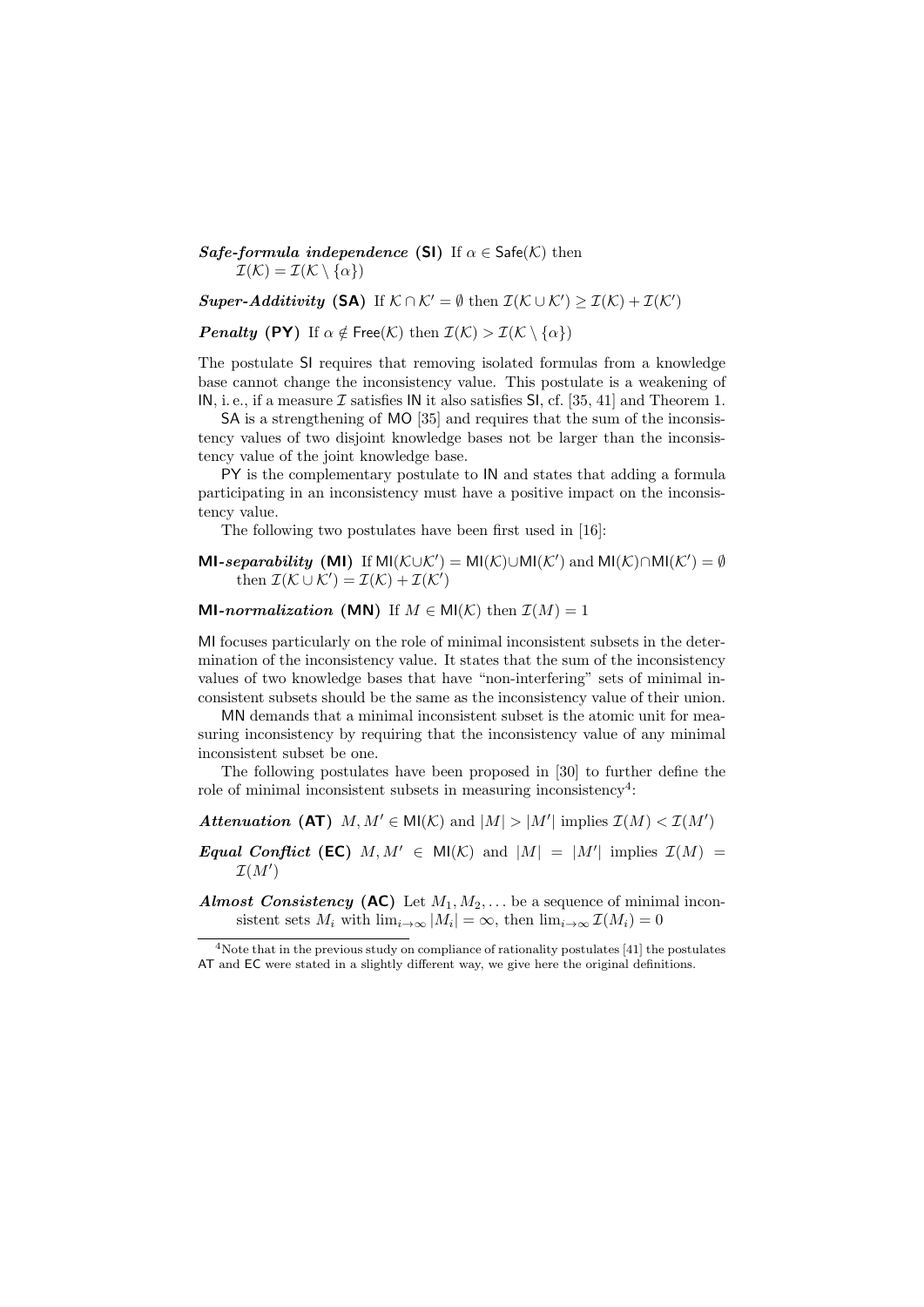The postulate AT states that minimal inconsistent sets of smaller size should have a larger inconsistency value. The motivation of this postulate stems from the *lottery paradox*<sup>5</sup> [25].

The postulate EC is the counterpart of AT and requires minimal inconsistent subsets of the same size to have the same inconsistency value.

AC considers the inconsistency values on arbitrarily large minimal inconsistent subsets in the limit and requires this to be zero.

The following postulates are from [31].

### **Contradiction** (CD)  $\mathcal{I}(\mathcal{K}) = 1$  if and only if for all  $\emptyset \neq \mathcal{K}' \subseteq \mathcal{K}, \mathcal{K}' \models \perp$

**Free Formula Dilution (FD)** If  $\alpha \in \text{Free}(\mathcal{K})$  then  $\mathcal{I}(\mathcal{K}) \geq \mathcal{I}(\mathcal{K} \setminus {\alpha})$ 

CD is meant as an extension of NO and states that a knowledge base is maximally inconsistent if all non-empty subsets are inconsistent. Note that CD only makes sense if NO is satisfied as well. FD has been introduced to serve as a weaker version of IN for normalised measures, i. e., measures satisfying NO. For those, it may be the case that adding free formulas decreases the inconsistency value as they measure a "relative" amount of inconsistency. We do not consider here the property *Monotony w.r.t.* Conflict Ratio from [31] as it is too specifically tailored for the measure  $\mathcal{I}_{D_f}$ .

The following property has been mentioned independently in [36] and [10]:

*Irrelevance of Syntax* (SY) If  $K \equiv_b \mathcal{K}'$  then  $\mathcal{I}(\mathcal{K}) = \mathcal{I}(\mathcal{K}')$ 

SY states that knowledge bases with pairwise equivalent formulas should receive the same inconsistency value.

In [3] a series of further postulates have been discussed. For our current study, we only consider the following two:

*Exchange* (EX) If  $K' \not\models \bot$  and  $K' \equiv K''$  then  $\mathcal{I}(K \cup K') = \mathcal{I}(K \cup K'')$ 

Adjunction Invariance (AI)  $\mathcal{I}(\mathcal{K} \cup {\alpha, \beta}) = \mathcal{I}(\mathcal{K} \cup {\alpha \wedge \beta})$ 

EX is similar in spirit to SY and demands that exchanging consistent parts of the knowledge base with equivalent ones should not change the inconsistency value.

AI demands that the set notation of knowledge bases should be equivalent to the conjunction of its formulas in terms of inconsistency values. In difference to EX note that AI has no precondition on the consistency of the considered formulas.

<sup>&</sup>lt;sup>5</sup>Consider a lottery of *n* tickets and let  $a_i$  be the proposition that ticket i,  $i = 1, \ldots, n$ will win. It is known that exactly one ticket will win  $(a_1 \vee \ldots \vee a_n)$  but each ticket owner assumes that his ticket will not win  $(\neg a_i, i = 1, \ldots, n)$ . For  $n = 1000$  it is reasonable for each ticket owner to believe that he will not win but for e.g.,  $n = 2$  it is not. Therefore larger minimal inconsistent subsets can be regarded less inconsistent than smaller ones.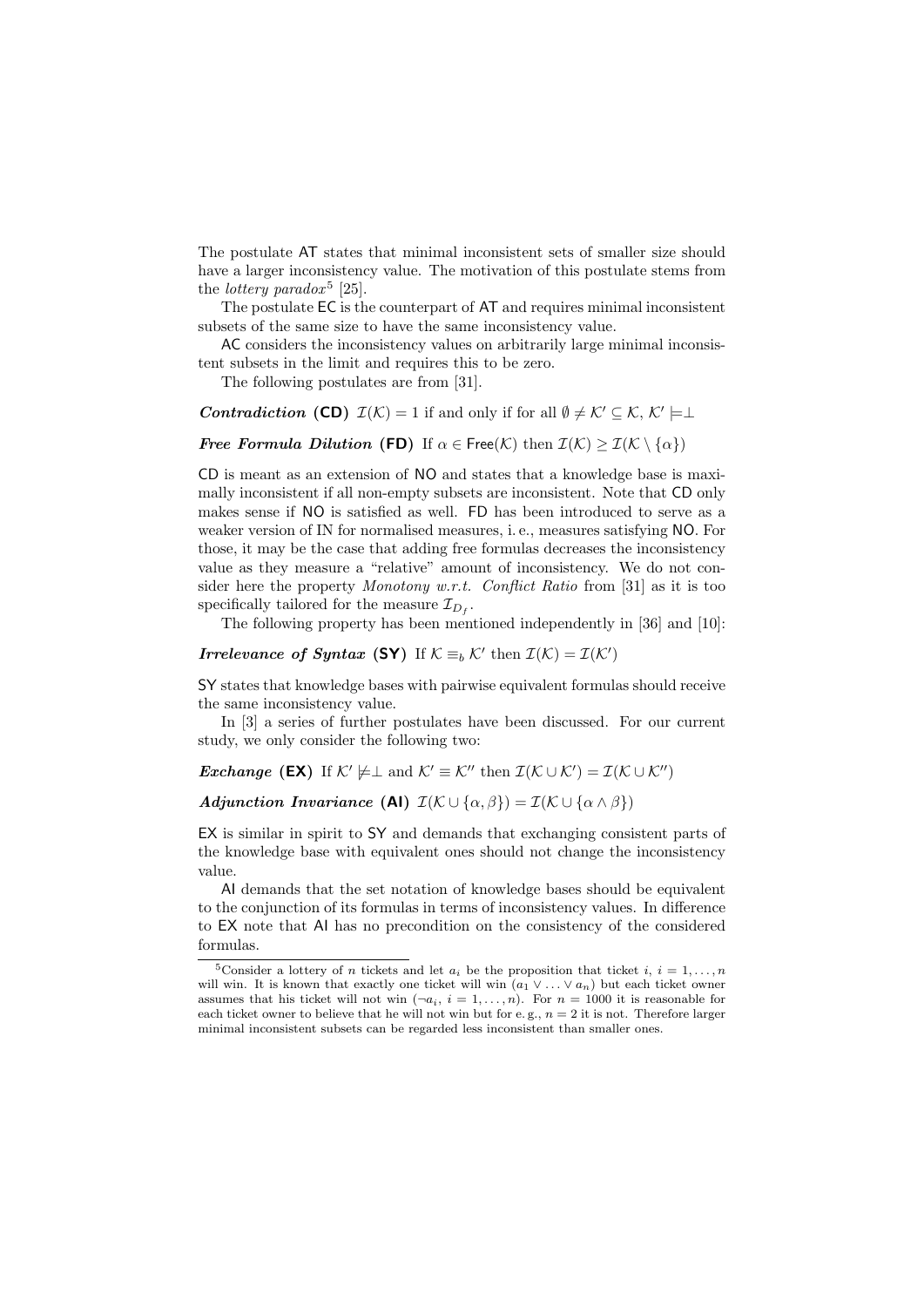Note that not all postulates are independent and that some are incompatible. Some relationships are summarised in the following theorem, see [41] for proofs of items 1–8, [2] for proofs of items 9 and 10, proofs of items 11 and 12 are trivial and omitted. In the theorem, a statement "A implies B" is meant to be read as "if a measure satisfies A then it satisfies B"; a statement " $A_1$ ,  $\ldots$ ,  $A_n$  are incompatible" means "there is no measure satisfying  $A_1, \ldots, A_n$ at the same time".

#### Theorem 1.

- 1. IN implies SI
- 2. IN implies FD
- 3. SA implies MO
- 4. MN and AC are incompatible
- 5. MN and CD are incompatible
- 6. MO implies FD
- 7. MN, MI, and NO are incompatible
- 8. MN, SA, and NO are incompatible
- 9. CO, DO, and SA are incompatible
- 10. CO, DO, and MI are incompatible
- 11. MN implies EC
- 12. MN and AT are incompatible

See also [3, 2] for some more detailed discussions.

Tables 2 and 3 give the complete picture on which inconsistency measure satisfies  $(\checkmark)$  or violates  $(\checkmark)$  the previously discussed rationality postulates. Some of these results have been shown before in [23, 15, 16, 31, 10, 46, 37, 12, 21, 18, 39, 4, 41, 40]<sup>6</sup> , marked correspondingly in Tables 2 and 3. The proofs and counterexamples of the remaining statements are given in the appendix. Note that in [46] it has been shown that  $\mathcal{I}_{mv}$  satisfies restricted versions of MO and IN where only formulas are considered that do not use fresh propositions. Some results reported here correct previous statements. In particular,  $\mathcal{I}_{P_m}$  does not satisfy CO as claimed in [21],  $\mathcal{I}_{nc}$  does not satisfy IN, SI, and DO as claimed in [41], and both  $\mathcal{I}_{\text{dala}}^{\Sigma}$  and  $\mathcal{I}_{\text{dala}}^{\text{hit}}$  do not satisfy DO as claimed in [12]. Due to a different phrasing of the postulates AT and EC in [41] compared

 $6N$ ote that proofs of [37] are for propositional probabilistic logic. As this is a generalization of propositional logic, the results apply here as well.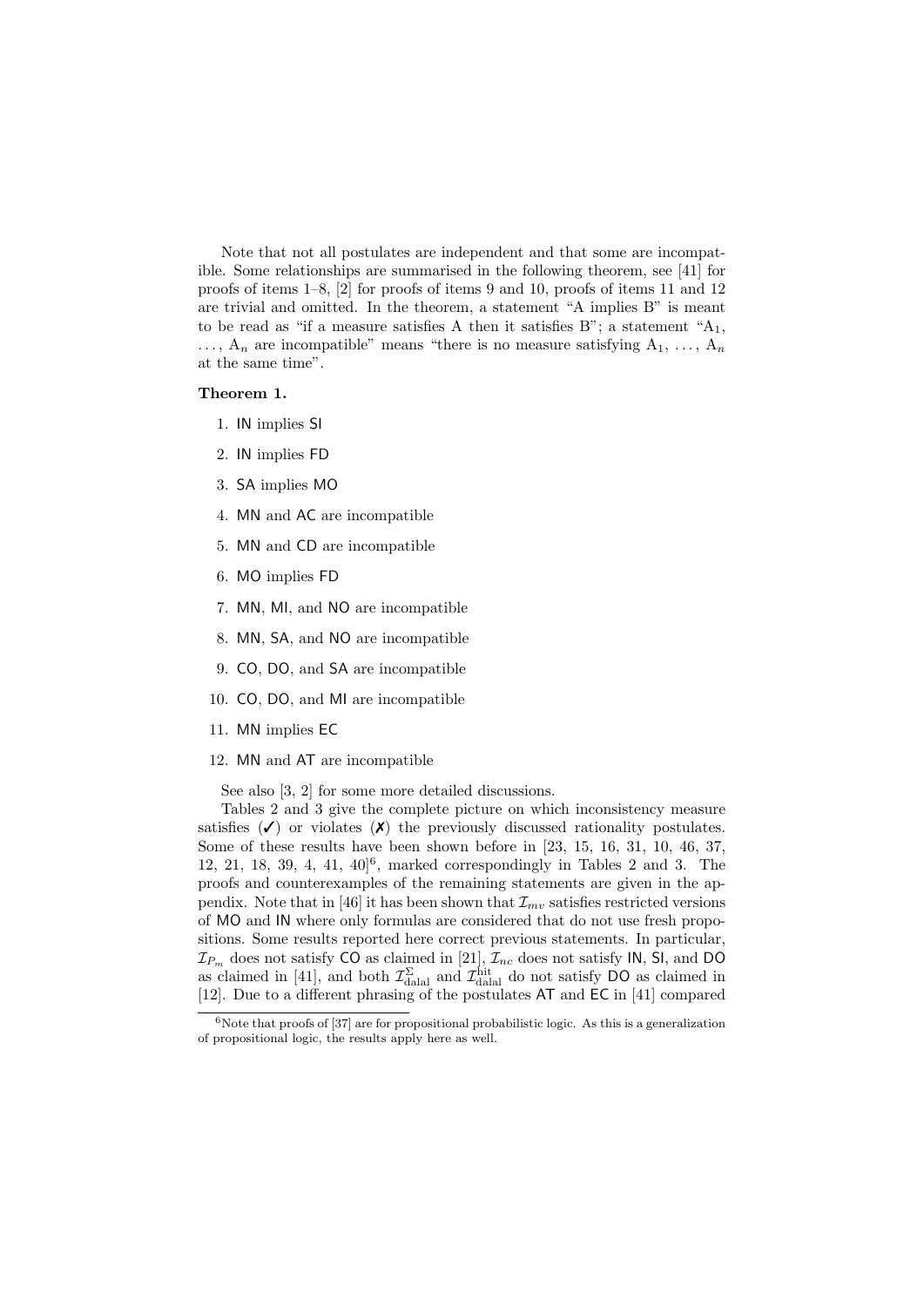| $\mathcal{I}$                                                                                                                                                                                            | CO                                | <b>NO</b>                         | MO                                | IN                   | DO                                | $\overline{\mathsf{SI}}$ | <b>SA</b>                         | PY                   | MI                                | <b>MN</b>                         |
|----------------------------------------------------------------------------------------------------------------------------------------------------------------------------------------------------------|-----------------------------------|-----------------------------------|-----------------------------------|----------------------|-----------------------------------|--------------------------|-----------------------------------|----------------------|-----------------------------------|-----------------------------------|
| $\mathcal{I}_d$                                                                                                                                                                                          | $\sqrt{16}$                       | $\sqrt{41}$                       | $\sqrt{16}$                       | $\sqrt{16}$          | $\sqrt{16}$                       | $\sqrt{37}$              | $\overline{\mathbf{X}^{[37]}}$    | $X^{[37]}$           | $\chi^{[37]}$                     | $\sqrt{41}$                       |
| $\mathcal{I}_{\mathsf{MI}}$                                                                                                                                                                              | $\mathcal{I}^{[15]}$              | $x^{[41]}$                        | $\mathcal{I}^{[15]}$              | $\mathcal{I}^{[15]}$ | $x^{[31]}$                        | $\mathcal{I}^{[37]}$     | $\boldsymbol{\mathcal{N}}^{[37]}$ | $\sqrt{37}$          | $\mathcal{I}^{[16]}$              | $\boldsymbol{\mathcal{N}}^{[16]}$ |
| $\mathcal{I}_{\mathsf{MI}^\mathsf{C}}$                                                                                                                                                                   | $\boldsymbol{\mathcal{N}}^{[10]}$ | $x^{[37]}$                        | $\mathcal{I}^{[10]}$              | $\mathcal{I}^{[10]}$ | $x^{[41]}$                        | $\sqrt{37}$              | $\sqrt{37}$                       | $\sqrt{37}$          | $\mathcal{J}^{[37]}$              | $x^{[41]}$                        |
| $\mathcal{I}_{\eta}$                                                                                                                                                                                     | $\mathcal{I}^{[23]}$              | $\mathcal{I}^{[23]}$              | $\mathcal{I}^{[37]}$              | $\mathcal{I}^{[37]}$ | $\mathcal{J}^{[41]}$              | $\mathcal{J}^{[37]}$     | $x^{[37]}$                        | $x^{[37]}$           | $x^{[37]}$                        | $x^{[41]}$                        |
| $\mathcal{I}_c$                                                                                                                                                                                          | $\boldsymbol{\mathcal{N}}^{[10]}$ | $x^{[41]}$                        | $\mathcal{I}^{[10]}$              | $\mathcal{J}^{[10]}$ | $\mathcal{I}^{[41]}$              | $\mathcal{J}^{[41]}$     | $x^{[41]}$                        | $x^{[41]}$           | $x^{[41]}$                        | $\pmb{\chi} [41]$                 |
| $\mathcal{I}_{mc}$                                                                                                                                                                                       | $\boldsymbol{\mathcal{N}}^{[10]}$ | $x^{[41]}$                        | $\mathcal{I}^{[10]}$              | $\mathcal{I}^{[10]}$ | $x^{[41]}$                        | $\mathcal{I}^{[41]}$     | $x^{[41]}$                        | $x^{[41]}$           | $x^{[18]}$                        | $x^{[41]}$                        |
| $\mathcal{I}_p$                                                                                                                                                                                          | $\mathcal{I}^{[10]}$              | $x^{[41]}$                        | $\mathcal{I}^{[10]}$              | $\mathcal{I}^{[10]}$ | $x^{[41]}$                        | $\mathcal{J}^{[41]}$     | $\mathcal{I}^{[41]}$              | $\mathcal{I}^{[41]}$ | $x^{[41]}$                        | $\pmb{\chi} [41]$                 |
| $\mathcal{I}_{hs}$                                                                                                                                                                                       | $\boldsymbol{\mathcal{N}}^{[39]}$ | $x^{[41]}$                        | $\mathcal{V}^{[39]}$              | $\mathcal{I}^{[39]}$ | $\mathcal{J}^{[39]}$              | $\mathcal{I}^{[39]}$     | $x^{[39]}$                        | $x^{[41]}$           | $x^{[39]}$                        | $\pmb{\chi} [41]$                 |
| $\mathcal{I}^{\Sigma}_{\rm dial}$                                                                                                                                                                        | $\mathcal{I}^{[12]}$              | $x^{[41]}$                        | $\mathcal{I}^{[12]}$              | $\mathcal{I}^{[12]}$ | x                                 | $\mathcal{I}^{[41]}$     | $\mathcal{I}^{[41]}$              | $x^{[41]}$           | $x^{[41]}$                        | $\pmb{\chi} [41]$                 |
| $\mathcal{I}_{\text{dala}}^{\text{max}}$                                                                                                                                                                 | $\mathcal{I}^{[12]}$              | $x^{[41]}$                        | $\mathcal{I}^{[12]}$              | $\mathcal{J}^{[12]}$ | $\mathcal{I}^{[12]}$              | $\mathcal{J}^{[41]}$     | $x^{[41]}$                        | $x^{[41]}$           | $x^{[41]}$                        | $x^{[41]}$                        |
| $\mathcal{I}_{\text{dala}}^{\text{hit}}$                                                                                                                                                                 | $\mathcal{J}^{[12]}$              | $x^{[41]}$                        | $\mathcal{I}^{[12]}$              | $\mathcal{I}^{[12]}$ | x                                 | $\mathcal{I}^{[41]}$     | $\mathcal{I}^{[41]}$              | $x^{[41]}$           | $x^{[41]}$                        | $\boldsymbol{\mathcal{N}}^{[41]}$ |
| $\mathcal{I}_{D_f}$                                                                                                                                                                                      | $\mathcal{I}^{[31]}$              | $\mathcal{J}^{[31]}$              | $x^{[41]}$                        | $x^{[41]}$           | $\pmb{\chi} [41]$                 | $x^{[41]}$               | $x^{[41]}$                        | $x^{[41]}$           | $x^{[41]}$                        | $x^{[41]}$                        |
| $\mathcal I_{P_m}$                                                                                                                                                                                       | x                                 | $x^{[41]}$                        | $\mathcal{I}^{[21]}$              | $\pmb{\chi}^{[21]}$  | $\pmb{\chi}^{[21]}$               | $\mathcal{I}^{[41]}$     | $\mathcal{I}^{[41]}$              | $\mathcal{I}^{[41]}$ | $x^{[41]}$                        | $\pmb{\chi}^{[41]}$               |
| $\mathcal{I}_{mv}$                                                                                                                                                                                       | $\boldsymbol{\mathcal{N}}^{[46]}$ | $\boldsymbol{\mathcal{N}}^{[41]}$ | $x^{[41]}$                        | $x^{[41]}$           | $x^{[41]}$                        | $\pmb{\chi}^{[41]}$      | $x^{[41]}$                        | $x^{[41]}$           | $x^{[41]}$                        | $\mathcal{I}^{[41]}$              |
| $\mathcal{I}_{nc}$                                                                                                                                                                                       | $\boldsymbol{\mathcal{N}}^{[41]}$ | $x^{[41]}$                        | $\mathcal{I}^{[41]}$              | x                    | Х                                 | Х                        | $\boldsymbol{\mathcal{N}}^{[41]}$ | $\mathcal{I}^{[41]}$ | $x^{[41]}$                        | $\boldsymbol{\mathcal{N}}^{[41]}$ |
|                                                                                                                                                                                                          | $\mathcal{V}^{[40]}$              | $\boldsymbol{\mathcal{N}}^{[40]}$ | $\boldsymbol{\mathcal{N}}^{[40]}$ | $\pmb{\chi} [40]$    | $\pmb{\chi} [40]$                 | $\mathcal{V}^{[40]}$     | $\pmb{\chi} [40]$                 | $x^{[40]}$           | $x^{[40]}$                        | $\pmb{\chi} [40]$                 |
| $\mathcal{I}^{\text{fuz}}_{t_{\text{prod}}}, \mathcal{I}^{\text{fuz}, \Sigma}_{t_{\text{min}}}, \mathcal{I}^{\text{fuz}, \Sigma}_{t_{\text{prod}}}, \mathcal{I}^{\text{fuz}, \Sigma}_{t_{\text{prod}}},$ | $\mathcal{I}^{[40]}$              | $\pmb{\chi} [40]$                 | $\boldsymbol{\mathcal{N}}^{[40]}$ | $x^{[40]}$           | $\boldsymbol{\mathcal{N}}^{[40]}$ | $\mathcal{I}^{[40]}$     | $\boldsymbol{\mathcal{N}}^{[40]}$ | $x^{[40]}$           | $\pmb{\chi} [40]$                 | $\pmb{\chi} [40]$                 |
|                                                                                                                                                                                                          | $\mathcal{J}^{[40]}$              | $x^{[40]}$                        | $\mathcal{V}^{[40]}$              | $\pmb{\chi} [40]$    | $x^{[40]}$                        | $\mathcal{I}^{[40]}$     | $\boldsymbol{\mathcal{N}}^{[40]}$ | $x^{[40]}$           | $x^{[40]}$                        | $\pmb{\chi} [40]$                 |
|                                                                                                                                                                                                          |                                   |                                   | $\mathcal{N}^{[1]}$               | $\mathcal{N}^{[1]}$  |                                   |                          |                                   |                      |                                   |                                   |
| $\mathcal{I}_{mcsc}$                                                                                                                                                                                     | $\mathcal{N}^{[1]}$               | х                                 |                                   |                      | $x^{[1]}$                         | ✓                        | $\mathcal{N}^{[1]}$               | Х                    | $x^{[1]}$                         | х                                 |
| $\mathcal{I}_{\text{forget}}$                                                                                                                                                                            | $\mathcal{N}^{[4]}$               | Х                                 | $\mathcal{V}^{[4]}$               | $\mathcal{N}^{[4]}$  | $x^{[4]}$                         | ✓                        | ✓                                 | Х                    | х                                 | Х                                 |
| $\mathcal{I}_{CC}$                                                                                                                                                                                       | ✓                                 | Х                                 | $\boldsymbol{\mathcal{N}}^{[18]}$ | $\checkmark$         | Х                                 |                          | $\pmb{\chi} [20]$                 | х                    | $\mathcal{I}^{[18]}$              | ✓                                 |
| $\mathcal{I}_{\mathrm{is}}$                                                                                                                                                                              | $\mathcal{I}^{[17]}$              | Х                                 | $\boldsymbol{\mathcal{N}}^{[17]}$ | $\mathcal{I}^{[17]}$ | х                                 |                          | ✓                                 | ✓                    | $\boldsymbol{\mathcal{N}}^{[17]}$ | $\mathcal{I}^{[17]}$              |

Table 2: Compliance of inconsistency measures with rationality postulates CO, NO, MO, IN, DO, SI, SA, PY, MI, and MN; previous results are indicated by a super-scripted reference of the original work (some of the results have been shown in multiple publications, only the first occurrence is cited)

to their original definitions in [30], we also corrected some results pertaining to these. See Appendix 7 for the corresponding proofs and counterexamples.

The only rationality postulate that almost all considered measures agree upon is CO, which is not surprising as it captures the minimal requirement for any inconsistency measure.<sup>7</sup> Most measures also satisfy MO, which is also the least disputed in the literature. The only cases where MO fails is usually when NO is satisfied, cf.  $\mathcal{I}_{D_f}$  and  $\mathcal{I}_{mv}$ . However, note that MO and NO are not generally incompatible as e.g.  $\mathcal{I}_\eta$  satisfies both. Some other postulates are violated by most of the considered inconsistency measures, in particular if they address a very specific feature. For example, CD is motivated by the measure  $\mathcal{I}_{D_{\ell}}$ —which is also the only one satisfying it—and can be seen as the counterpart to CO as it describes a concept of maximal inconsistency. Of course, requiring that a maximally inconsistent knowledge base receive the maximal

<sup>&</sup>lt;sup>7</sup>The fact that  $\mathcal{I}_{P_m}$  violates CO is also unintentional as the original paper [21] falsely claimed that CO is satisfied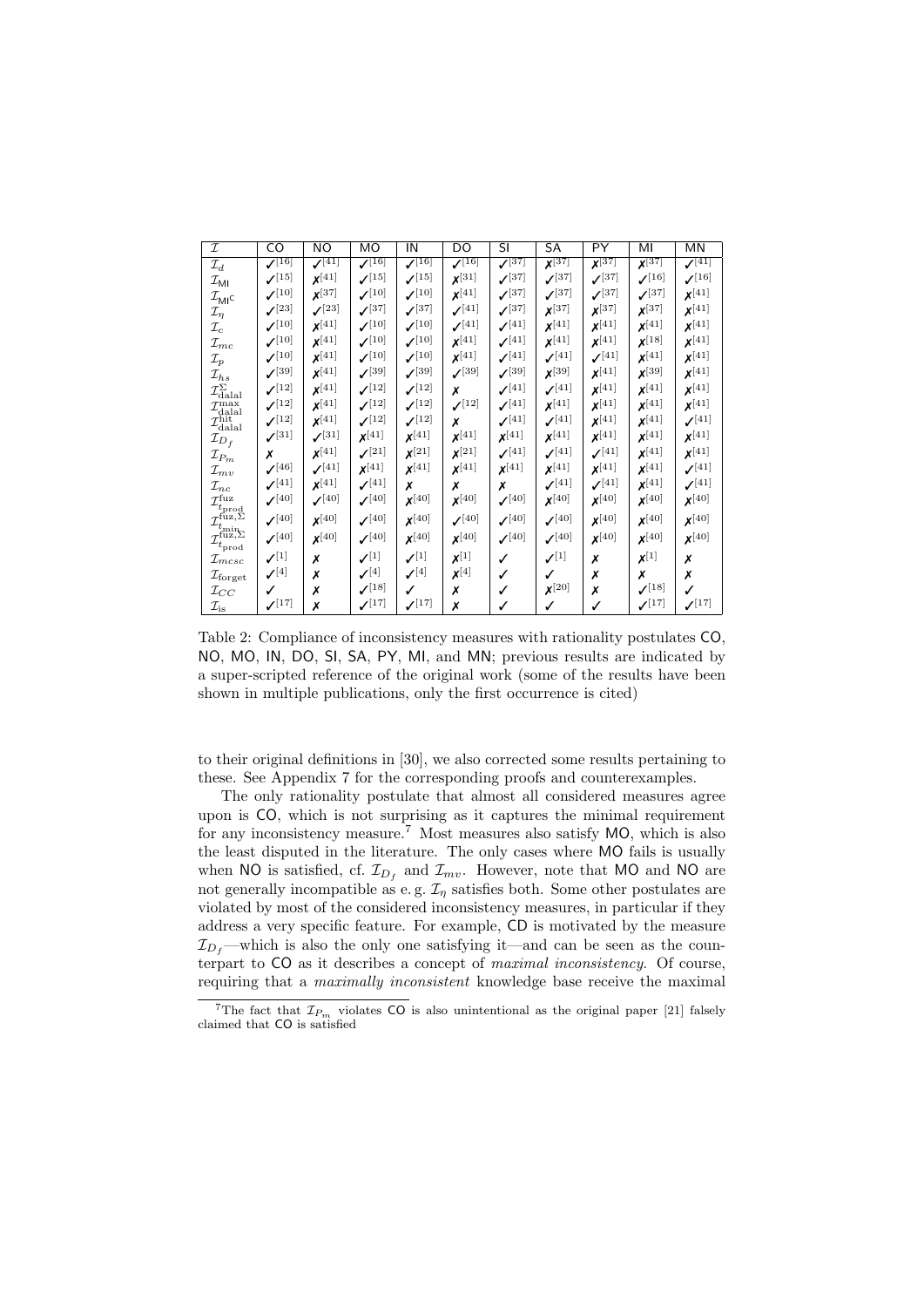| I                                                                                                                 | AT                   | EC                   | AC                   | CD                   | <b>FD</b>            | SY                   | EX                   | AI                               |
|-------------------------------------------------------------------------------------------------------------------|----------------------|----------------------|----------------------|----------------------|----------------------|----------------------|----------------------|----------------------------------|
| ${\mathcal{I}}_d$                                                                                                 | Х                    | ✓                    | $\sqrt{41}$          | $\sqrt{41}$          | $\sqrt{[41]}$        | $\sqrt{37}$          | $\sqrt{41}$          | $\sqrt{41}$                      |
| $\mathcal{I}_{\mathsf{MI}}$                                                                                       | х                    | Х                    | $\pmb{\chi} [41]$    | $x^{[41]}$           | $\mathcal{J}^{[41]}$ | $\mathcal{I}^{[10]}$ | $x^{[41]}$           | $x^{[41]}$                       |
| $\mathcal{I}_{\mathsf{MI}^\mathsf{C}}$                                                                            | $\mathcal{I}^{[41]}$ | $\mathcal{I}^{[41]}$ | $\mathcal{I}^{[41]}$ | $x^{[41]}$           | $\mathcal{J}^{[41]}$ | $\mathcal{I}^{[10]}$ | $x^{[41]}$           | $x^{[41]}$                       |
| $\mathcal{I}_{\eta}$                                                                                              | $\mathcal{I}^{[41]}$ | $\mathcal{J}^{[41]}$ | $\mathcal{I}^{[41]}$ | $x^{[41]}$           | $\mathcal{J}^{[41]}$ | $\mathcal{I}^{[37]}$ | $x^{[41]}$           | $x^{[41]}$                       |
| $\mathcal{I}_c$                                                                                                   | $x^{[41]}$           | $x^{[41]}$           | $x^{[41]}$           | $x^{[41]}$           | $\mathcal{I}^{[41]}$ | $x^{[10]}$           | $\mathcal{I}^{[41]}$ | $\mathcal{I}^{[41]}$             |
| $\mathcal{I}_{mc}$                                                                                                | $x^{[41]}$           | ✓                    | $x^{[41]}$           | $x^{[41]}$           | $\mathcal{I}^{[41]}$ | $\mathcal{I}^{[10]}$ | $x^{[41]}$           | $x^{[41]}$                       |
| $\mathcal{I}_p$                                                                                                   | $x^{[41]}$           | $\mathcal{I}^{[41]}$ | $x^{[41]}$           | $x^{[41]}$           | $\mathcal{J}^{[41]}$ | $\mathcal{I}^{[10]}$ | $x^{[41]}$           | $x^{[41]}$                       |
| $\mathcal{I}_{hs}$                                                                                                | Х                    | ✓                    | $x^{[41]}$           | $\mathbf{X}^{[41]}$  | $\mathcal{I}^{[41]}$ | $\mathcal{I}^{[39]}$ | $x^{[41]}$           | $x^{[41]}$                       |
| $\mathcal{I}^{\Sigma}_{\rm dial}$                                                                                 | $x^{[41]}$           | $x^{[41]}$           | $x^{[41]}$           | $x^{[41]}$           | $\mathcal{J}^{[41]}$ | $\mathcal{J}^{[41]}$ | $x^{[41]}$           | $x^{[41]}$                       |
| $\mathcal{I}_{\rm dala}^{\rm max}$                                                                                | $x^{[41]}$           | $x^{[41]}$           | $x^{[41]}$           | $x^{[41]}$           | $\mathcal{J}^{[41]}$ | $\mathcal{J}^{[41]}$ | $x^{[41]}$           | $x^{[41]}$                       |
| $\mathcal{I}_{\text{dala}}^{\text{hit}}$                                                                          | x                    | ✓                    | $x^{[41]}$           | $x^{[41]}$           | $\mathcal{J}^{[41]}$ | $\mathcal{J}^{[41]}$ | $x^{[41]}$           | $x^{[41]}$                       |
| $\mathcal{I}_{D_f}$                                                                                               | $\mathcal{I}^{[31]}$ | $\mathcal{I}^{[41]}$ | $\mathcal{I}^{[31]}$ | $\mathcal{I}^{[31]}$ | $\mathcal{I}^{[31]}$ | $\mathcal{I}^{[41]}$ | $x^{[41]}$           | $x^{[41]}$                       |
| $\mathcal{I}_{P_m}$                                                                                               | $x^{[41]}$           | $\pmb{\chi}^{[41]}$  | $x^{[41]}$           | $x^{[41]}$           | (41)                 | $x^{[41]}$           | $x^{[41]}$           | $x^{[41]}$                       |
| $\mathcal{I}_{mv}$                                                                                                | х                    | ✓                    | $x^{[41]}$           | $x^{[41]}$           | $x^{[41]}$           | $x^{[41]}$           | $x^{[41]}$           | $x^{[41]}$                       |
| $\mathcal{I}_{nc}$                                                                                                | Х                    | ✓                    | $x^{[41]}$           | $\pmb{\chi}^{[41]}$  | $\mathcal{I}^{[41]}$ | $\mathcal{I}^{[41]}$ | $x^{[41]}$           | $x^{[41]}$                       |
| $\mathcal{I}^{\text{fuz}}_{t_{\text{prod}}}$                                                                      | $\pmb{\chi} [40]$    | $x^{[40]}$           | $\pmb{\chi} [40]$    | $x^{[40]}$           | $\mathcal{I}^{[40]}$ | $x^{[40]}$           | $\pmb{\chi} [40]$    | $\mathcal{I}^{[40]}$             |
|                                                                                                                   | $\pmb{\chi} [40]$    | ✓                    | $\pmb{\chi} [40]$    | $x^{[40]}$           | $\mathcal{I}^{[40]}$ | $\mathcal{I}^{[40]}$ | $x^{[40]}$           | $x^{[40]}$                       |
| $\mathcal{I}_{t_{\mathrm{mid}}}^{\mathrm{fuz},\Sigma}$<br>$\mathcal{I}_{t_{\mathrm{prod}}}^{\mathrm{fuz},\Sigma}$ | $\pmb{\chi} [40]$    | $x^{[40]}$           | $\pmb{\chi} [40]$    | $x^{[40]}$           | $\mathcal{I}^{[40]}$ | $x^{[40]}$           | $\pmb{\chi} [40]$    | $x^{[40]}$                       |
| $\mathcal{I}_{m c s c}$                                                                                           | Х                    | ✓                    | х                    | х                    | ✓                    | ℐ                    | Х                    | x                                |
| $\mathcal{I}_{\mathrm{forget}}$                                                                                   | Х                    | х                    | Х                    | Х                    | ✓                    | Х                    | $x^{[4]}$            | $\boldsymbol{\mathcal{N}}^{[4]}$ |
| $\mathcal{I}_{CC}$                                                                                                | Х                    | ✓                    | Х                    | Х                    | ✓                    | ✓                    | Х                    | х                                |
| $\mathcal{I}_{\mathrm{is}}$                                                                                       | Х                    | ✓                    | Х                    | х                    |                      |                      | Х                    | Х                                |

Table 3: Compliance of inconsistency measures with rationality postulates AT, EC, AC, CD, FD, SY, EX, and AI; previous results are indicated by a superscripted reference of the original work (some of the results have been shown in multiple publications, only the first occurrence is cited)

possible inconsistency value is a desirable property. The specific instance of this requirement in CD, i.e., that *maximal inconsistency* is defined by not having non-empty consistent subsets and that the maximal value is 1, is very specific to  $\mathcal{I}_{D_f}$ . The value 1 only makes sense when the measure is normalized, so that 1 is indeed the maximal possible value. Moreover, the definition of maximal inconsistency requires some more investigation.

One important thing to note from the results shown in Tables 2 and 3, is that all investigated inconsistency measures satisfy different sets of postulates. More precisely, there are no two inconsistency measures  $\mathcal I$  and  $\mathcal I'$  that satisfy and violate the exact same set of postulates. This also means that we can find knowledge bases  $\mathcal{K}, \mathcal{K}'$  such that  $\mathcal{I}(\mathcal{K}) < \mathcal{I}(\mathcal{K}')$  and  $\mathcal{I}'(\mathcal{K}) \geq \mathcal{I}'(\mathcal{K}')$ , meaning that all considered inconsistency measures are essentially different.<sup>8</sup>

<sup>8</sup>An earlier observation regarding a subset of the investigated measures has been made in [10].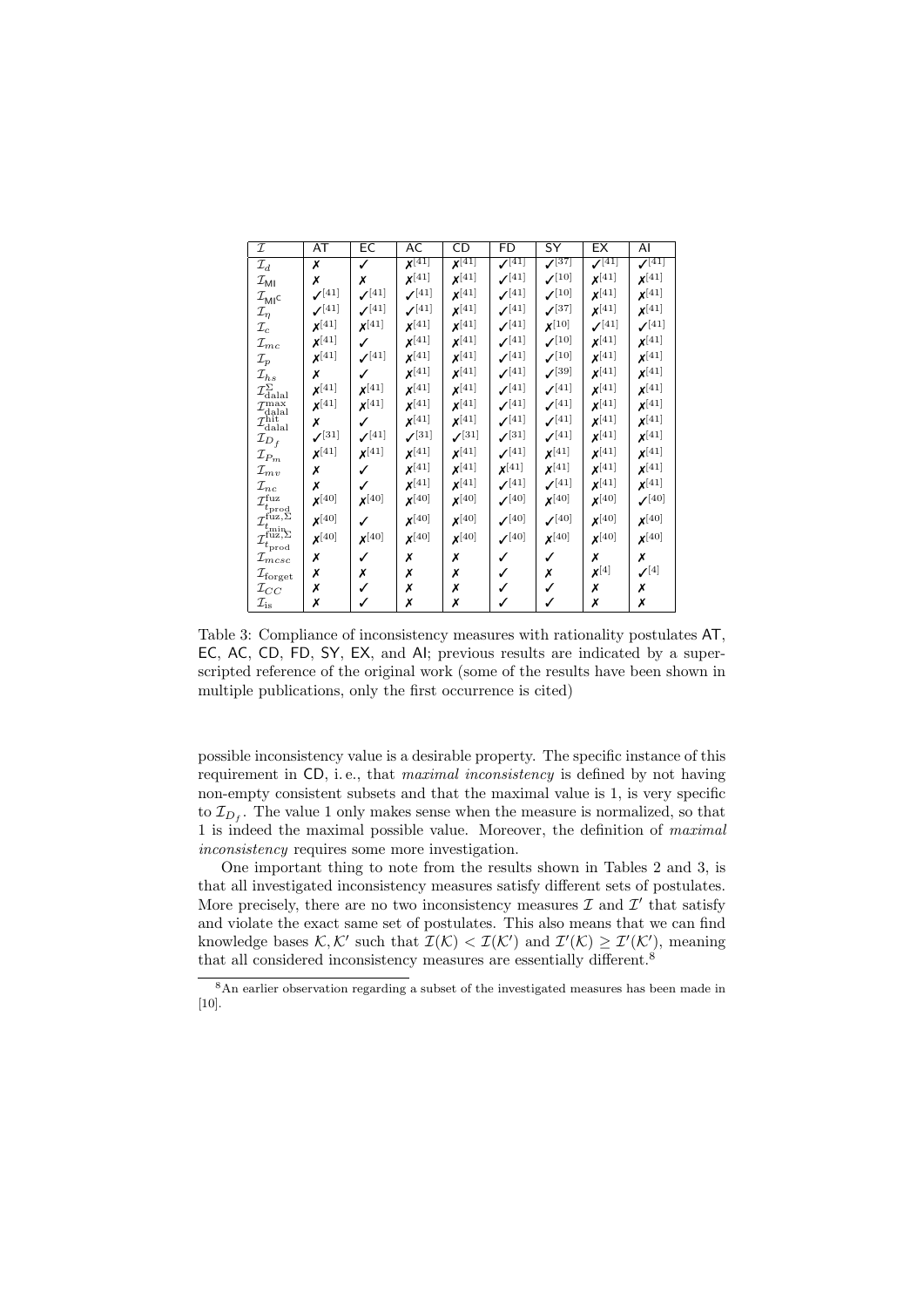### 5 Expressivity

The drastic inconsistency measure  $\mathcal{I}_d$  (see Figure 1) is usually considered as a very naive baseline approach for inconsistency measurement. Surprisingly, this measure already satisfies many rationality postulates, cf. Tables 2 and 3. What sets it apart from other more sophisticated inconsistency measures is that it cannot differentiate between different inconsistent knowledge bases. However, this demand is exactly what inconsistency measures are supposed to satisfy. To address this issue, the work [38] initiated the analysis of the expressivity of inconsistency measures. With expressivity of inconsistency measures we here mean the number of different values an inconsistency measure can attain.

**Example 2.** Consider the knowledge bases  $\mathcal{K}_{10}$  and  $\mathcal{K}_{11}$  defined via

$$
\mathcal{K}_{10} = \{a, b, \neg a \lor \neg b, c, d, \neg c \lor \neg d\}
$$
  

$$
\mathcal{K}_{11} = \{a, \neg a, b, \neg b\}
$$

Both knowledge bases contain two minimal inconsistent subsets and, thus,  $\mathcal{I}_{ML}$ is not able to differentiate their severity of inconsistency (recall that  $\mathcal{I}_{\text{MI}}$  takes the number of minimal inconsistent subsets as the inconsistency values)

$$
\mathcal{I}_{\text{MI}}(\mathcal{K}_{10}) = \mathcal{I}_{\text{MI}}(\mathcal{K}_{11}) = 2
$$

On the other hand,  $\mathcal{I}_{\text{MIC}}$  does distinguish  $\mathcal{K}_{10}$  and  $\mathcal{K}_{11}$  (recall that  $\mathcal{I}_{\text{MIC}}$  sums the reciprocal sizes of all minimal inconsistent subsets)

$$
\mathcal{I}_{\text{MI}^{\text{C}}}(\mathcal{K}_{10}) = 2/3 \qquad \qquad \mathcal{I}_{\text{MI}^{\text{C}}}(\mathcal{K}_{11}) = 1
$$

Therefore,  $\mathcal{I}_{MI}$  can be regarded as more  $\emph{expressive}$  than  $\mathcal{I}_{MI}$  wrt.  $\mathcal{K}_{10}$  and  $\mathcal{K}_{11}$ 

**Example 3.** Consider the family of knowledge bases  $\mathcal{K}_{12}^i$  (for  $i \in \mathbb{N}$ )

$$
\mathcal{K}_{12}^i = \{a_1 \wedge \ldots \wedge a_i, \neg a_1 \wedge \ldots \wedge \neg a_i\}
$$

Observe that  $\mathcal{K}_{12}^i$  contains one minimal inconsistent subset (independently of i) and therefore

$$
\mathcal{I}_{\text{MI}}(\mathcal{K}^i_{12})=1
$$

for all  $i \in \mathbb{N}$ . However,  $\mathcal{I}_c$  is able to distinguish every single member of the family (recall that, roughly,  $\mathcal{I}_c$  counts the number of propositions which are involved in conflicts)

$$
\mathcal{I}_c(\mathcal{K}_{12}^i)=i
$$

for  $i \in \mathbb{N}$ . Therefore,  $\mathcal{I}_c$  can be regarded as more *expressive* than  $\mathcal{I}_{\text{MI}}$  wrt.  $\mathcal{K}_{12}^i$ .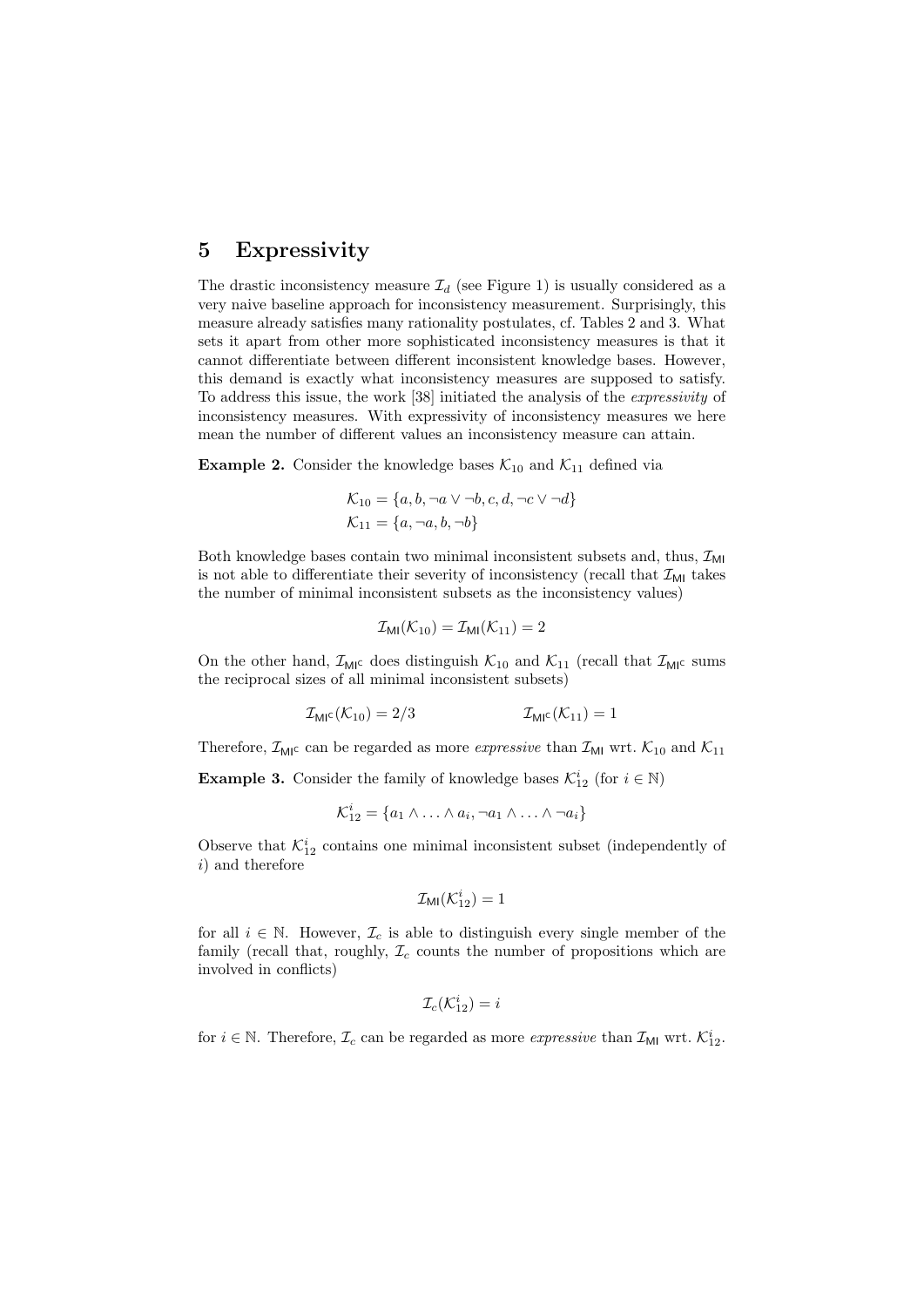In the following, we recall the framework of [38] and investigate the expressivity of inconsistency measures along four different dimensions of subclasses of knowledge bases.

**Definition 27.** Let  $\phi$  be a formula. The *length*  $\text{len}(\phi)$  of  $\phi$  is recursively defined as

$$
\text{len}(\phi) = \left\{ \begin{array}{ll} 1 & \text{if } \phi \in \text{At} \\ 1 + \text{len}(\phi') & \text{if } \phi = \neg \phi' \\ 1 + \text{len}(\phi_1) + \text{len}(\phi_2) & \text{if } \phi = \phi_1 \land \phi_2 \\ 1 + \text{len}(\phi_1) + \text{len}(\phi_2) & \text{if } \phi = \phi_1 \lor \phi_2 \end{array} \right.
$$

In other words  $len(\phi)$  is the number of connectives plus the number of occurrences of atom in  $\phi$ . Furthermore, we treat  $\phi_1 \rightarrow \phi_2$  as an abbreviation of  $\neg \phi_1 \lor \phi_2$  and therefore  $\text{len}(\phi_1 \to \phi_2) = 2 + \text{len}(\phi_1) + \text{len}(\phi_2)$ .

Definition 28. Define the following subclasses of the set of all knowledge bases  $\mathbb{K}$ :

$$
\mathbb{K}^v(n) = \{ \mathcal{K} \in \mathbb{K} \mid |\text{At}(\mathcal{K})| \le n \}
$$
  

$$
\mathbb{K}^f(n) = \{ \mathcal{K} \in \mathbb{K} \mid |\mathcal{K}| \le n \}
$$
  

$$
\mathbb{K}^l(n) = \{ \mathcal{K} \in \mathbb{K} \mid \forall \phi \in \mathcal{K} : \text{len}(\phi) \le n \}
$$
  

$$
\mathbb{K}^p(n) = \{ \mathcal{K} \in \mathbb{K} \mid \forall \phi \in \mathcal{K} : |\text{At}(\phi)| \le n \}
$$

In other words,  $\mathbb{K}^v(n)$  is the set of all knowledge bases that mention at most n different propositions;  $\mathbb{K}^{f}(n)$  is the set of all knowledge bases that contain at most *n* formulas;  $\mathbb{K}^{l}(n)$  is the set of all knowledge bases that contain only formulas with maximal length n; and  $\mathbb{K}^p(n)$  is the set of all knowledge bases that contain only formulas that mention at most n different propositions each. The motivation for considering these particular subclasses of knowledge bases is that each of them considers a different aspect of the size of a knowledge base. As a syntactical object, a knowledge base is a set of formulas, and both the number of formulas (considered by the class  $\mathbb{K}^{f}(n)$ ) and the length of each formula  $(\mathbb{K}^{l}(n))$  are the essential parameters that define its size. From a semantical point of view, the number of propositions appearing in each formula  $(\mathbb{K}^p(n))$ and in the complete knowledge base  $(\mathbb{K}^v(n))$  define the scope of the knowledge. Larger numbers for both of them also indicate larger scope and thus greater size. Inconsistency measures should adhere to the size of the knowledge base in terms of their expressivity. For example, the number of possible inconsistency values of a particular measure should not decrease when moving from a set  $\mathbb{K}^v(n)$  to a set  $\mathbb{K}^v(n')$  with  $n' > n$ , as knowledge bases with n' formulas should provide a larger variety in terms of inconsistency than knowledge bases of size n. Indeed, this property is true for all considered measures as  $\mathbb{K}^v(n) \subseteq \mathbb{K}^v(n')$ (the same holds for all classes above).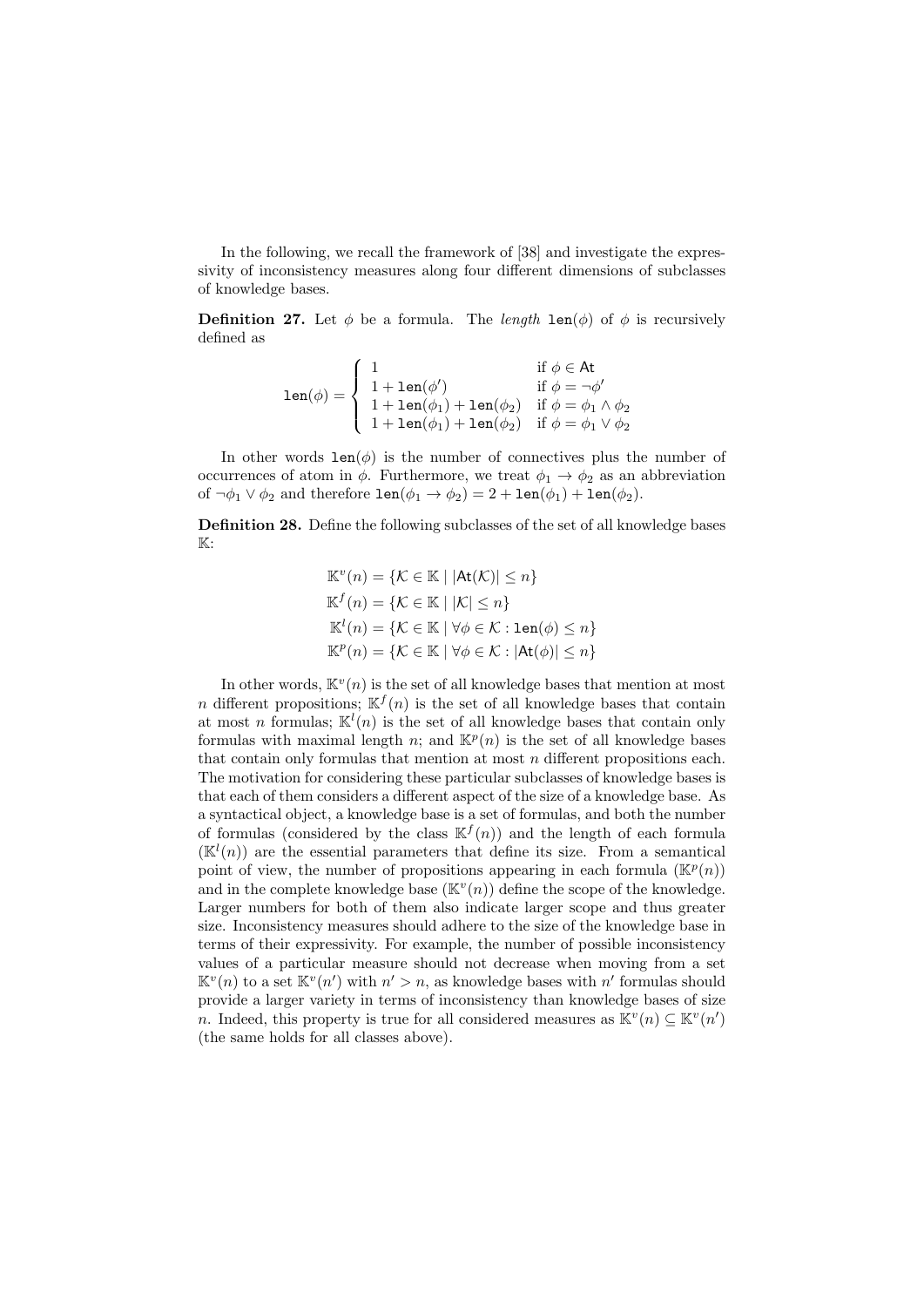The aim of an expressivity analysis is to investigate the number of different values that a specific inconsistency measure can attain on different subclasses of knowledge bases. This idea can be formalised by expressivity characteristics [38].

**Definition 29.** Let  $\mathcal{I}$  be an inconsistency measure and  $n > 0$ . Let  $\alpha \in$  $\{v, f, l, p\}$ . The  $\alpha$ -characteristic  $\mathcal{C}^{\alpha}(\mathcal{I}, n)$  of  $\mathcal{I}$  wrt. n is defined as

$$
\mathcal{C}^{\alpha}(\mathcal{I}, n) = |\{\mathcal{I}(\mathcal{K}) \mid \mathcal{K} \in \mathbb{K}^{\alpha}(n)\}|
$$

In other words,  $\mathcal{C}^{\alpha}(\mathcal{I},n)$  is the number of different inconsistency values  $\mathcal{I}$ assigns to knowledge bases from  $\mathbb{K}^{\alpha}(n)$ .

Table 4 shows the expressivity characteristics for all measures considered in this paper. Proofs pertaining to measures  $\mathcal{I}_d$ ,  $\mathcal{I}_{\text{MI}}$ ,  $\mathcal{I}_{\text{MI}}$ ,  $\mathcal{I}_\eta$ ,  $\mathcal{I}_c$ ,  $\mathcal{I}_{mc}$ ,  $\mathcal{I}_p$ ,  $\mathcal{I}_{hs}$ ,  $\mathcal{I}_{\text{dala}}^{\Sigma}$ ,  $\mathcal{I}_{\text{dala}}^{\text{max}}$ ,  $\mathcal{I}_{\text{b}}^{\text{hit}}$ ,  $\mathcal{I}_{D_f}$ ,  $\mathcal{I}_{P_m}$ ,  $\mathcal{I}_{mv}$ , and  $\mathcal{I}_{nc}$  can be found in [38]. Proofs pertaining to measures  $\mathcal{I}^{\text{fuz}}_{t_{\text{prod}}}$ ,  $\mathcal{I}^{\text{fuz},\Sigma}_{t_{\text{min}}}$ , and  $\mathcal{I}^{\text{fuz},\Sigma}_{t_{\text{prod}}}$  can be found in [40]. The remaining proofs are given in the appendix.

The evaluation shows that inconsistency measures behave quite differently wrt. expressivity. First, the analysis clearly shows that the inconsistency measure  $\mathcal{I}_d$  is indeed a poor inconsistency measure as it has a constant expressivity value in all four considered dimensions. Second, one can categorise measures into different clusters pertaining to each expressivity characteristic and with significant differences between the values in multiple order of magnitudes. For example, for  $\mathcal{C}^v$  we have one measure with constant expressivity value  $(\mathcal{I}_d)$  and several with an expressivity value of linear size  $(\mathcal{I}_c, \mathcal{I}_{\text{dala}}^{\text{max}}, \text{ and } \mathcal{I}_{mv})$ . Next, there are two measures with an expressivity value of exponential size  $(\mathcal{I}_n$  and  $\mathcal{I}_{hs}$ ) and, finally, several measures with infinite expressivity values. This gives us a clear superiority relation wrt. each concrete expressivity characteristic. Third, evaluating expressivity depends highly on the characteristic. As one can see from Table 4, the rankings on expressivity induced by the characteristics  $\mathcal{C}^v$  and  $\mathcal{C}^f$  are reversed in some places. Consider e.g., the measures  $\mathcal{I}_p$ and  $\mathcal{I}_c$ . The measure  $\mathcal{I}_p$  has a rather low expressivity value wrt.  $\mathcal{C}^f$  but a high value wrt.  $\mathcal{C}^v$ . Conversely,  $\mathcal{I}_c$  has a high expressivity value wrt.  $\mathcal{C}^f$  but a rather low value wrt.  $\mathcal{C}^v$ . Similar observations can be made for other measures. The reason for this is that the expressivity characteristics  $\mathcal{C}^f$  and  $\mathcal{C}^v$  provide a means to differentiate between so-called syntactic measures and semantical measures, cf. [13]. This categorisation aims at classifying measures on whether they operate on the formula level (syntactic measures) or on the proposition level (semantic measures). While the original definition of syntactical and semantical measure is rather informal, the expressivity characteristics  $\mathcal{C}^f$  and  $\mathcal{C}^v$ make this distinction more precise. In particular,  $\mathcal{C}^v$  measures how susceptible a measure is when the vocabulary, i. e. the semantical side of the knowledge base, is restricted. Semantical measures such as  $\mathcal{I}_c$  have a low expressivity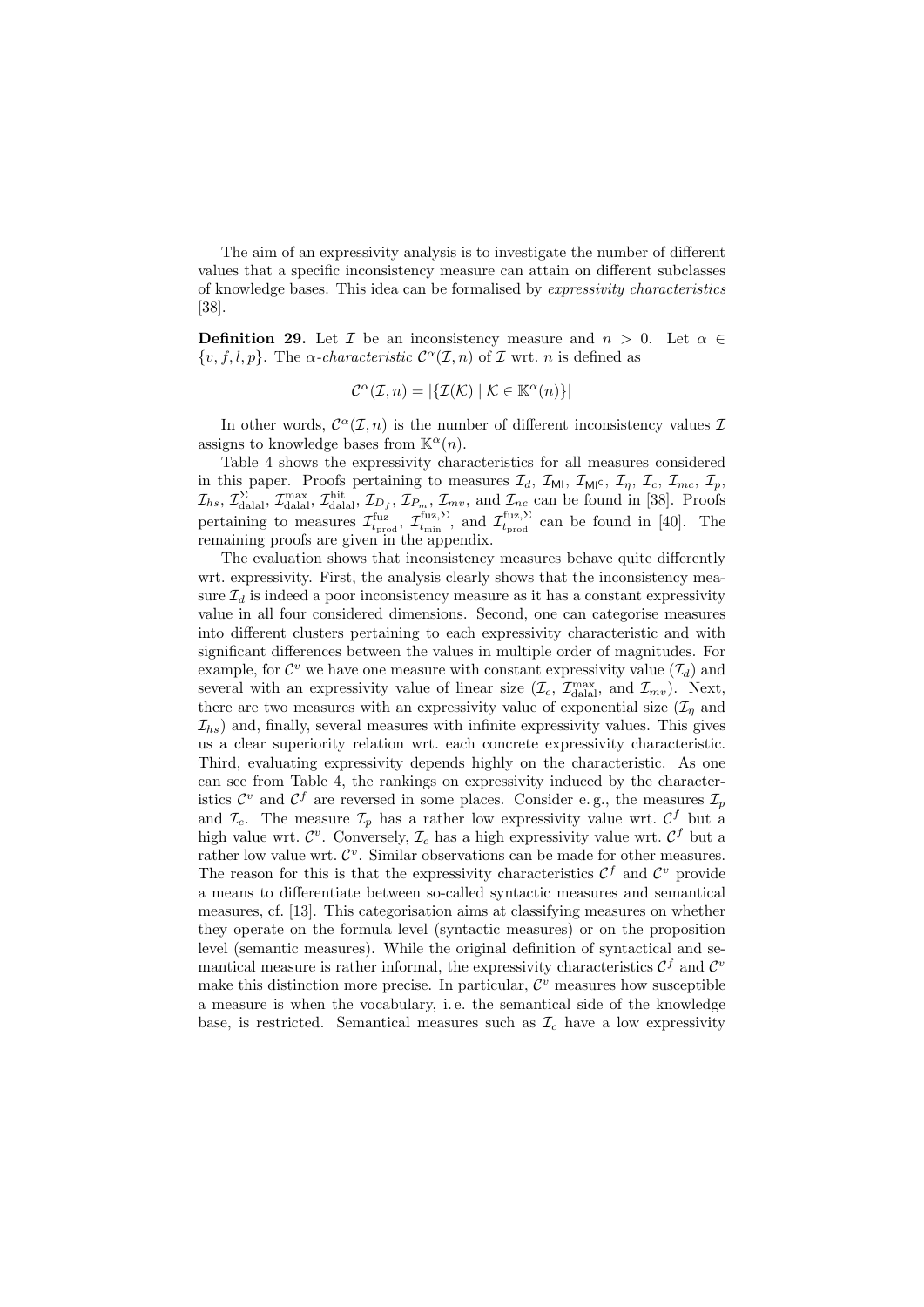when the vocabulary is restricted. On the other hand,  $\mathcal{C}^f$  measures how susceptible a measure is when the number of formulas, i. e., the syntactical part, is restricted. Syntactical measures such as  $\mathcal{I}_p$  have a low expressivity in this case.

There are some measures  $(\mathcal{I}_{\text{dala}}^{\Sigma}, \mathcal{I}_{P_m}, \mathcal{I}_{t_{\text{prod}}}^{\text{fuz}}, \mathcal{I}_{t_{\text{prod}}}^{\text{fuz}, \Sigma}, \mathcal{I}_{\text{forget}})$  that have infinite expressivity values in all considered dimensions. Just from the point of view of expressivity, these measures seem to be good candidates for "good" measures. However, as the previous section already discussed, the satisfaction of certain rationality postulates may be of more importance than expressivity.

### 6 Computational Complexity

The final evaluation criterion we consider is computational complexity [32]. Following [44, 43], we consider the following three decision problems one can consider for inconsistency measures. Let  $\mathcal I$  be some inconsistency measure.

| EXACT <sub>Z</sub>                 | <b>Input:</b> $\mathcal{K} \in \mathbb{K}$ , $x \in \mathbb{R}^{\infty}_{\geq 0}$<br><b>Output:</b> TRUE iff $\mathcal{I}(\mathcal{K}) = x$                    |
|------------------------------------|----------------------------------------------------------------------------------------------------------------------------------------------------------------|
| $UPPER\tau$                        | <b>Input:</b> $\mathcal{K} \in \mathbb{K}$ , $x \in \mathbb{R}^{\infty}_{\geq 0}$<br><b>Output:</b> TRUE iff $\mathcal{I}(\mathcal{K}) \leq x$                 |
| LOWER <sub><math>\tau</math></sub> | <b>Input:</b> $\mathcal{K} \in \mathbb{K}$ , $x \in \mathbb{R}^{\infty}_{\geq 0} \setminus \{0\}$<br><b>Output:</b> TRUE iff $\mathcal{I}(\mathcal{K}) \geq x$ |

In other words,  $\text{EXACT}_{\mathcal{I}}$  is the problem of deciding whether a given value x is the inconsistency value of a given knowledge base. The problems  $\textsc{Upper}_\mathcal{I}$  and LOWER<sub>Z</sub> are about deciding whether a given value x is an upper/lower bound of the inconsistency value of a given knowledge base, respectively.

Furthermore, we consider the following natural function problem:

| VALUEx | Input: $\mathcal{K} \in \mathbb{K}$ |                                                        |
|--------|-------------------------------------|--------------------------------------------------------|
|        |                                     | <b>Output:</b> The value of $\mathcal{I}(\mathcal{K})$ |

Table 5 gives an overview of the computational complexity landscape of the considered measures. Proofs of the results pertaining to  $\mathcal{I}_d$ ,  $\mathcal{I}_{ML}$ ,  $\mathcal{I}_{ML}$ ,  $\mathcal{I}_r$ ,  $\mathcal{I}_c$ ,  $\mathcal{I}_{mc}$ ,  $\mathcal{I}_p, \mathcal{I}_{hs}, \mathcal{I}_{\text{dala}}^{\text{hit}}, \mathcal{I}_{\text{dala}}^{\text{max}}, \mathcal{I}_{nc}, \mathcal{I}_{mcsc}, \mathcal{I}_{\text{forget}}, \mathcal{I}_{CC}, \mathcal{I}_{\text{is}}$  can be found in [43], see also [28, 45] for proofs pertaining to some generalisations of  $\mathcal{I}_c$ . Proofs pertaining to the measure  $\mathcal{I}_{mv}$  can be found in [46]. Proofs pertaining to the measures  $\mathcal{I}_{t_{\rm prod}}^{\rm fuz, \Sigma}$ , and  $\mathcal{I}_{t_{\rm prod}}^{\rm fuz, \Sigma}$  for the problems  $\rm EXACT_{\mathcal{I}}$ , UPPER<sub>Z</sub>, and LOWER<sub>Z</sub> can be found in [40]. Proofs pertaining to the measures  $\mathcal{I}_{D_f}$  and  $\mathcal{I}_{P_m}$  can be found in the appendix. We refer to [32] and [44, 43] for the exact definitions of the mentioned complexity classes, which will only informally be discussed below.

The analysis of the computational complexity of different measures shows that measuring inconsistency can be significantly more or less complex depending on the actual measure. In general, measures can be categorised into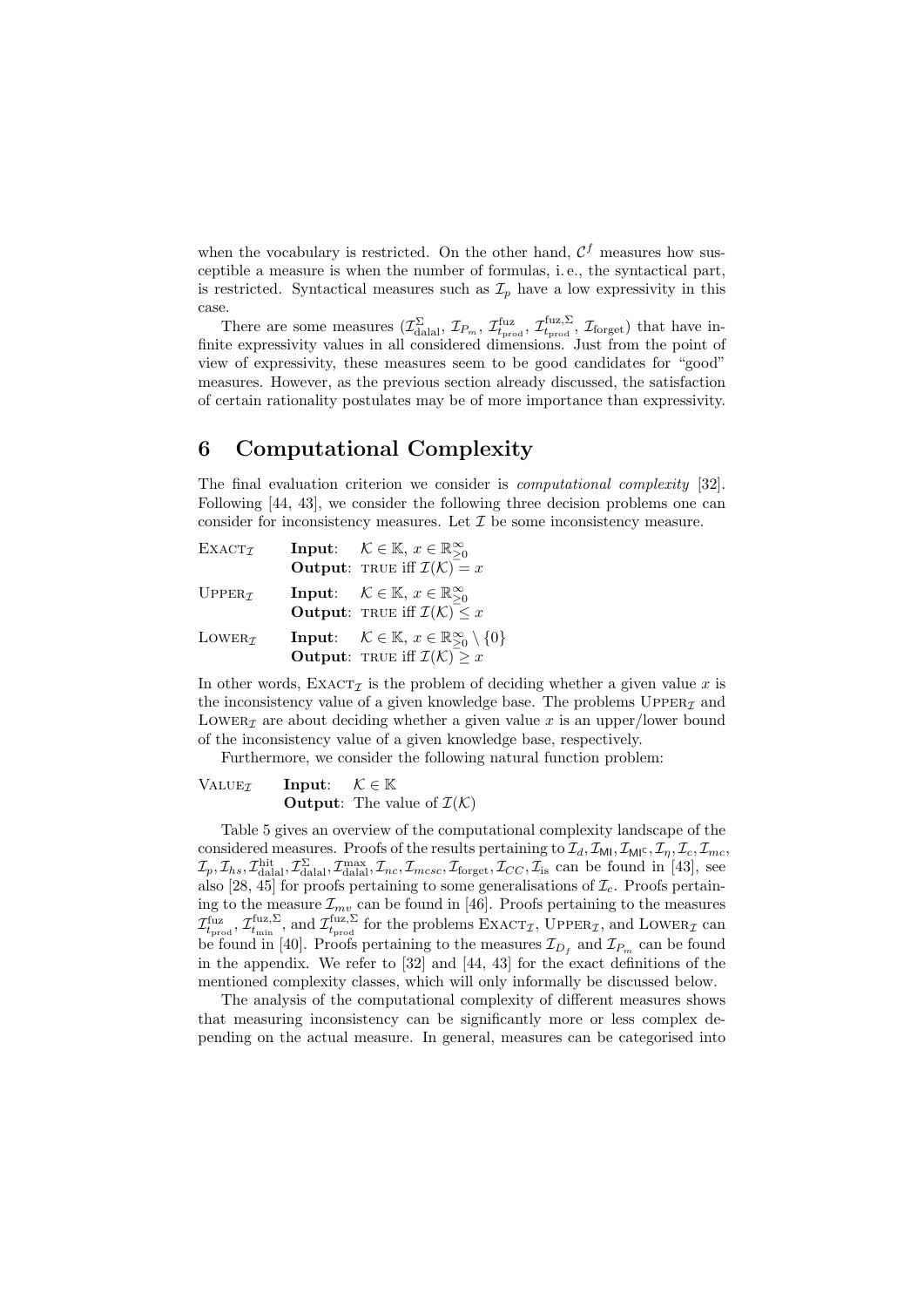four different classes [43]. The first class contains measures on the first level of the polynomial hierarchy, i.e., those where the problem  $\text{UpperER}_{\mathcal{I}}$  is NPcomplete. Under standard complexity-theoretic assumptions (such as assuming that  $P \neq NP$ ) these measures are significantly easier to deal with than the other measures. In particular, the decision problem  $\text{Upper}_{\mathcal{I}}$  itself is not harder than a satisfiability test in propositional logic and implementations for these measures may benefit from the use of SAT solvers. The next class contains measures on the second level of the polynomial hierarchy, i. e., those where the problem UPPER<sub>I</sub> is  $\Pi_2^p$ -complete. The increase in complexity here is similar (roughly) to the increase in complexity when going from the satisfiability problem in propositional logic to the satisfiability problem in e. g. disjunctive logic programs under the answer set semantics [8]. Solvers for the latter could also be used for the development of implementations for those measures. The measure  $\mathcal{I}_{CC}$  is presumably not contained in this second class (although a formal proof is still missing) but Table 5 shows that it is at most on the third level of the polynomial hierarchy, thus again presumably significantly more complex than the previous measures. The final class contains measures beyond the polynomial hierarchy (under standard complexity-theoretic assumptions), i. e., the remaining measures. These measures are inherently more complex as they need to count structures of exponential number (therefore, most of them can be shown to be complete for some "counting" complexity class, those with prefix C). For example, the measure  $\mathcal{I}_{\text{MI}}$  is defined to be the number of minimal inconsistent subsets of the knowledge base. This task is hard for two reasons: first, the number of minimal inconsistent subsets may be exponential in the size of the knowledge base, and second, verifying whether some set is indeed a minimal inconsistent subset is hard itself, in fact it is  $D_1^p$ -complete [33]. However, for minimal inconsistent sets there are systems available such as [29, 26] that allow the enumeration of those in an effective manner for reasonable problem sizes.

In general, inconsistency measurement is an inherently intractable problem. As the problem of recognising inconsistency is already on the first level of the polynomial hierarchy (it is coNP-complete), we cannot hope for efficient algorithms to *measure* inconsistency (unless  $P = NP$ ). But this also means that measures in the first category from above are optimal wrt. computational complexity (there are minor complexity-theoretic differences in problems other than UPPER $_I$  for these measures, but this is, arguably, negligible compared to the increase in complexity when moving to the second category of measures).

Implementations of the inconsistency measures discussed in this chapter can also be found in the Tweety Libraries for Artificial Intelligence [42] and an online interface is available as well<sup>9</sup>.

<sup>9</sup>http://tweetyproject.org/w/incmes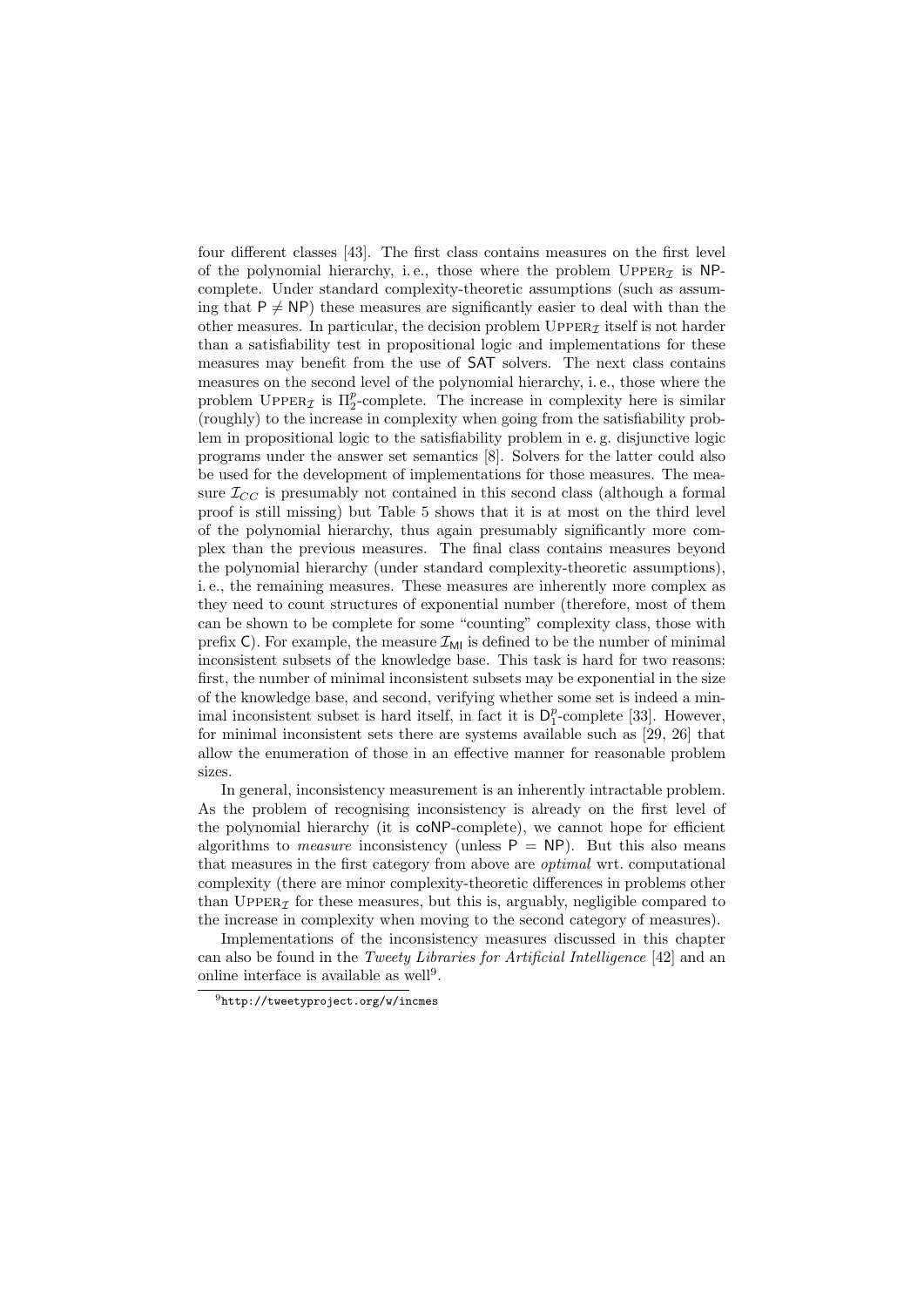### 7 Discussion

Inconsistency measurement is a problem that is not easily defined in a formal manner. Many approaches have been proposed, in particular in recent years, each taking a different perspective on this issue. In this chapter, we addressed the issue of evaluating the appropriateness of these different approaches by considering three different evaluation metrics. First, we discussed rationality postulates. Those aim at prescribing general desirable behaviour of an inconsistency measure and there have also been a lot of proposals in the recent past. Many of them are mutually exclusive, describe orthogonal requirements, and are not generally accepted in the community. Second, we discussed the expressivity of inconsistency measures, i. e., the capability of an inconsistency measure to discriminate between many inconsistent knowledge bases. In general, we expect inconsistency measures to be sensitive towards the addition and deletion of inconsistent parts, so a high expressivity can be regarded as a favourable argument for an inconsistency measure. Finally, we discussed the computational complexity of determining inconsistency values. As deciding inconsistency is (presumably) an intractable problem itself, the task of measuring inconsistency cannot be easier than that. Still, there are differences in the computational complexity of different approaches and it usually better to focus on approaches which are on e. g. the lower levels of the polynomial hierarchy. In order to illustrate the behaviour of these three evaluation metrics, we evaluated a selection of 22 inconsistency measures from the recent literature wrt. those.

This chapter is not intended to identify the best inconsistency measure currently available, but only to highlight their advantages and disadvantages. Different measures behave differently wrt. to the evaluation metrics. The measure  $\mathcal{I}_c$  is computationally attractive but its expressivity is limited by the size of the vocabulary. The measure  $\mathcal{I}_{\text{dala}}^{\Sigma}$  has maximal expressivity but fails to satisfy the DO rationality postulate. From these observations, only few general assessments on the quality of each measure can be given. In particular, expressivity and computational complexity are objective evaluation metrics. If given two inconsistency measures  $\mathcal{I}_1$  and  $\mathcal{I}_2$  with identical behaviour, except that  $I_1$  has strictly higher expressivity or strictly lower computational complexity than  $\mathcal{I}_2$ , then  $\mathcal{I}_1$  should be preferred to  $\mathcal{I}_2$  (abstractly speaking). On the other hand, rationality postulates are a subjective means to evaluate inconsistency measures as the appropriateness of many of those is not generally agreed upon, see e. g. [3]. Tables 2 and 3 showed that the behaviour of the evaluated measures differs significantly in light of the available rationality postulates. But in contrast to expressivity and computational complexity, rationality postulates actually address the underlying issue of formally defining "severity of inconsistency". As a generally agreed upon definition is still an open question, the rationality postulates discussed in this chapter can still serve as a guideline to select an appropriate inconsistency measure wrt. some application. If an ap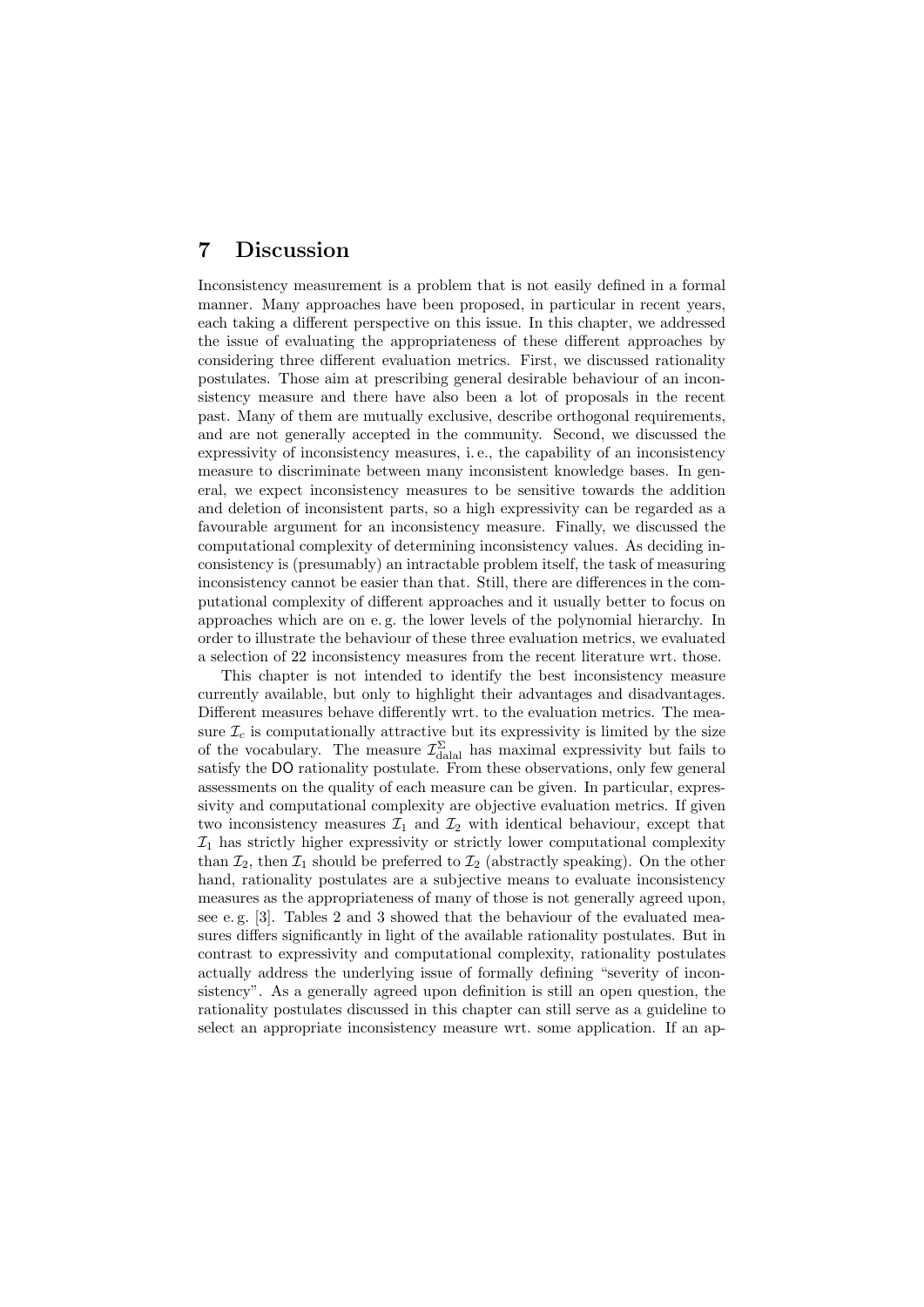plication demands the satisfaction of one or more given rationality postulates, among all measures that satisfy those postulates one can select a measure that behaves well wrt. the other evaluation criteria expressivity and computational complexity.

This survey points to a series of open research questions that may be interesting to pursue. For example, the discussion on the "right" set of postulates is not over. The analysis on the compliance of rationality postulates showed that for all postulates we can find an inconsistency measures that satisfies it and another one that violates it. Of course, this situation will only worsen the more measures and postulates are being proposed. What is needed is a characterising definition of an inconsistency measure using few postulates, as the entropy is characterised by few simple properties as an information measure. However, we are currently far away from a complete understanding of what an inconsistency constitutes.

Furthermore, our analysis of computational complexity showed that inconsistency measurement may be significantly harder than inconsistency detection (under the usual complexity theoretical assumptions). So far, the algorithmic study of inconsistency measurement has (almost) not been investigated at all. Although straightforward prototype implementations of most measures are available (see the remark at the end of the previous section), those implementations do not necessarily optimise runtime performance. Only a few papers [27, 28, 29, 39] have addressed this challenge previously, mainly by developing approximation algorithms. Besides more work on approximation algorithms, another venue for future work is also to develop algorithms that work effectively on certain language fragments—such as certain description logics—and thus may work well in practical applications.

Although we surveyed a rather large selection of inconsistency measures, the analysis is, of course, not complete. Incorporating recent works such as [6, 2, 19] may shed some new light on the issues discussed in this chapter.

### References

- [1] Meriem Ammoura, Badran Raddaoui, Yakoub Salhi, and Brahim Oukacha. On measuring inconsistency using maximal consistent sets. In Proceedings of the 13th European Conference on Symbolic and Quantitative Approaches to Reasoning with Uncertainty (ECSQARU'15), pages 267–276. Springer, 2015.
- [2] Meriem Ammoura, Yakoub Salhi, Brahim Oukacha, and Badran Raddaoui. On an MCS-based inconsistency measure. International Journal of Approximate Reasoning, 80:443–459, 2017.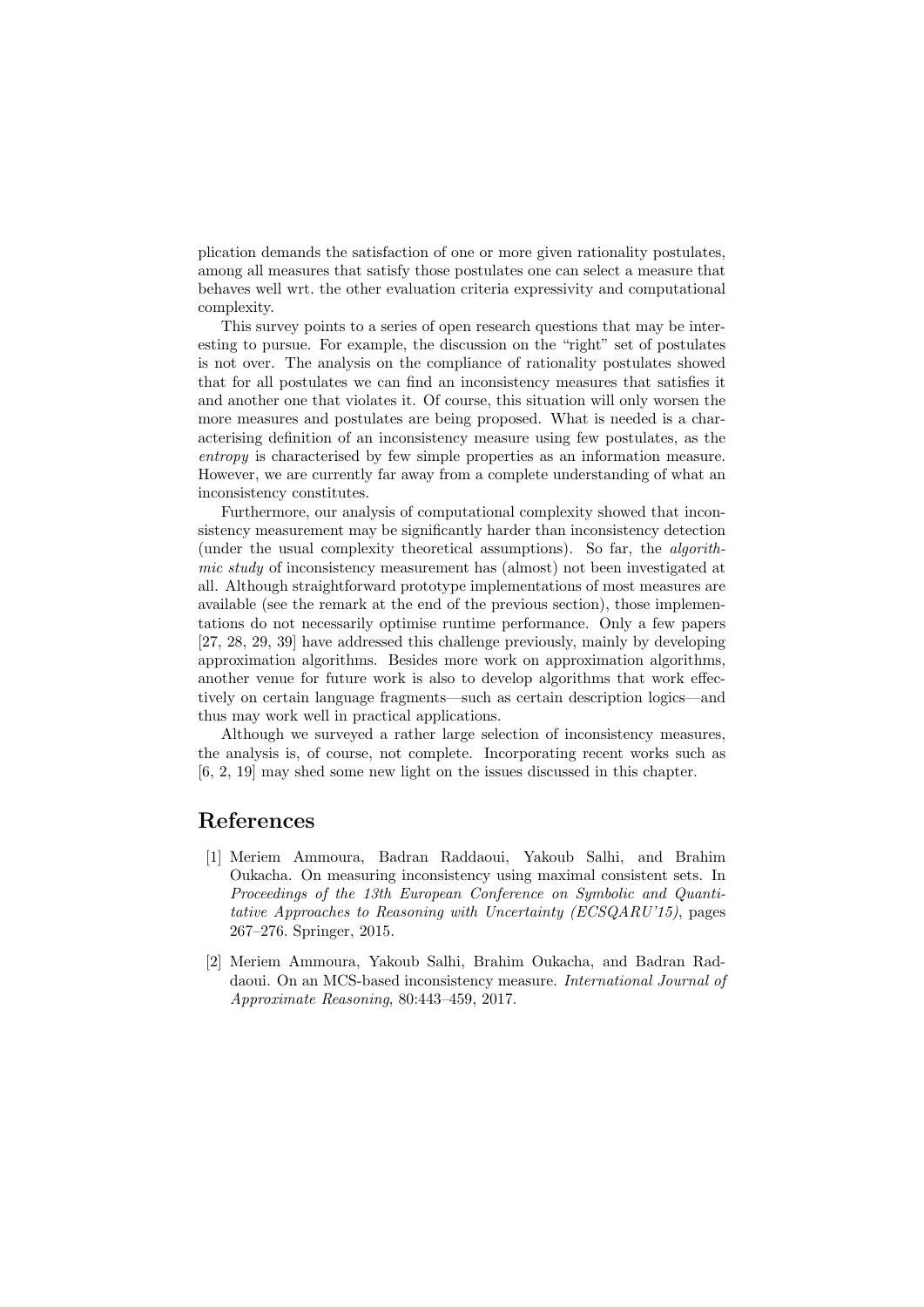- [3] Philippe Besnard. Revisiting postulates for inconsistency measures. In Proceedings of the 14th European Conference on Logics in Artificial Intelligence (JELIA'14), pages 383–396, 2014.
- [4] Philippe Besnard. Forgetting-based inconsistency measure. In Proceedings of the 10th International Conference on Scalable Uncertainty Management (SUM'16), pages 331–337, 2016.
- [5] Jean-Yves Béziau, Walter Carnielli, and Dov Gabbay, editors. Handbook of Paraconsistency. College Publications, London, 2007.
- [6] Glauber De Bona and Anthony Hunter. Localising iceberg inconsistencies. Artificial Intelligence, 246:118–151, 2017.
- [7] Dragan Doder, Miodrag Raskovic, Zoran Markovic, and Zoran Ognjanovic. Measures of inconsistency and defaults. International Journal of Approximate Reasoning, 51:832–845, 2010.
- [8] Thomas Eiter and Georg Gottlob. On the computational cost of disjunctive logic programming: Propositional case. Annals of Mathematics and Artificial Intelligence, 15(3-4):289–323, 1995.
- [9] John Grant. Classifications for inconsistent theories. Notre Dame Journal of Formal Logic, 19(3):435–444, 1978.
- [10] John Grant and Anthony Hunter. Measuring consistency gain and information loss in stepwise inconsistency resolution. In W. Liu, editor, Proceedings of the 11th European Conference on Symbolic and Quantitative Approaches to Reasoning with Uncertainty (ECSQARU 2011), number 6717 in Lecture Notes in Artificial Intelligence, pages 362–373. Springer-Verlag, 2011.
- [11] John Grant and Anthony Hunter. Distance-based measures of inconsistency. In Proceedings of the 12th Europen Conference on Symbolic and Quantitative Approaches to Reasoning with Uncertainty (ECSQARU'13), volume 7958 of Lecture Notes in Computer Science, pages 230–241. Springer, 2013.
- [12] John Grant and Anthony Hunter. Analysing inconsistent information using distance-based measures. International Journal of Approximate Reasoning, 89:3–26, 2017.
- [13] Anthony Hunter and Sébastien Konieczny. Approaches to measuring inconsistent information. In Inconsistency Tolerance, volume 3300 of Lecture Notes in Computer Science, pages 189–234. Springer, 2004.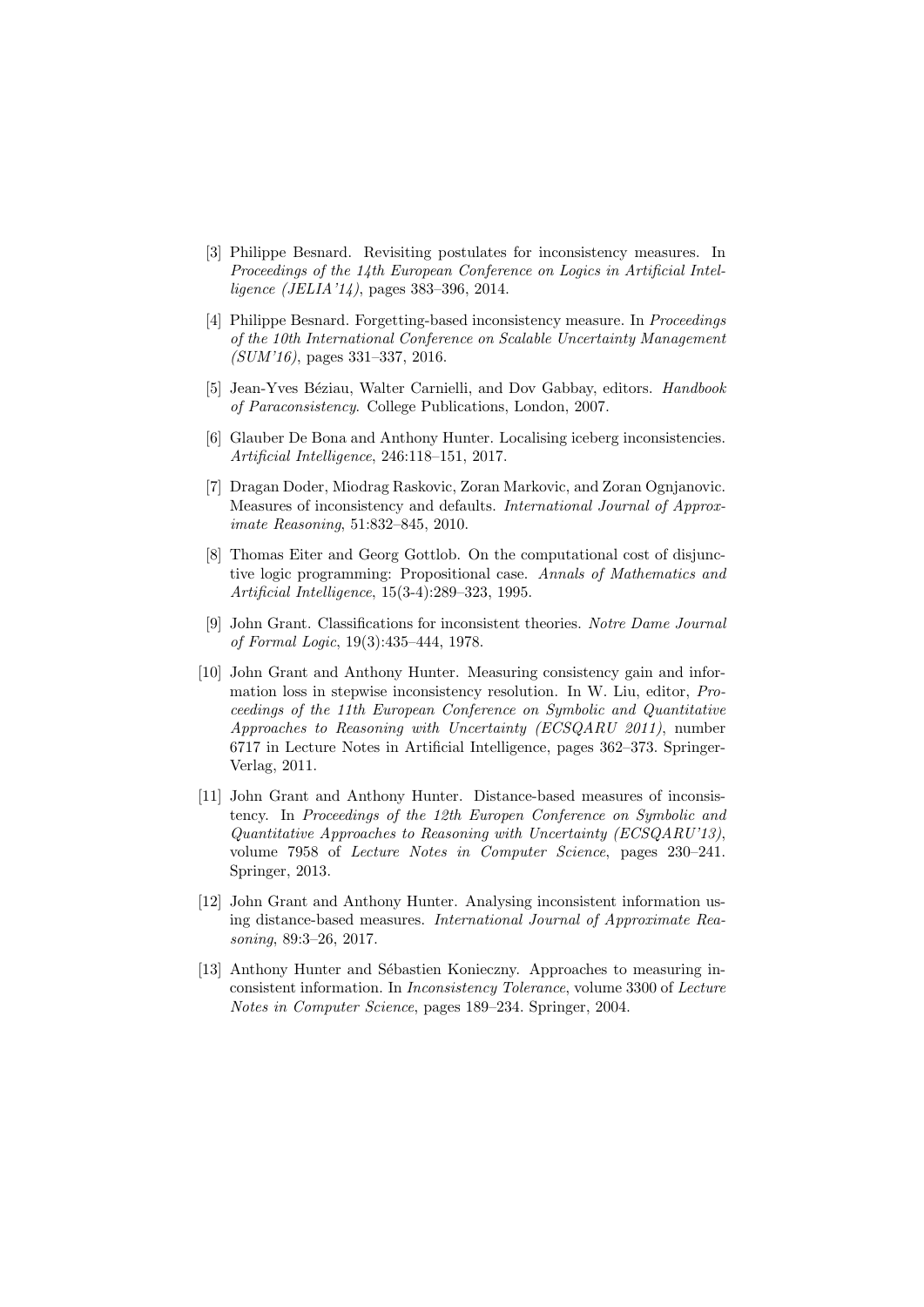- [14] Anthony Hunter and Sébastien Konieczny. Shapley inconsistency values. In Proceedings of the 10th International Conference on Knowledge Representation (KR'06), pages 249–259. AAAI Press, 2006.
- [15] Anthony Hunter and Sébastien Konieczny. Measuring inconsistency through minimal inconsistent sets. In Gerhard Brewka and Jérôme Lang, editors, Proceedings of the Eleventh International Conference on Principles of Knowledge Representation and Reasoning (KR'2008), pages 358–366, Sydney, Australia, September 2008. AAAI Press, Menlo Park, California.
- [16] Anthony Hunter and Sébastien Konieczny. On the measure of conflicts: Shapley inconsistency values. Artificial Intelligence, 174(14):1007–1026, July 2010.
- [17] Said Jabbour. On inconsistency measuring and resolving. In Proceedings of the 22nd European Conference on Artificial Intelligence (ECAI'16), pages 1676–1677, 2016.
- [18] Said Jabbour, Yue Ma, and Badran Raddaoui. Inconsistency measurement thanks to mus decomposition. In Lomuscio, Scerri, Bazzan, and Huhns, editors, Proceedings of the 13th International Conference on Autonomous Agents and Multiagent Systems (AAMAS 2014), pages 877–884, 2014.
- [19] Said Jabbour, Yue Ma, Badran Raddaoui, and Lakhdar Sais. Quantifying conflicts in propositional logic through prime implicates. International Journal of Approximate Reasoning, 2017.
- [20] Said Jabbour, Yue Ma, Badran Raddaoui, Lakhdar Sais, and Yakoub Salhi. A mis partition based framework for measuring inconsistency. In Proceedings of the 15th International Conference on Principles of Knowledge Representation and Reasoning (KR'16), 2016.
- [21] Said Jabbour and Badran Raddaoui. Measuring inconsistency through minimal proofs. In Proceedings of the 12th European Conference on Symbolic and Quantitative Approaches to Reasoning with Uncertainty, EC-SQARU'13, pages 290–301, Berlin, Heidelberg, 2013. Springer-Verlag.
- [22] Kevin M. Knight. Measuring inconsistency. Journal of Philosophical Logic, 31:77–98, 2001.
- [23] Kevin M. Knight. A Theory of Inconsistency. PhD thesis, University Of Manchester, July 2002.
- [24] George Kourousias and David C. Makinson. Parallel interpolation, splitting, and relevance in belief change. Journal of Symbolic Logic, 72:994– 1002, 2007.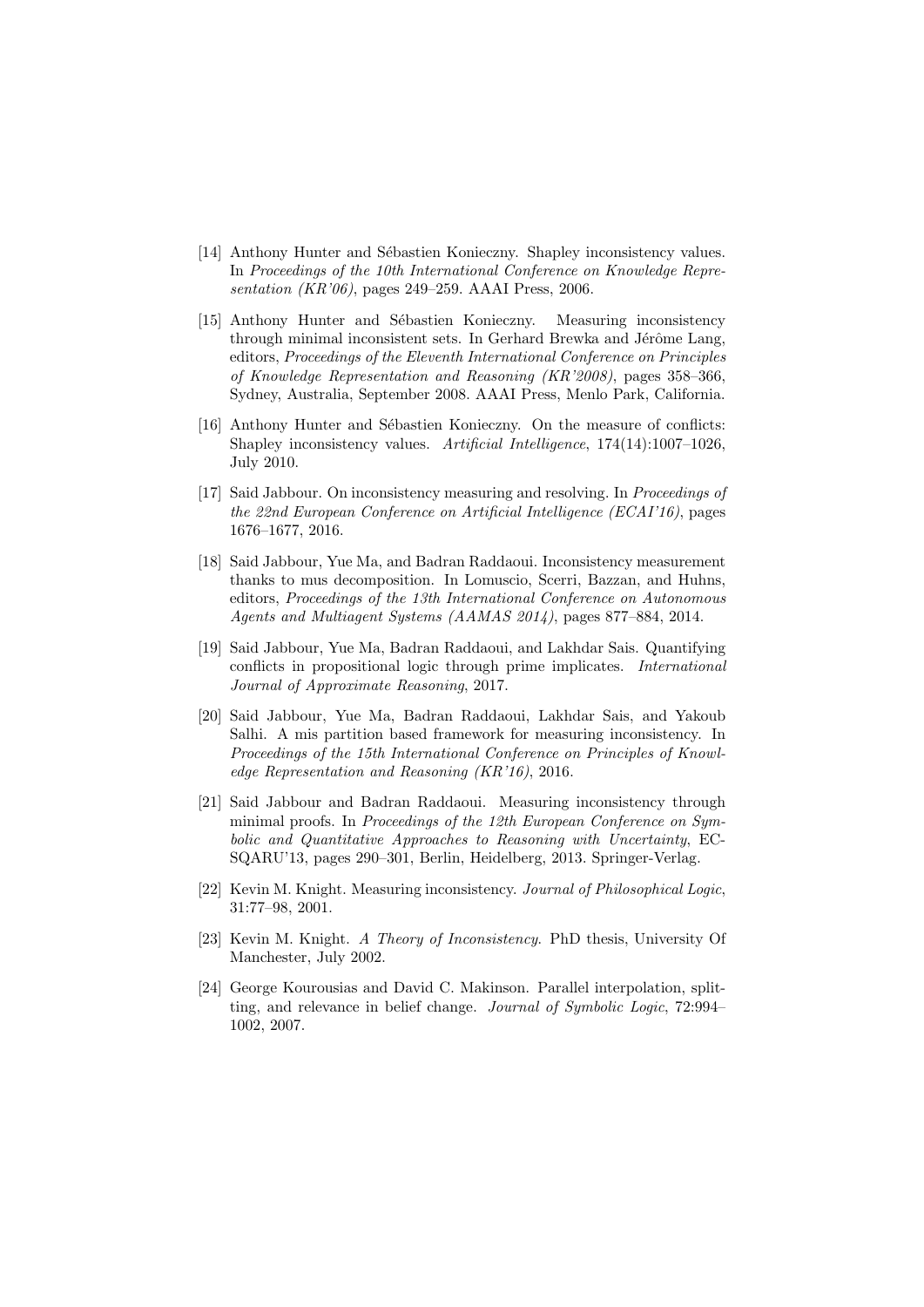- [25] Henry E. Kyburg. Probability and the Logic of Rational Belief. Wesleyan University Press, 1961.
- [26] Mark H. Liffiton, Alessandro Previti, Ammar Malik, , and Joao Marques-Silva. Fast, Flexible MUS Enumeration. Constraints, 21(2):223–250, 2016.
- [27] Yue Ma, Guilin Qi, Guohui Xiao, Pascal Hitzler, and Zuoquan Lin. An anytime algorithm for computing inconsistency measurement. In Knowledge Science, Engineering and Management, number 5914 in Lecture Notes in Computer Science, pages 29–40. Springer Berlin/Heidelberg, 2009.
- [28] Yue Ma, Guilin Qi, Guohui Xiao, Pascal Hitzler, and Zuoquan Lin. Computational complexity and anytime algorithm for inconsistency measurement. International Journal of Software and Informatics, 4(1):3–21, 2010.
- [29] Kevin McAreavey, Weiru Liu, and Paul Miller. Computational approaches to finding and measuring inconsistency in arbitrary knowledge bases. International Journal of Approximate Reasoning, 55:1659–1693, 2014.
- [30] Kedian Mu, Weiru Liu, and Zhi Jin. A general framework for measuring inconsistency through minimal inconsistent sets. Knowledge and Information Systems, 27:85–114, 2011.
- [31] Kedian Mu, Weiru Liu, Zhi Jin, and David Bell. A syntax-based approach to measuring the degree of inconsistency for belief bases. International Journal of Approximate Reasoning, 52(7), 2011.
- [32] Christos Papadimitriou. Computational Complexity. Addison-Wesley, 1994.
- [33] Christos H. Papadimitriou and David Wolfe. The complexity of facets resolved. Journal of Computer and System Sciences, 37(1):2–13, 1988.
- [34] Rohit Parikh. Beliefs, belief revision, and splitting languages. In Lawrence S. Moss, Jonathan Ginzburg, and Maarten de Rijke, editors, Logic, Language and Computation, Vol. 2, pages 266–278. CSLI Publications, 1999.
- [35] Matthias Thimm. Measuring Inconsistency in Probabilistic Knowledge Bases. In Jeff Bilmes and Andrew Ng, editors, Proceedings of the Twenty-Fifth Conference on Uncertainty in Artificial Intelligence (UAI'09), pages 530–537. AUAI Press, June 2009.
- [36] Matthias Thimm. Analyzing inconsistencies in probabilistic conditional knowledge bases using continuous inconsistency measures. In Christoph Beierle and Gabriele Kern-Isberner, editors, Proceedings of the Third Workshop on Dynamics of Knowledge and Belief (DKB'11), pages 31–45, October 2011.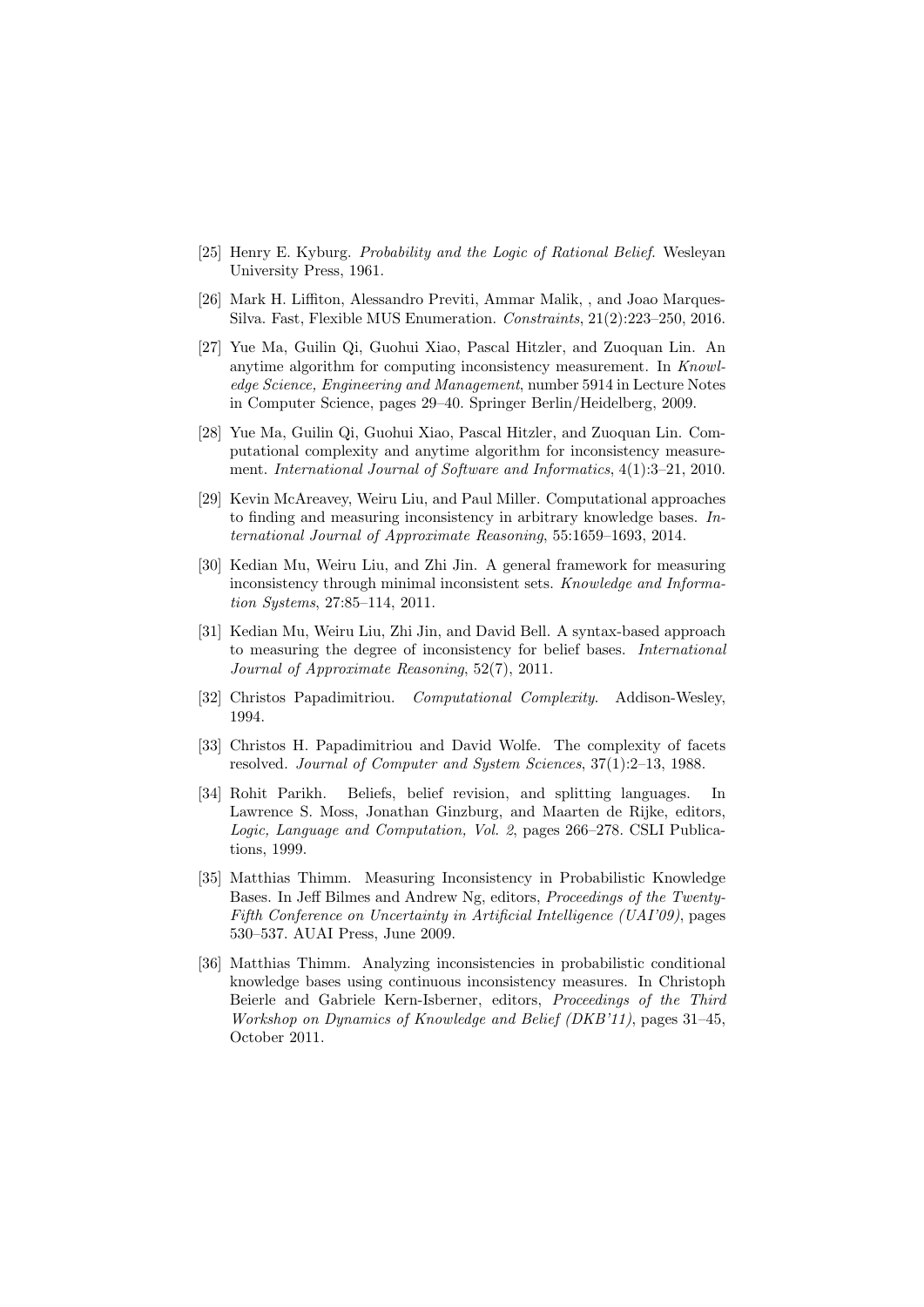- [37] Matthias Thimm. Inconsistency measures for probabilistic logics. Artificial Intelligence, 197:1–24, April 2013.
- [38] Matthias Thimm. On the expressivity of inconsistency measures. Artificial Intelligence, 234:120–151, February 2016.
- [39] Matthias Thimm. Stream-based inconsistency measurement. International Journal of Approximate Reasoning, 68:68–87, January 2016.
- [40] Matthias Thimm. Measuring inconsistency with many-valued logics. International Journal of Approximate Reasoning, 86:1–23, July 2017.
- [41] Matthias Thimm. On the compliance of rationality postulates for inconsistency measures: A more or less complete picture. Künstliche Intelligenz, 31(1):37–39, March 2017.
- [42] Matthias Thimm. The Tweety Library Collection for Logical Aspects of Artificial Intelligence and Knowledge Representation. Künstliche Intelligenz, 31(1):93–97, March 2017.
- [43] Matthias Thimm and Johannes P. Wallner. On the complexity of inconsistency measurement, 2017. Submitted for publication. http://mthimm.de/misc/tw\_compim.pdf.
- [44] Matthias Thimm and Johannes Peter Wallner. Some complexity results on inconsistency measurement. In Proceedings of the 15th International Conference on Principles of Knowledge Representation and Reasoning (KR'16), pages 114–123, April 2016.
- [45] Guohui Xiao, Zuoquan Lin, Yue Ma, and Guilin Qi. Computing inconsistency measurements under multi-valued semantics by partial max-sat solvers. In Proceedings of the Twelfth International Conference on the Principles of Knowledge Representation and Reasoning, pages 340–349, 2010.
- [46] Guohui Xiao and Yue Ma. Inconsistency measurement based on variables in minimal unsatisfiable subsets. In Proceedings of the 20th European Conference on Artificial Intelligence (ECAI'12), 2012.

# Appendix: Proofs of Technical Results

Examples 4–6 give counterexamples for some false claims given in the literature, see Tables 2 and 3. General corrections regarding the postulates AT and EC can be found in Theorem 6 below.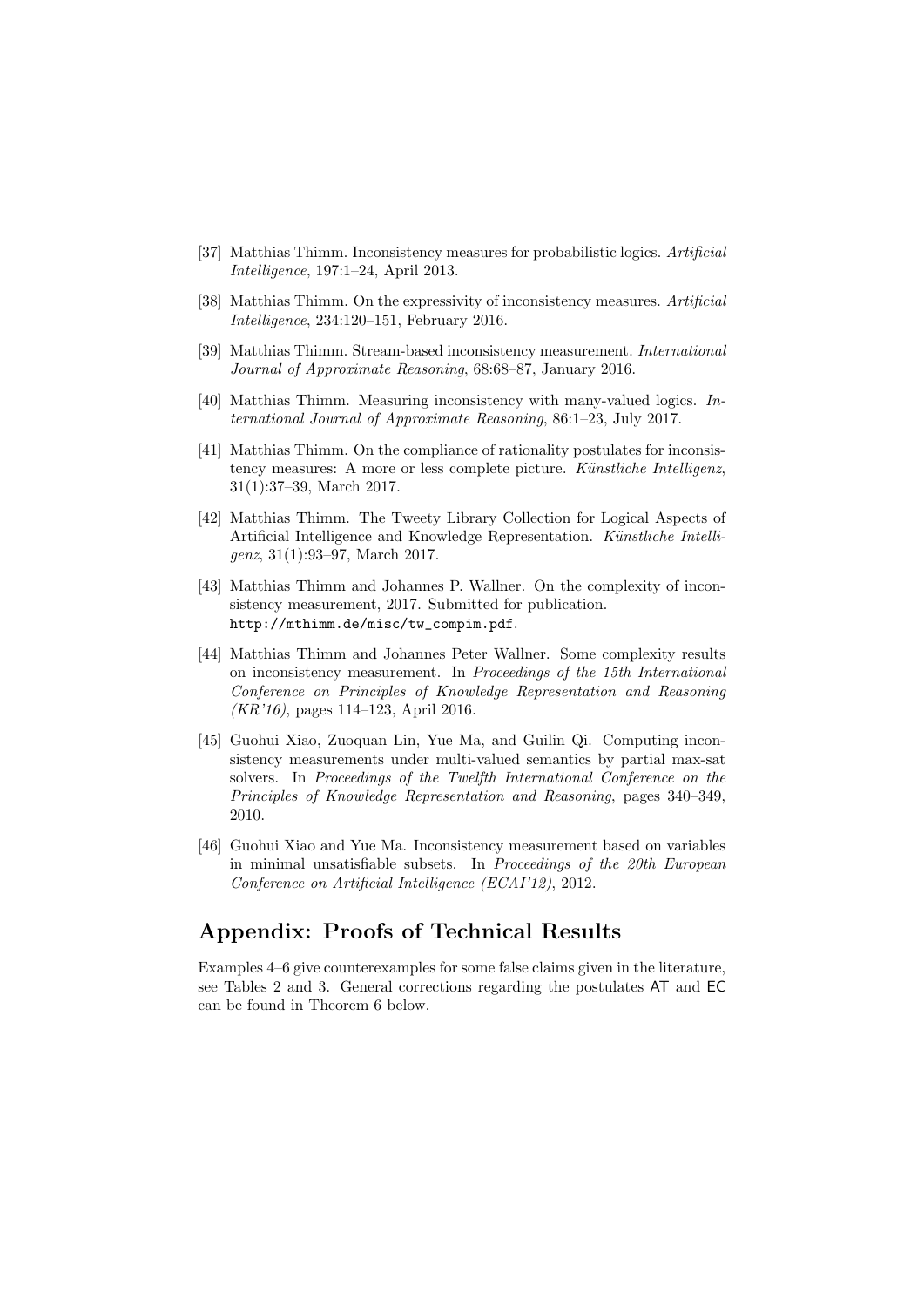**Example 4.**  $\mathcal{I}_{P_m}$  does not satisfy CO as falsely claimed in [21]. Consider the knowledge base  $\mathcal{K} = \{\neg(a \wedge a), a\}$  where  $\{a\}$  is the only minimal proof of a and there is no minimal proof for  $\neg a$  (as  $\{\neg(a \land a), a\}$  does not contain  $\neg a$  as a literal). It follows  $|P_m^{\mathcal{K}}(a)| = 1, |P_m^{\mathcal{K}}(\neg a)| = 0$  and therefore  $\mathcal{I}_{P_m}(\mathcal{K}) = 0$ , despite the fact that  $\mathcal K$  is inconsistent.

**Example 5.**  $\mathcal{I}_{nc}$  does not satisfy IN, SI, and DO as falsely claimed in [41]. For SI, consider the knowledge base  $\mathcal{K} = \{a \land \neg a\}$  and observe that b is a safe formula in  $\mathcal{K} \cup \{b\}$ . However, we have  $\mathcal{I}_{nc}(\mathcal{K}) = 1$  and  $\mathcal{I}_{nc}(\mathcal{K} \cup \{b\}) = 2$ contradicting SI. Due to Theorem 1  $\mathcal{I}_{nc}$  cannot satisfy IN as well. For DO, consider the knowledge base  $\mathcal{K}' = \{a, a \wedge a, a \wedge a, \neg a\}$ , the formula  $\alpha = \neg a$ , and the formula  $\beta = \neg a \wedge \neg a$ . Observe that  $\alpha \not\models \bot$  and  $\alpha \models \beta$ . We have

$$
\mathcal{I}_{nc}(\mathcal{K}' \cup \{\alpha\}) = \mathcal{I}_{nc}(\{a, a \wedge a, a \wedge a \wedge a, \neg a\}) = 3
$$
  

$$
\mathcal{I}_{nc}(\mathcal{K}' \cup \{\beta\}) = \mathcal{I}_{nc}(\{a, a \wedge a, a \wedge a \wedge a, \neg a, \neg a \wedge \neg a\}) = 4
$$

contradicting DO for  $\mathcal{I}_{nc}$ .

**Example 6.**  $\mathcal{I}_{\text{dala}}^{\text{hit}}$  and  $\mathcal{I}_{\text{dala}}^{\Sigma}$  do not satisfy DO as falsely claimed in [11, 12]. Consider the knowledge base  $\mathcal{K} = \{a, a \wedge a, a \wedge a \wedge a, \neg a\}$ , the formula  $\alpha = \neg a$ , and the formula  $\beta = \neg a \wedge \neg a$ . Observe that  $\alpha \not\models \bot$  and  $\alpha \models \beta$ . We have

$$
\mathcal{I}_{\text{dala}}^{\text{hit}}(\mathcal{K} \cup \{\alpha\}) = \mathcal{I}_{\text{dala}}^{\text{hit}}(\{a, a \wedge a, a \wedge a \wedge a, \neg a\}) = 1
$$
\n
$$
\mathcal{I}_{\text{dala}}^{\text{hit}}(\mathcal{K} \cup \{\beta\}) = \mathcal{I}_{\text{dala}}^{\text{hit}}(\{a, a \wedge a, a \wedge a \wedge a, \neg a, \neg a \wedge \neg a\}) = 2
$$
\n
$$
\mathcal{I}_{\text{dala}}^{\Sigma}(\mathcal{K} \cup \{\alpha\}) = \mathcal{I}_{\text{dala}}^{\Sigma}(\{a, a \wedge a, a \wedge a \wedge a, \neg a\}) = 1
$$
\n
$$
\mathcal{I}_{\text{dala}}^{\Sigma}(\mathcal{K} \cup \{\beta\}) = \mathcal{I}_{\text{dala}}^{\Sigma}(\{a, a \wedge a, a \wedge a \wedge a, \neg a, \neg a \wedge \neg a\}) = 2
$$

contradicting DO for both  $\mathcal{I}_{\text{dala}}^{\text{hit}}$  and  $\mathcal{I}_{\text{dala}}^{\Sigma}$ .

We now provide proofs for the missing statements regarding the compliance of the rationality postulates of the measures  $\mathcal{I}_{m\text{csc}}$ ,  $\mathcal{I}_{\text{forget}}$ ,  $\mathcal{I}_{CC}$ , and  $\mathcal{I}_{is}$ ; see the Tables 2 and 3. For all proofs in the Appendix we denote by  $+X$  a proof that shows that property X is satisfied and by  $-X$  a proof that shows that property  $X$  is violated.

**Theorem 2.**  $\mathcal{I}_{mcsc}$  satisfies SI, EC, FD, and SY.  $\mathcal{I}_{mcsc}$  does not satisfy NO, PY, MN, AT, AC, CD, EX, and AI.

Proof.

**−NO** We have  $\mathcal{I}_{mcsc}(\{a, \neg a\}) = 2$ , so  $\mathcal{I}_{mcsc}$  violates NO.

- +SI This follows from IN due to Theorem 1.
- $-$ PY Consider  $\mathcal{K} = \{a, b, \neg a, \neg b, a \lor b\}$  and observe that  $a \lor b \notin \text{Free}(\mathcal{K})$ . However, we have  $\mathcal{I}_{mcsc}(\mathcal{K}) = \mathcal{I}_{mcsc}(\mathcal{K} \setminus \{a \vee b\}) = 4.$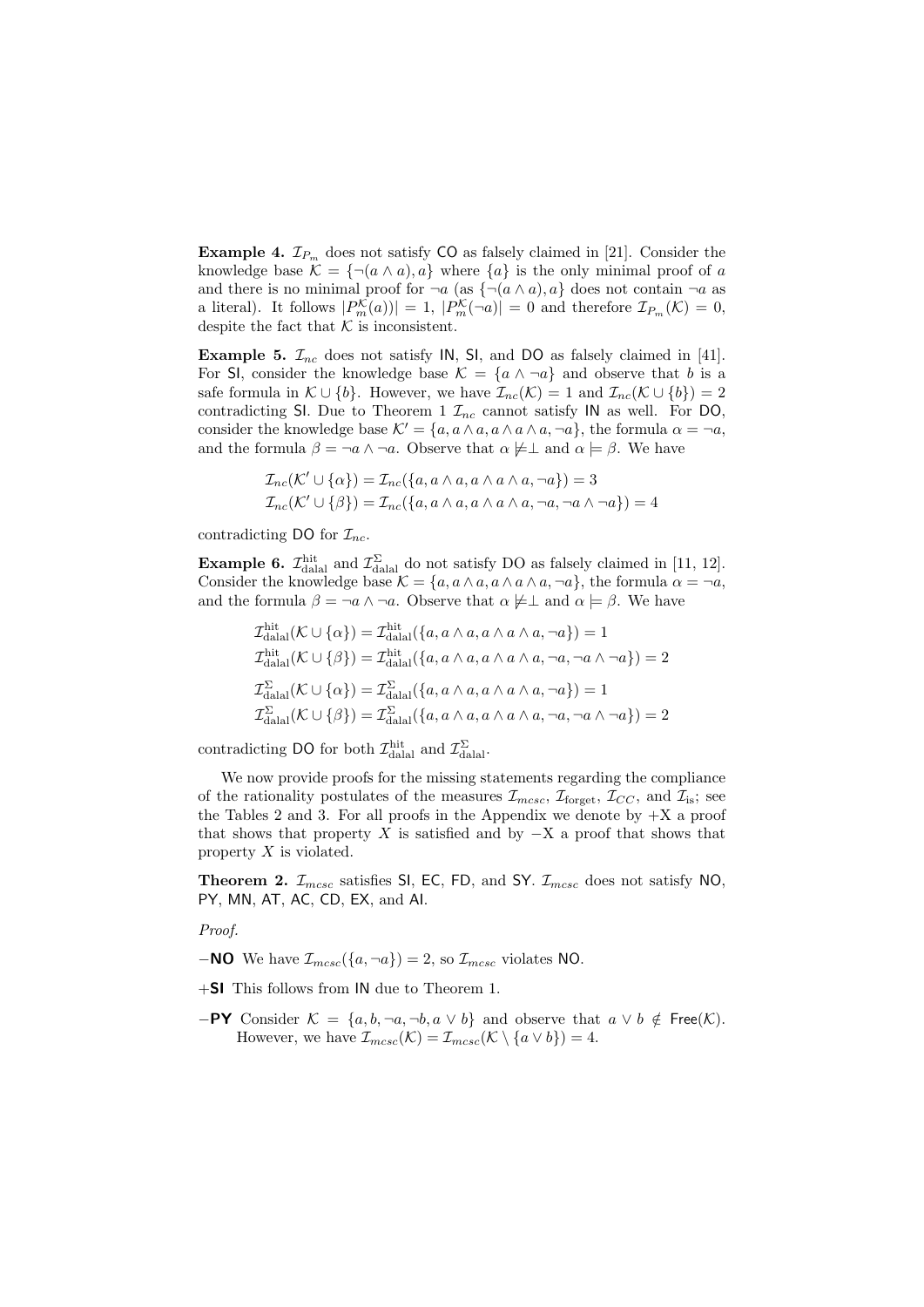- **−MN** Proposition 2 in [1] showed that  $\mathcal{I}_{mesc}(M) = 2$  for minimal inconsistent sets M with  $|M| > 1$ .
- **−AT** Consider the minimal inconsistent sets  $M = \{a, \neg a\}$  and  $M' = \{a, b, \neg a \vee b\}$  $\neg b$ . We have  $|M| < |M'|$  but  $\mathcal{I}_{mcsc}(M) = \mathcal{I}_{mcsc}(M') = 2$ .
- +**EC** For any minimal inconsistent set M with  $|M| > 1$  we have  $\mathcal{I}_{mcsc}(M) = 2$ due to Proposition 6 in [1]. If  $|M| = 1$  we have  $\mathcal{I}_{mcsc}(M) = 1$ .
- $-\mathsf{AC}$  Consider  $M_i = \{a_1, \ldots, a_i, \neg a_1 \vee \ldots \vee \neg a_i\}$  for  $i \in \mathbb{N}$ . Then  $\lim_{i \to \infty} |M_i| =$  $\infty$  but  $\lim_{i\to\infty} \mathcal{I}_{m\text{csc}}(M_i) = 2$ .
- −CD We have  $\mathcal{I}_{mcsc}(\lbrace a \wedge \neg a, b \wedge \neg b \rbrace) = 2$  but every non-empty subset of  ${a \wedge \neg a, b \wedge \neg b}$  is inconsistent.
- +FD This follows from MO due to Theorem 1.
- +SY Let K, K' be knowledge bases with  $K \equiv_b K'$  and let s be a bijection  $s: \mathcal{K} \to \mathcal{K}'$  such that  $\alpha \equiv s(\alpha)$  for all  $\alpha \in \mathcal{K}$ . Then  $|\mathcal{K}| = |\mathcal{K}'|$ and observe that  $\{\alpha_1,\ldots,\alpha_k\}\subseteq\mathcal{K}$  is a consistent set if and only if  ${s(\alpha_1), \ldots, s(\alpha_k)} \subseteq \mathcal{K}'$  is a consistent set. It follows that  $\mathcal{I}_{mcsc}(\mathcal{K}) =$  $\mathcal{I}_{m c s c}(\mathcal{K}^{\prime}).$
- −**EX** Consider  $K = \{a \land \neg a\}$ ,  $K' = \{b \land c\}$ , and  $K'' = \{b, c\}$  and observe that  $\mathcal{K}' \equiv \mathcal{K}''$ . However, we have  $\mathcal{I}_{mcsc}(\mathcal{K} \cup \mathcal{K}') = 2 \neq 3 = \mathcal{I}_{mcsc}(\mathcal{K} \cup \mathcal{K}'')$ .

**-Al** We have 
$$
\mathcal{I}_{mcsc}(\lbrace a \wedge \neg a \rbrace) = 1 \neq 2 = \mathcal{I}_{mcsc}(\lbrace a, \neg a \rbrace)
$$
.

$$
\qquad \qquad \Box
$$

**Theorem 3.**  $\mathcal{I}_{\text{forget}}$  satisfies SI, SA, and FD.  $\mathcal{I}_{\text{forget}}$  does not satisfy NO, PY, MI, MN, AT, EC, AC, CD, and SY.

Proof.

- **−NO** We have  $\mathcal{I}_{\text{forest}}(\{a \wedge \neg a, b \wedge \neg b\}) = 2$ , so  $\mathcal{I}_{\text{forest}}$  violates NO.
- +SI This follows from IN due to Theorem 1.
- +SA Let  $\mathcal{K} = \mathcal{K}_1 \cup \mathcal{K}_2$  with  $\mathcal{K}_1 \cap \mathcal{K}_2 = \emptyset$  and  $\mathcal{I}_{\text{forget}}(\mathcal{K}) = k$ . Let  $a_1, \ldots, a_k \in \mathsf{At}$ ,  $i_1, \ldots, i_k \in \mathbb{N}$ , and  $\phi_1, \ldots, \phi_k \in \{\perp, \top\}$  be such that

$$
(\bigwedge \mathcal{K})[a_1, i_1 \to \phi_1; \ldots; a_k, i_k \to \phi_k] \not\models \perp
$$

As each triple  $(a_j, i_j, \phi_j)$  for  $j = 1, ..., k$  identifies a replacement in either  $\mathcal{K}_1$  or  $\mathcal{K}_2$  we can write the above as

$$
(\bigwedge \mathcal{K}_1)[a_1, i_1 \to \phi_1; \dots; a_{k'}, i_{k'} \to \phi_{k'}] \land (\bigwedge \mathcal{K}_2)[a_{k'+1}, i_{k'+1} \to \phi_{k'+1}; \dots; a_k, i_k \to \phi_k] \neq \perp
$$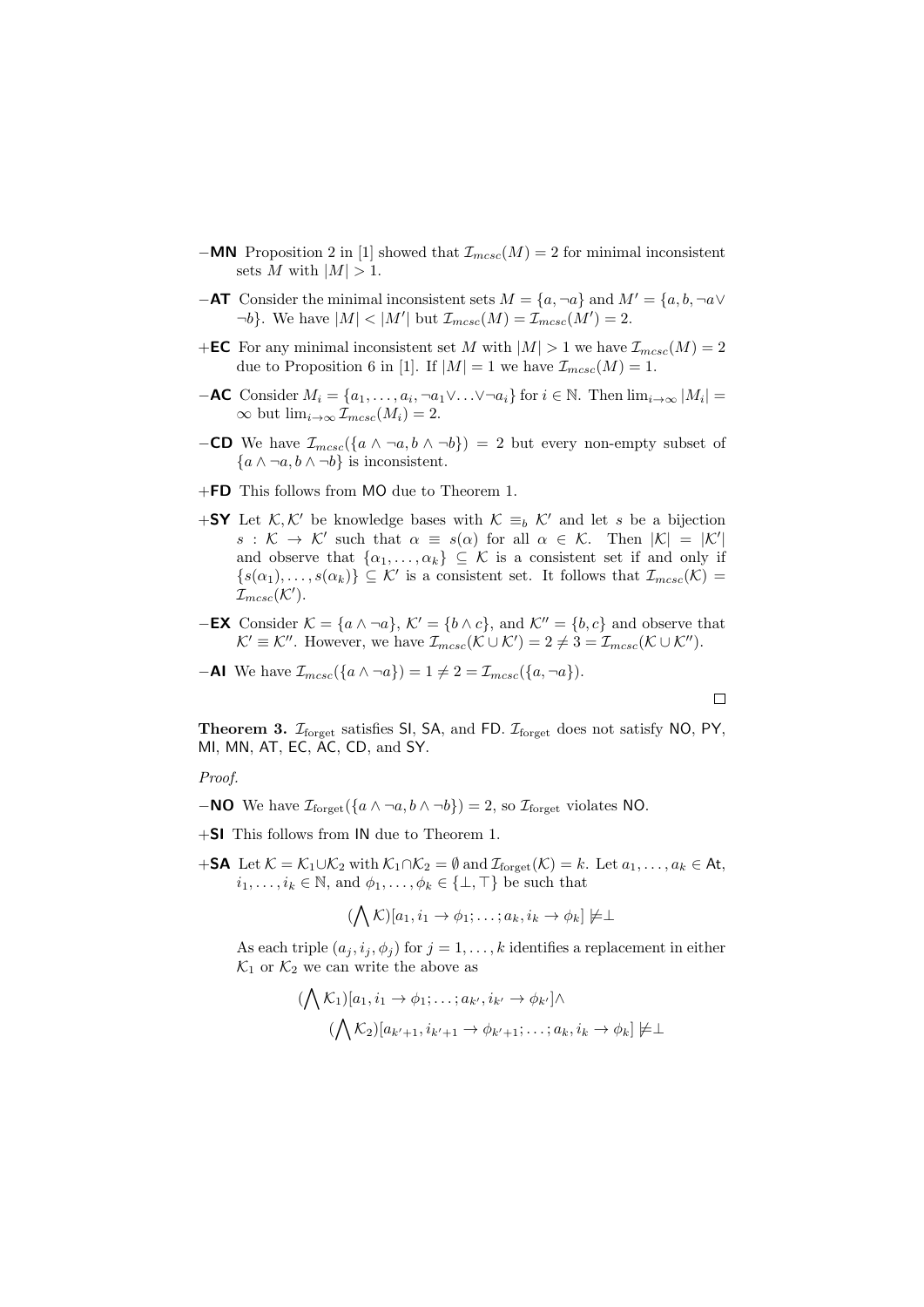assuming that the  $a_1, \ldots, a_k$  are numbered adequately and  $1 \leq k' \leq k$ . It follows that

$$
(\bigwedge \mathcal{K}_1)[a_1, i_1 \to \phi_1; \dots; a_{k'}, i_{k'} \to \phi_{k'}] \neq \perp \quad \text{and}
$$
  

$$
(\bigwedge \mathcal{K}_2)[a_{k'+1}, i_{k'+1} \to \phi_{k'+1}; \dots; a_k, i_k \to \phi_k] \neq \perp
$$

and therefore  $\mathcal{I}_{\text{forget}}(\mathcal{K}_1) \leq k'$  and  $\mathcal{I}_{\text{forget}}(\mathcal{K}_2) \leq k - k'$  and therefore  $\mathcal{I}_{\text{forget}}(\mathcal{K}) \geq \mathcal{I}_{\text{forget}}(\mathcal{K}_1) + \mathcal{I}_{\text{forget}}(\mathcal{K}_2).$ 

- $-$ PY We have  $\mathcal{I}_{\text{forget}}(\{a, \neg a\}) = \mathcal{I}_{\text{forget}}(\{a, a \wedge a, \neg a\}) = 1$  but  $a \wedge a \notin \text{Free}(\{a, a \wedge a, \neg a\})$  $a, \neg a$ .
- −MI Consider  $\mathcal{K} = \{a \land \neg a \land c\}$  and  $\mathcal{K}' = \{b \land \neg b \land \neg c\}$  and observe that  $MI(\mathcal{K}\cup\mathcal{K}')=\{\mathcal{K},\mathcal{K}'\},\,MI(\mathcal{K})=\{\mathcal{K}\},\,MI(\mathcal{K}')=\{\mathcal{K}'\}\,\,\text{but}\,\,\mathcal{I}_{\text{forget}}(\mathcal{K}\cup\mathcal{K}')=$  $3 \neq 2 = 1 + 1 = \mathcal{I}_{\text{forget}}(\mathcal{K}) + \mathcal{I}_c(\mathcal{K}').$
- **−MN** We have  $\mathcal{I}_{\text{forest}}(\{a \land b, \neg a \land \neg b\}) = 2$  but  $\{a \land b, \neg a \land \neg b\}$  is minimally inconsistent.
- **−AT** Consider the minimal inconsistent sets  $M = \{a \land \neg a\}$  and  $M' = \{a, \neg a\}.$ We have  $|M| < |M'|$  but  $\mathcal{I}_{\text{forget}}(M) = \mathcal{I}_{\text{forget}}(M') = 1$ .
- −EC Consider the minimal inconsistent sets  $M = \{a \land \neg a\}$  and  $M' = \{a \land b \land a\}$  $\neg a \wedge \neg b$ . We have  $|M| = |M'|$  but  $\mathcal{I}_{\text{forget}}(M) = 1 < 2 = \mathcal{I}_{\text{forget}}(M')$ .
- $-\mathsf{AC}$  Consider  $M_i = \{a_1, \ldots, a_i, \neg a_1 \vee \ldots \vee \neg a_i\}$  for  $i \in \mathbb{N}$ . Then  $\lim_{i \to \infty} |M_i| =$  $\infty$  but  $\lim_{i\to\infty} \mathcal{I}_{\text{forget}}(M_i) = 1.$
- **−CD** We have  $\mathcal{I}_{\text{forest}}(\{a, \neg a\}) = 1$  but  $\{a\} \subseteq \{a, \neg a\}$  is consistent.
- +FD This follows from MO due to Theorem 1.
- −SY Consider  $\mathcal{K} = \{a \wedge \neg a\}$  and  $\mathcal{K}' = \{a \wedge \neg a \wedge b \wedge \neg b\}$ . Then  $\mathcal{K} \equiv_b \mathcal{K}'$  but  $\mathcal{I}_{\text{forget}}(\mathcal{K}) = 1 \neq 2 = \mathcal{I}_{\text{forget}}(\mathcal{K}').$

 $\Box$ 

**Theorem 4.**  $\mathcal{I}_{CC}$  satisfies CO, IN, SI, MN, EC, FD, and SY.  $\mathcal{I}_{CC}$  does not satisfy NO, DO, PY, AT, AC, CD, EX, and AI.

#### Proof.

- +CO For consistent  $K$  the set  $\emptyset$  is the only conditional independent MUS partition of K and therefore  $\mathcal{I}_{CC}(\mathcal{K})=0$ . For inconsistent K, any set  ${M}$  with  $M \in \mathsf{MI}(\mathcal{K})$  is a conditional independent MU partition of  $\mathcal K$ and therefore  $\mathcal{I}_{CC}(\mathcal{K}) \geq 1$ .
- **−NO** We have  $\mathcal{I}_{CC}(\{a, \neg a, b, \neg b\}) = 2$ , so  $\mathcal{I}_{CC}$  violates NO.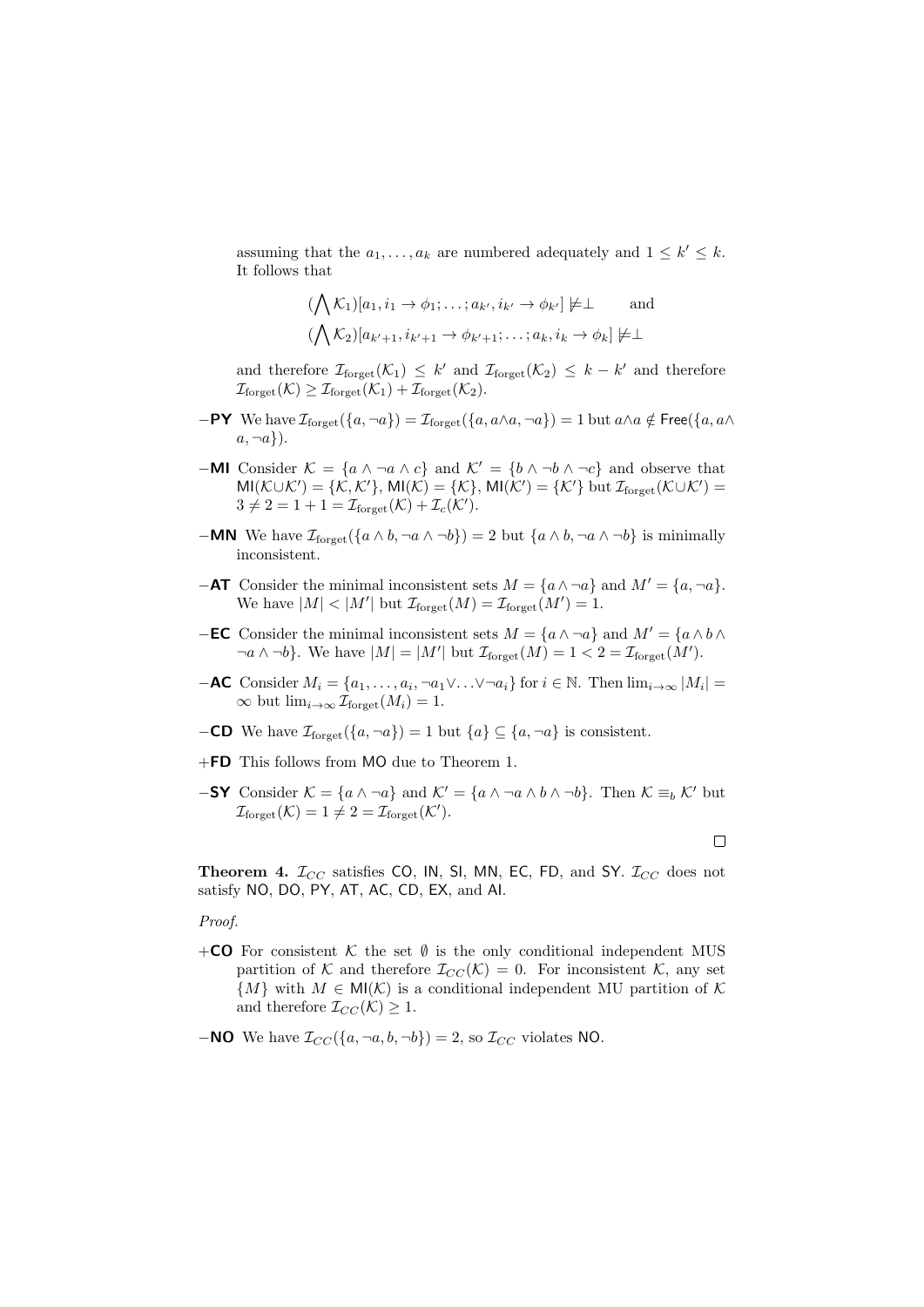- $+$ IN This follows from the fact that S is a conditional independent MUS partition of K if S is a conditional independent MUS partition of  $\mathcal{K} \setminus \{\alpha\}$  for  $\alpha \in \mathsf{Free}(\mathcal{K} \setminus \{\alpha\}).$
- **−DO** Consider  $\mathcal{K} = \{a, \neg a \wedge b, \neg c\}$ ,  $\alpha = \neg b \wedge c$  and  $\beta = c$ . Observe  $\alpha \not\models \bot$  and  $\alpha \models \beta$ . However, we have  $\mathcal{I}_{CC}(\mathcal{K} \cup {\alpha}) = 1 < 2 = \mathcal{I}_{CC}(\mathcal{K} \cup {\beta}).$
- +SI This follows from IN due to Theorem 1.
- $-$ PY We have  $\mathcal{I}_{CC}(\{a, \neg a, a \wedge a\}) = \mathcal{I}_{CC}(\{a, \neg a\}) = 1$  but  $a \wedge a \notin \text{Free}(\{a, \neg a, a \wedge a\})$ a}).
- $+MN$  For a minimal inconsistent M the set  $\{M\}$  is the maximal conditional independent MUS partition of M and therefore  $\mathcal{I}_{CC}(M) = 1$ .
- −AT This follows from MN due to Theorem 1.
- +EC This follows from MN due to Theorem 1.
- −AC This follows from MN due to Theorem 1.
- −CD This follows from MN due to Theorem 1.
- +FD This follows from MO due to Theorem 1.
- +SY Let K, K' be knowledge bases with  $K \equiv_b \mathcal{K}'$  and let s be a bijection  $s: \mathcal{K} \to \mathcal{K}'$  such that  $\alpha \equiv s(\alpha)$  for all  $\alpha \in \mathcal{K}$ . Then  $|\mathcal{K}| = |\mathcal{K}'|$  and observe that  $\{M_1, \ldots, M_k\}$  is a conditionally independent MUS partition of  $K$  if and only if

$$
\{\{s(\alpha) \mid \alpha \in M_i\} \mid i = 1, \ldots, k\}
$$

is a conditionally independent MUS partition of  $K'$ . It follows that  $\mathcal{I}_{mcsc}(\mathcal{K})=\mathcal{I}_{mcsc}(\mathcal{K}').$ 

- −EX Consider  $K = \{\neg a, \neg b\}$ ,  $K' = \{a, b\}$ , and  $K'' = \{a \wedge b\}$ . Observe  $K' \equiv K''$ but  $\mathcal{I}_{CC}(\mathcal{K} \cup \mathcal{K}') = 2 \neq 1 = \mathcal{I}_{CC}(\mathcal{K} \cup \mathcal{K}'').$
- −AI The counterexample for EX above also serves as a counterexample for AI.

 $\Box$ 

**Theorem 5.**  $\mathcal{I}_{is}$  satisfies SI, SA, PY, EC, FD, and SY.  $\mathcal{I}_{is}$  does not satisfy NO, DO, AT, AC, CD, EX, and AI.

*Proof.* **−NO** We have  $\mathcal{I}_{is}(\{a, \neg a, b, \neg b\}) = \ln 4 \approx 1.39$ , so  $\mathcal{I}_{is}$  violates NO.

**−DO** Consider  $\mathcal{K} = \{a, \neg a\}$ ,  $\alpha = a$  and  $\beta = a \land a$ . Observe  $\alpha \not\models \bot$  and  $\alpha \models \beta$ . However, we have  $\mathcal{I}_{is}(\mathcal{K} \cup {\alpha}) = 1 < \ln 3 = \mathcal{I}_{is}(\mathcal{K} \cup {\beta}).$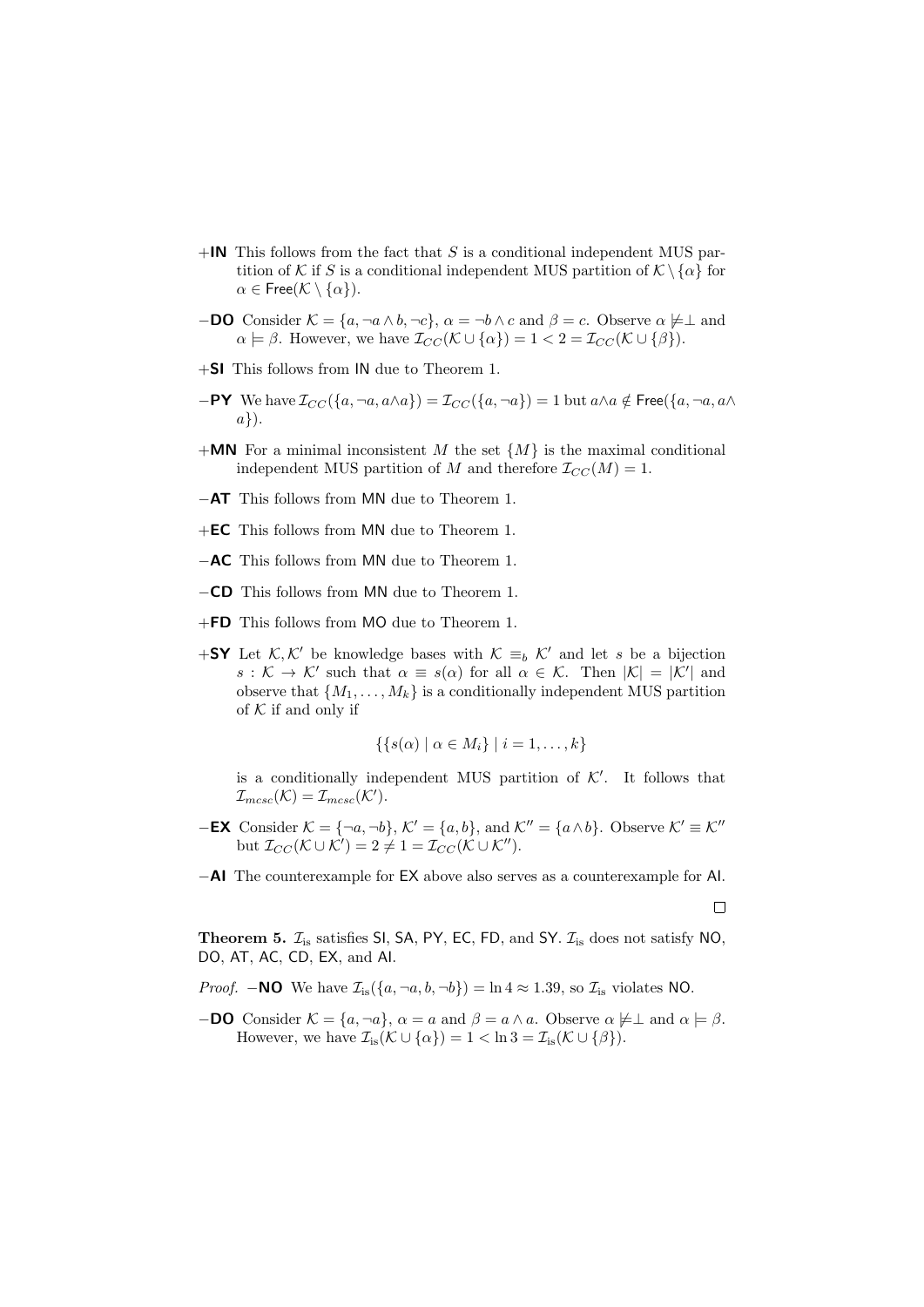- +SI This follows from IN due to Theorem 1.
- +SA Let  $\mathcal{K}, \mathcal{K}'$  with  $\mathcal{K} \cap \mathcal{K}' = \emptyset$ . Then MI( $\mathcal{K}$ )  $\cap$  MI( $\mathcal{K}'$ ) =  $\emptyset$  and MI( $\mathcal{K}$ )  $\cup$  $MI(\mathcal{K}') \subseteq MI(\mathcal{K} \cup \mathcal{K}')$ . Then by taking the union of any set of pairwise disjoint subsets of  $MI(K)$  and any set of pairwise disjoint subsets of  $MI(K')$ one obtains a set of pairwise disjoint subsets of  $MI(\mathcal{K}\cup\mathcal{K}')$  (note that the empty set is a set of pairwise disjoint subsets of both  $MI(K)$  and  $MI(K')$ . If  $i<sub>S</sub>$  is the number of sets of pairwise disjoint subsets of a set S then  $i_{\textsf{MI}(\mathcal{K}\cup\mathcal{K}^\prime)}\geq i_{\textsf{MI}(\mathcal{K})}i_{\textsf{MI}(\mathcal{K}^\prime)}.$  Therefore

$$
\mathcal{I}_{is}(\mathcal{K} \cup \mathcal{K}') = \ln i_{\mathsf{MI}(\mathcal{K} \cup \mathcal{K}')}
$$
  
\n
$$
\geq \ln i_{\mathsf{MI}(\mathcal{K})} i_{\mathsf{MI}(\mathcal{K}')}
$$
  
\n
$$
= \ln i_{\mathsf{MI}(\mathcal{K})} + \ln i_{\mathsf{MI}(\mathcal{K}')}
$$
  
\n
$$
= \mathcal{I}_{is}(\mathcal{K}) + \mathcal{I}_{is}(\mathcal{K}')
$$

- +PY If  $\alpha \notin \text{Free}(\mathcal{K})$  then  $\text{MI}(\mathcal{K} \setminus {\{\alpha\}}) \subseteq \text{MI}(\mathcal{K})$ . Then every set of pairwise disjoint subsets S of  $MI(\mathcal{K}\setminus{\{\alpha\}})$  is also a set of pairwise disjoint subsets of MI(K). Let  $M \in M(\mathcal{K})$  with  $\alpha \in M$ . Then  $M \notin M(\mathcal{K} \setminus {\alpha})$  and  ${M}$  is a set of pairwise disjoint subsets of  $MI(K)$ . Therefore, the set of sets of pairwise disjoint subsets of  $MI(\mathcal{K})$  is a strict superset of the set of sets of pairwise disjoint subsets of  $MI(\mathcal{K} \setminus {\{\alpha\}})$ . The claim follows from the monotonicity of the logarithm.
- −AT This follows from MN due to Theorem 1.
- +EC This follows from MN due to Theorem 1.
- −AC This follows from MN due to Theorem 1.
- −CD This follows from MN due to Theorem 1.
- +FD This follows from MO due to Theorem 1.
- +SY Let K, K' be knowledge bases with  $K \equiv_b K'$  and let s be a bijection  $s: \mathcal{K} \to \mathcal{K}'$  such that  $\alpha \equiv s(\alpha)$  for all  $\alpha \in \mathcal{K}$ . Observe that  $M =$  $\{\alpha_1,\ldots,\alpha_k\} \in \mathsf{MI}(\mathcal{K})$  iff  $s(M) = \{s(\alpha_1),\ldots,s(\alpha_k)\} \in \mathsf{MI}(\mathcal{K}')$ . It follows that  $\{M_1, \ldots, M_l\}$  is a set of pairwise disjoint subsets of  $MI(\mathcal{K})$  iff  $\{s(M_1), \ldots, s(M_l)\}\$ is a set of pairwise disjoint subsets of  $\mathsf{MI}(\mathcal{K}')$  and therefore the claim.
- −EX Consider  $\mathcal{K} = \{\neg a, \neg b\}, \mathcal{K}' = \{a, b\}, \text{ and } \mathcal{K}'' = \{a \wedge b\}.$  Observe  $\mathcal{K}' \equiv \mathcal{K}''$ but  $\mathcal{I}_{is}(\mathcal{K} \cup \mathcal{K}') = \ln 4 \neq \ln 3 = \mathcal{I}_{is}(\mathcal{K} \cup \mathcal{K}'').$
- −AI The counterexample for EX above also serves as a counterexample for AI. $\Box$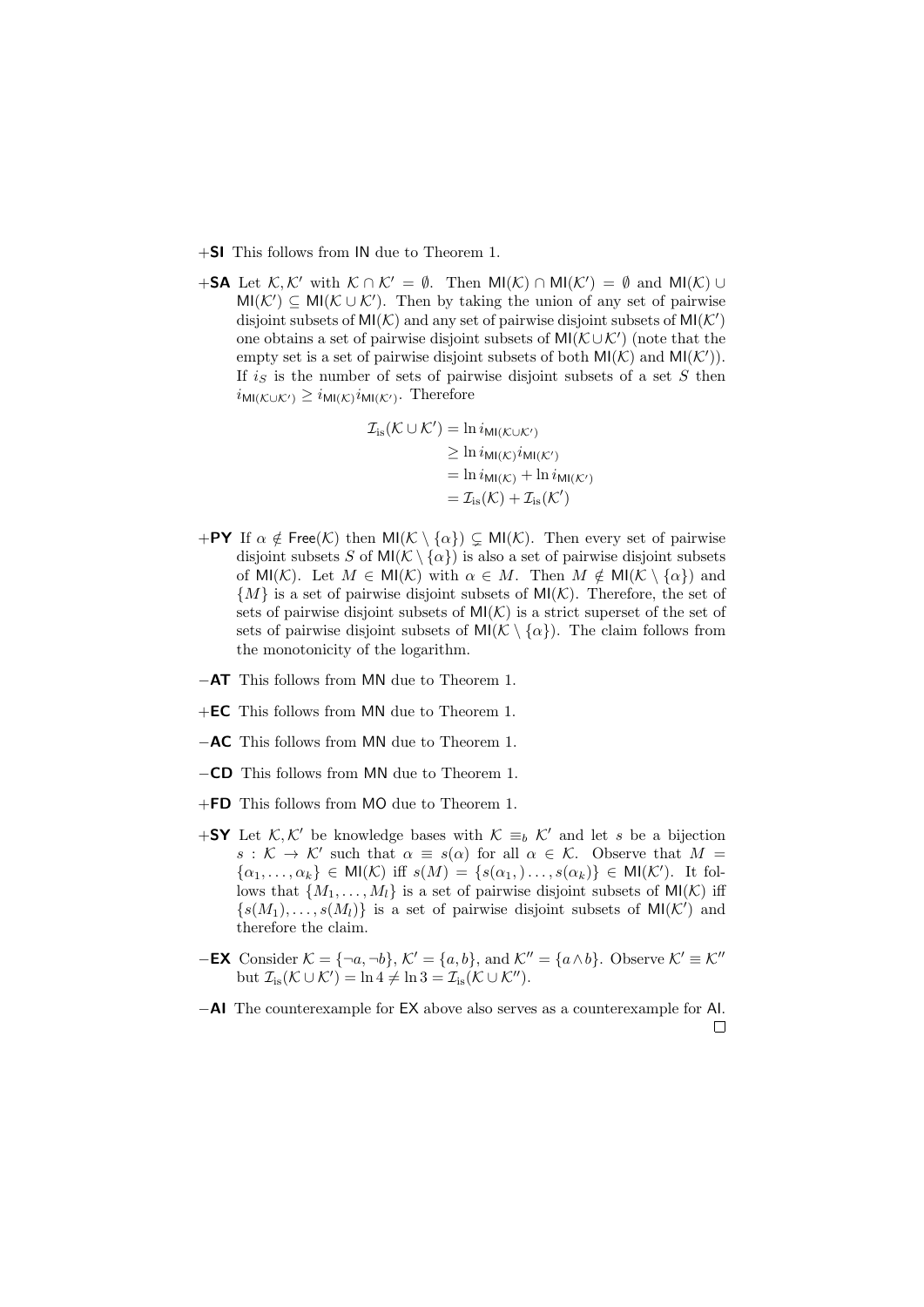The following theorem corrects some previous statements from [41, 40] where the postulates AT and EC have been stated in different way compared to the original definition from [30]. More precisely, the following results shows the compliance of all considered measures (except  $\mathcal{I}_{mcsc}$ ,  $\mathcal{I}_{forget}$ ,  $\mathcal{I}_{CC}$ , and  $\mathcal{I}_{is}$ which have been dealt with above) with the postulates AT and EC. It corrects previous results by showing that 1.)  $\mathcal{I}_d$ ,  $\mathcal{I}_{\text{MI}}$ ,  $\mathcal{I}_{hs}$ ,  $\mathcal{I}_{mv}$ ,  $\mathcal{I}_{\text{dial}}^{\text{hit}}$ , and  $\mathcal{I}_{nc}$  do not satisfy AT, 2.)  $\mathcal{I}_{\text{MI}}$  does not satisfy EC, and 3.)  $\mathcal{I}_d$ ,  $\mathcal{I}_{mc}$ ,  $\mathcal{I}_{hs}$ ,  $\mathcal{I}_{\text{dial}}^{\text{hit}}$ ,  $\mathcal{I}_{mv}$ ,  $\mathcal{I}_{nc}$ , and  $\mathcal{I}_{t_{\text{min}}}^{\text{fuz},\Sigma}$  satisfy EC. All other statements remain unchanged.

**Theorem 6.** For  $\mathcal{I} \in \{\mathcal{I}_{\mathsf{MI}}\in, \mathcal{I}_{\eta}, \mathcal{I}_{D_f}\},\mathcal{I}$  satisfies AT. For  $\mathcal{I} \in \{\mathcal{I}_d, \mathcal{I}_{\mathsf{MI}}, \mathcal{I}_c, \mathcal{I}_{mc},\$  $\mathcal{I}_p, \mathcal{I}_{hs}, \mathcal{I}_{\text{dall}}^{\Sigma}, \mathcal{I}_{\text{dall}}^{\text{max}}, \mathcal{I}_{\text{hill}}^{\text{hit}}, \mathcal{I}_{P_m}, \mathcal{I}_{mv}, \mathcal{I}_{nc}, \mathcal{I}_{t_{\text{prod}}}^{\text{tuz}}, \mathcal{I}_{t_{\text{prod}}}^{\text{fuz}}, \mathcal{I}_{t_{\text{prod}}}^{\text{fuz}, \Sigma} \}, \mathcal{I} \text{ violates AT. For}$  $\mathcal{I} \in \{\mathcal{I}_d, \mathcal{I}_{\mathsf{MI}}, \mathcal{I}_{\mathsf{MI}^{\mathsf{C}}}, \mathcal{I}_{\eta}, \mathcal{I}_{mc}, \mathcal{I}_{p}, \mathcal{I}_{hs}, \mathcal{I}_{\text{dall}}, \mathcal{I}_{D_f}, \mathcal{I}_{mv}, \mathcal{I}_{nc}, \mathcal{I}_{t_{\min}}^{fuz, \Sigma}\}, \mathcal{I} \text{ satisfies EC}.$ For  $\mathcal{I} \in \{ \mathcal{I}_c, \mathcal{I}_{\text{dala}}^{\Sigma}, \mathcal{I}_{\text{dala}}^{\text{max}}, \mathcal{I}_{P_m}, \mathcal{I}_{t_{\text{prod}}}^{\text{fuz}}, \mathcal{I}_{t_{\text{prod}}}^{\text{fuz}, \Sigma} \}, \mathcal{I}$  violates EC.

Proof.

- $\mathcal{I}_d$  –AT Consider  $M = \{a, b, \neg a \vee \neg b\}$  and  $M' = \{\neg a, a\}$ . We have  $|M| > |M'|$ but  $\mathcal{I}_d(M) = 1 = \mathcal{I}_d(M')$ .
- $\mathcal{I}_d$  +**EC** For any pair of minimal inconsistent sets  $M, M'$  (independently of whether they have the same cardinality) we always have  $\mathcal{I}_d(M) = 1$  =  $\mathcal{I}_d(M').$
- $\mathcal{I}_{\text{MI}}$  –AT Consider  $M = \{a, b, \neg a \lor \neg b\}$  and  $M' = \{\neg a, a\}$ . We have  $|M| > |M'|$ but  $\mathcal{I}_{\text{MI}}(M) = 1 = \mathcal{I}_{\text{MI}}(M').$
- $\mathcal{I}_{\text{MI}}$  +**EC** For any pair of minimal inconsistent sets  $M, M'$  (independently of whether they have the same cardinality) we always have  $\mathcal{I}_{\text{MI}}(M) = 1$  $\mathcal{I}_{\textsf{MI}}(M').$
- $\mathcal{I}_{\mathsf{MI}^{\mathsf{C}}}$  +AT Let  $M, M'$  be minimally inconsistent with  $|M'| < |M|$ . It follows directly that  $\mathcal{I}_{\text{MIC}}(M) = 1/|M| < 1/|M'| = \mathcal{I}_{\text{MIC}}(M').$
- $\mathcal{I}_{\text{MIC}}$  +**EC** Let M, M' be minimally inconsistent with  $|M'| = |M|$ . It follows directly that  $\mathcal{I}_{\text{MIC}}(M) = 1/|M| = 1/|M'| = \mathcal{I}_{\text{MIC}}(M').$
- $\mathcal{I}_n$  +AT In [23] it has been shown (Theorem 2.12, slightly rephrased here) that for any minimal inconsistent  $M$ ,  $\mathcal{I}_n(M) = 1/|M|$ . Then the proof of AT is analogous to the corresponding proof for  $\mathcal{I}_{\text{MIC}}$  (see above).
- $\mathcal{I}_n$  +**EC** In [23] it has been shown (Theorem 2.12, slightly rephrased here) that for any minimal inconsistent  $M, \mathcal{I}_n(M) = 1/|M|$ . Then the proof of EC is analogous to the corresponding proof for  $\mathcal{I}_{\mathsf{MI}^{\mathsf{C}}}$  (see above).
- $\mathcal{I}_c$  –AT Consider  $M = \{a, \neg a\}$  and  $M' = \{\neg a \wedge a\}$ . We have  $|M| > |M'|$  but  $\mathcal{I}_c(M) = 1 = \mathcal{I}_c(M').$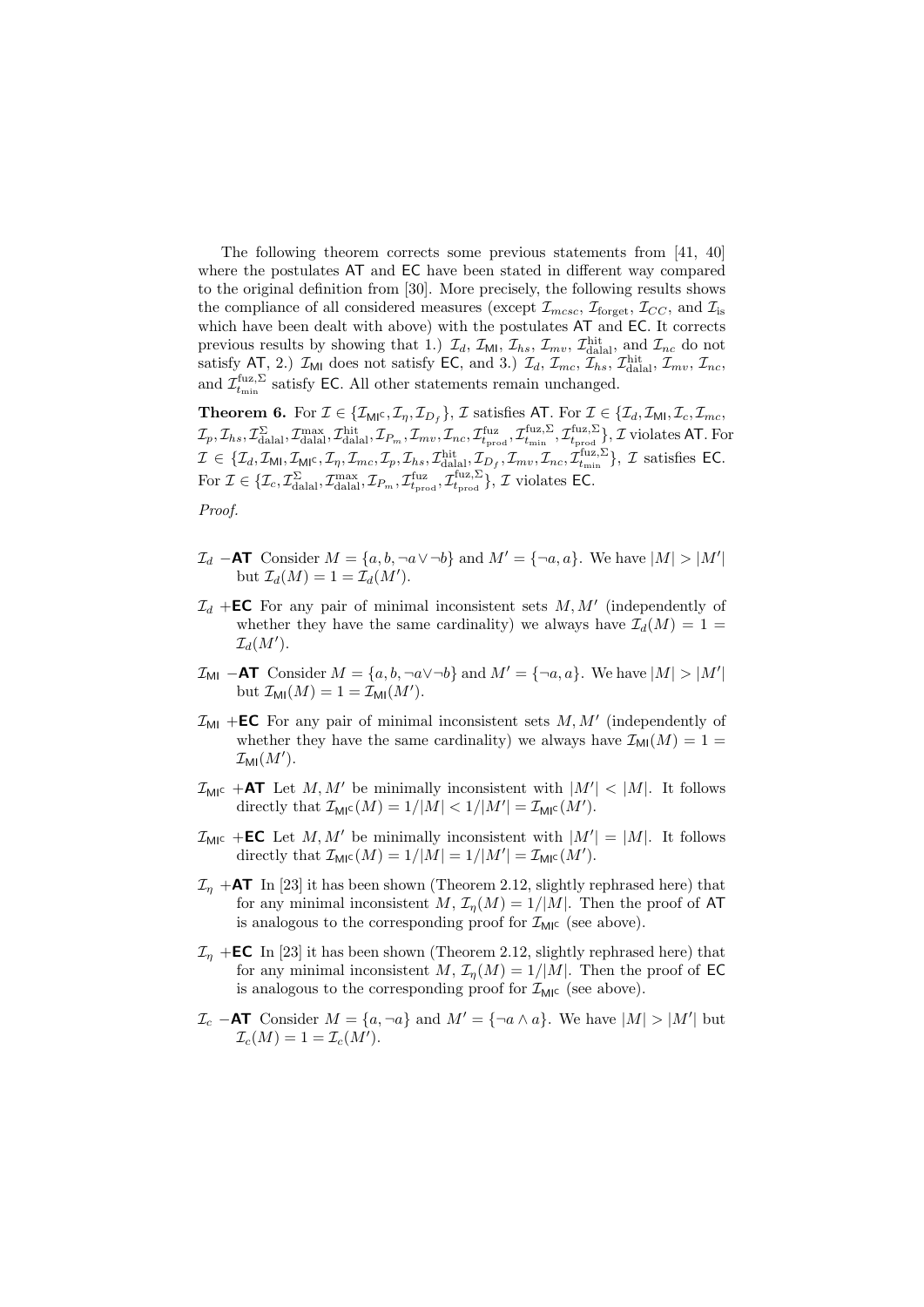- $\mathcal{I}_c$  –**EC** Consider  $M = \{a, \neg a\}$  and  $M' = \{a \land b, \neg a \land \neg b\}$ . We have  $|M| = |M'|$ but  $\mathcal{I}_c(M) = 1 \neq 2 = \mathcal{I}_c(M').$
- $\mathcal{I}_{mc}$  –AT Consider  $M = \{a, \neg a\}$  and  $M' = \{a \land \neg a\}$ . We have  $|M| > |M'|$ but  $\mathcal{I}_{mc}(M) = 1 = \mathcal{I}_{mc}(M').$
- $\mathcal{I}_{mc}$  +**EC** Let  $M \in \mathsf{MI}(\mathcal{K})$ , if  $|M| = 1$  then  $\mathcal{I}_{mc}(M) = 1$  and if  $|M| > 1$  then  $\mathcal{I}_{mc}(M) = |M| - 1.$
- $\mathcal{I}_p$  –AT Consider  $M = \{a, b, \neg a \vee \neg b\}$  and  $M' = \{\neg a, a\}$ . We have  $|M| > |M'|$ but  $\mathcal{I}_p(M) = 3 > 2 = \mathcal{I}_p(M').$
- $\mathcal{I}_p$  +**EC** For any minimally inconsistent  $M$ ,  $\mathcal{I}_p(M) = |M|$ .
- $\mathcal{I}_{hs}$  –AT Consider  $M = \{a, b, \neg a \lor \neg b\}$  and  $M' = \{\neg a, a\}$ . We have  $|M| > |M'|$ but  $\mathcal{I}_{hs}(M) = 1 = \mathcal{I}_{hs}(M').$
- $\mathcal{I}_{hs}$  +**EC** For  $M \in \mathsf{MI}(\mathcal{K})$  observe that for  $|M| = 1$ ,  $\mathcal{I}_{hs}(M) = \infty$  and for  $|M| > 1$  we have  $\mathcal{I}_{hs}(M) = 1$ .
- $\mathcal{I}_{\text{datal}}^{\Sigma}$  –AT Consider  $M = \{a, b, \neg a \vee \neg b\}$  and  $M' = \{\neg a, a\}$ . We have  $|M| >$  $|M'|$  but  $\mathcal{I}_{\text{dala}}^{\Sigma}(M) = 1 = \mathcal{I}_{\text{dala}}^{\Sigma}(M').$
- $\mathcal{I}_{\text{datal}}^{\Sigma}$  **EC** Consider  $M = \{a, \neg a\}$  and  $M' = \{a \land b, \neg a \land \neg b\}$ . We have  $|M| = |M'|$  but  $\mathcal{I}_{\text{dala}}^{\Sigma}(M) = 1 \neq 2 = \mathcal{I}_{\text{dala}}^{\Sigma}(M').$
- $\mathcal{I}_{\text{dual}}^{\max}$  –AT Consider  $M = \{a, b, \neg a \lor \neg b\}$  and  $M' = \{\neg a, a\}$ . We have  $|M| >$  $|M'|$  but  $\mathcal{I}_{\text{dala}}^{\text{max}}(M) = 1 = \mathcal{I}_{\text{dala}}^{\text{max}}(M').$
- $\mathcal{I}_{\text{dalal}}^{\text{max}}$  **EC** Consider  $M = \{a, \neg a\}$  and  $M' = \{a \land b \land c, \neg a \land \neg b \land \neg c\}$ . We have  $|M| = |M'|$  but  $\mathcal{I}_{\text{dala}}^{\text{max}}(M) = 1 \neq 2 = \mathcal{I}_{\text{dala}}^{\text{max}}(M').$
- $\mathcal{I}^{\text{hit}}_{\text{dalal}}$  –AT Consider  $M = \{a, b, \neg a \lor \neg b\}$  and  $M' = \{\neg a, a\}$ . We have  $|M| >$ |M'| but  $\mathcal{I}_{\text{dala}}^{\text{hit}}(M) = 1 = \mathcal{I}_{\text{dala}}^{\text{hit}}(M').$
- $\mathcal{I}^{\text{hit}}_{\text{dalal}}$  +**EC** Note that  $\mathcal{I}^{\text{hit}}_{\text{dalal}}(M) = 1$  for every minimal inconsistent M.
- $\mathcal{I}_{D_f}$  +AT For  $M \in \mathsf{MI}(\mathcal{K})$  observe that  $\mathcal{I}_{D_f}(M) = 1/|M|$ . Then the proof of AT is analogous to the corresponding proof for  $\mathcal{I}_{\mathsf{MI}^c}$  (see above).
- $\mathcal{I}_{D_f}$  +**EC** For  $M \in \mathsf{MI}(\mathcal{K})$  observe that  $\mathcal{I}_{D_f}(M) = 1/|M|$ . Then the proof of EC is analogous to the corresponding proof for  $\mathcal{I}_{\text{MI}}$  (see above).
- $\mathcal{I}_{P_m}$  –AT Consider  $M = \{\neg a, a\}$  and  $M' = \{\neg a \wedge a\}$ . We have  $|M| > |M'|$ but  $\mathcal{I}_{P_m}(M) = 1 = \mathcal{I}_{P_m}(M').$
- $\mathcal{I}_{P_m}$  –**EC** Consider  $M = \{a, \neg a\}$  and  $M' = \{a \land b, \neg a \land \neg b\}$ . We have  $|M|$ |M'| but  $\mathcal{I}_{P_m}(M) = 1 \neq 2 = \mathcal{I}_{P_m}(M').$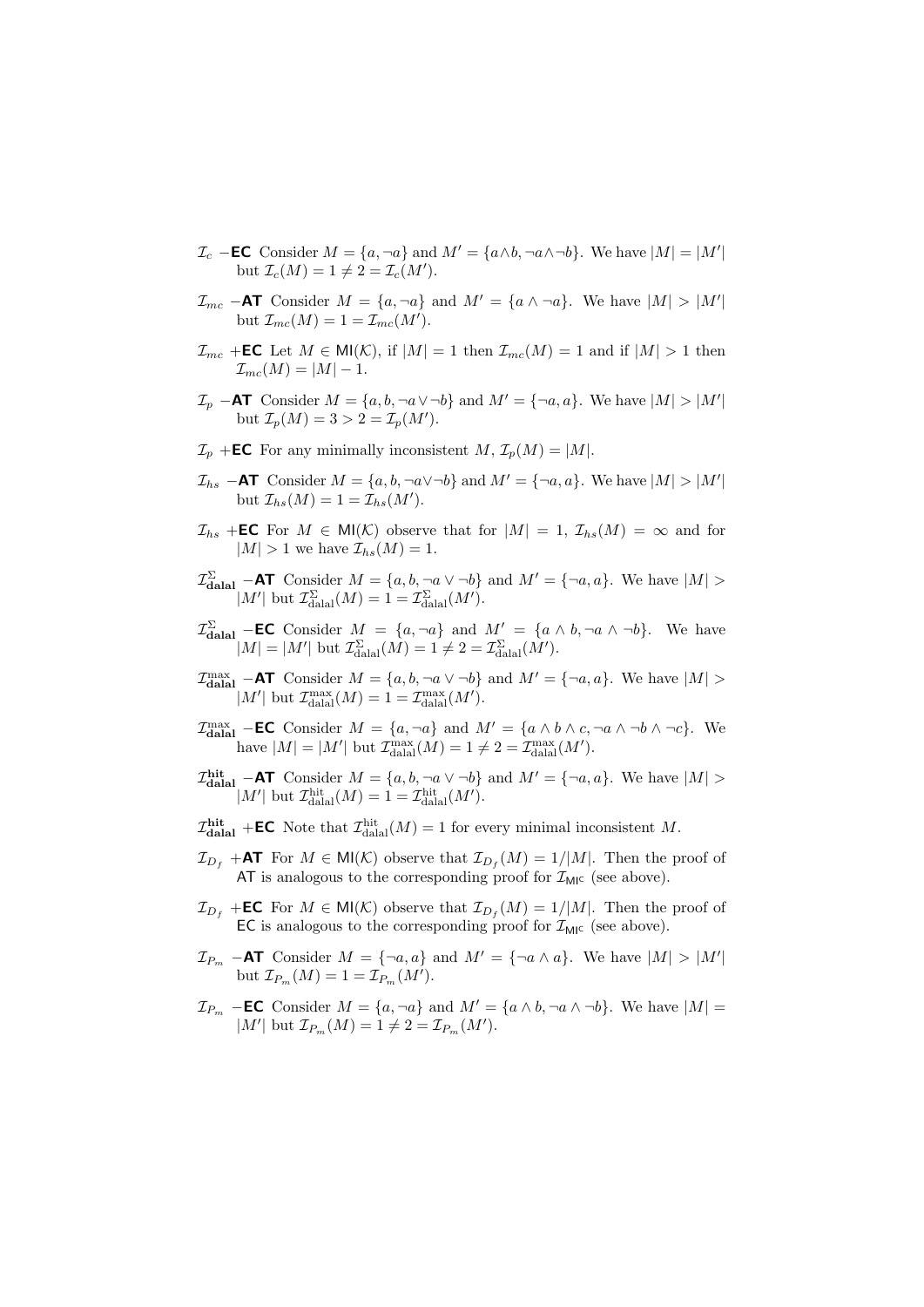- $\mathcal{I}_{mv}$  –AT Consider  $M = \{\neg a, a\}$  and  $M' = \{\neg a \wedge a\}$ . We have  $|M| > |M'|$ but  $\mathcal{I}_{mv}(M) = 1 = \mathcal{I}_{mv}(M').$
- $\mathcal{I}_{mv}$  +**EC** Observe  $\mathcal{I}_{mv}(M) = 1$  for every minimal inconsistent set M.
- $\mathcal{I}_{nc}$  –AT Consider  $M = \{\neg a, a\}$  and  $M' = \{\neg a \wedge a\}$ . We have  $|M| > |M'|$  but  $\mathcal{I}_{nc}(M) = 1 = \mathcal{I}_{nc}(M').$
- $\mathcal{I}_{nc}$  +**EC** Observe  $\mathcal{I}_{nc}(M) = 1$  for every minimal inconsistent set M.
- $\mathcal{I}_{t_{\text{prod}}}^{\text{fuz}}$  –AT Consider  $M = \{\neg a, a\}$  and  $M' = \{\neg a \wedge a\}$ . We have  $|M| > |M'|$ but  $\mathcal{I}_{t_{\text{prod}}}^{\text{fuz}}(M) = 0.75 = \mathcal{I}_{t_{\text{prod}}}^{\text{fuz}}(M').$
- $\mathcal{I}_{t_{\text{prod}}}^{\text{fuz}}$  **EC** Consider  $M = \{a, \neg a\}$  and  $M' = \{a \land a, \neg a \land \neg a\}$ . We have  $|M| = |M'|$  but  $\mathcal{I}_{t_{\text{prod}}}^{\text{fuz}}(M) = 0.75 \neq 0.9375 = \mathcal{I}_{t_{\text{prod}}}^{\text{fuz}}(M').$
- $\mathcal{I}^{\text{fuz},\Sigma}_{t_{\min}}$  –AT Consider  $M = \{\neg a, a\}$  and  $M' = \{\neg a \wedge a\}$ . We have  $|M| > |M'|$ but  $\mathcal{I}_{t_{\min}}^{\text{fuz},\Sigma}(M) = 1 = \mathcal{I}_{t_{\min}}^{\text{fuz},\Sigma}(M').$
- $\mathcal{I}^{\mathbf{fuz},\Sigma}_{t_{\min}}$  +**EC** Observe that for a minimal inconsistent M with  $|M| = 1$ ,  $\mathcal{I}^{\text{fuz},\Sigma}_{t_{\min}}(M) =$ 1/2 due to Proposition 3 in [40]. Furthermore, for a minimal inconsistent M with  $|M| > 1$  one can see that  $\mathcal{I}_{t_{\min}}^{\text{fuz},\Sigma}(M) = 1$  (one can always define a fuzzy minimum interpretation  $\omega$  in such a way that all but one formula of M are satisfied, i.e.,  $\omega(\alpha) = 1$ , and exactly one formula  $\beta$  has  $\omega(\beta) = 0$ .
- $\mathcal{I}_{t_{\text{prod}}}^{\text{fuz},\Sigma}$  –AT Consider  $M = \{\neg a, a\}$  and  $M' = \{\neg a \wedge a\}$ . We have  $|M| > |M'|$ but  $\mathcal{I}_{t_{\text{prod}}}^{\text{fuz},\Sigma}(M) = 1 = \mathcal{I}_{t_{\text{prod}}}^{\text{fuz},\Sigma}(M').$
- $\mathcal{I}_{t_{\text{prod}}}^{\text{fuz},\Sigma}$  –**EC** Consider  $M = \{a, \neg a\}$  and  $M' = \{a \land b, \neg a \land \neg b\}$ . We have  $|M| = |M'|$  but  $\mathcal{I}_{t_{\text{prod}}}^{\text{fuz},\Sigma}(M) = 1 \neq 1.5 = \mathcal{I}_{t_{\text{prod}}}^{\text{fuz},\Sigma}(M').$

 $\Box$ 

We now provide proofs for the missing statements regarding expressivity of the measures  $\mathcal{I}_{mcsc}$ ,  $\mathcal{I}_{\text{forget}}$ ,  $\mathcal{I}_{CC}$ , and  $\mathcal{I}_{\text{is}}$ , see Table 4.

**Theorem 7.**  $\mathcal{C}^v(\mathcal{I}_{mcsc}, n) = \mathcal{C}^p(\mathcal{I}_{mcsc}, n) = \infty$ ,  $\mathcal{C}^f(\mathcal{I}_{mcsc}, n) = n + 1$ . For  $n > 1, C^{l}(\mathcal{I}_{mcsc}, n) = \infty.$ 

*Proof.* Regarding  $C^v(\mathcal{I}_{m\csc}, n) = C^p(\mathcal{I}_{m\csc}, n) = \infty$ , consider the family

$$
\mathcal{K}_i = \{\neg a, a, a \wedge a, \dots, \underbrace{a \wedge \dots \wedge a}_{i \text{ times}}\}
$$

where each  $\mathcal{K}_i$  and each formula in  $\mathcal{K}_i$  mentions only a single atom,  $i \in \mathbb{N}$ . Note that each  $\mathcal{K}_i$  contains exactly two maximal consistent subsets, namely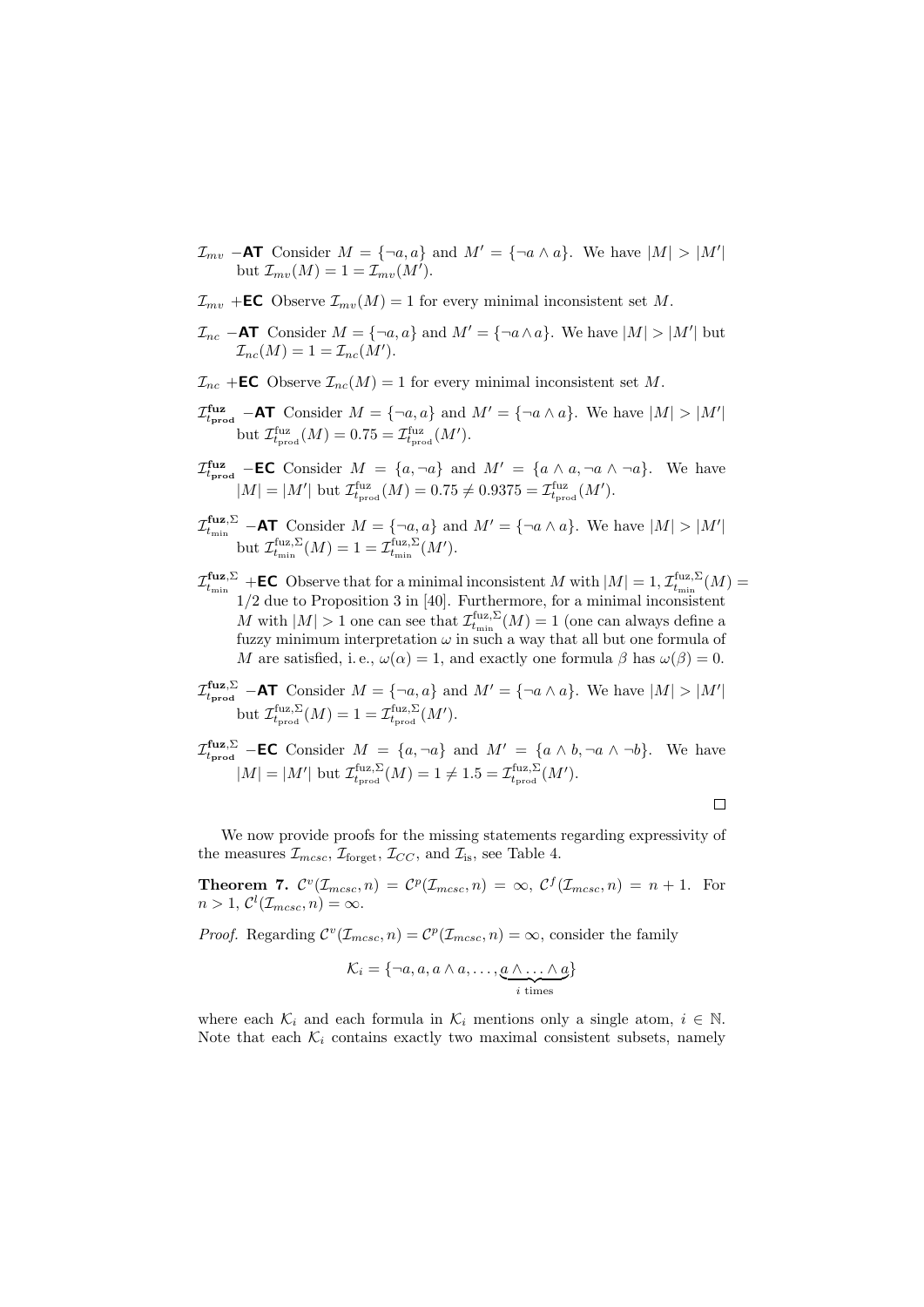${\lbrace \neg a \rbrace}$  and  ${\lbrace a, a \wedge a, \ldots \rbrace}$ . Those two also comprise the single maximal MC cover (which has an empty intersection). It follows that  $\mathcal{I}_{mcsc}(\mathcal{K}_i) = |\mathcal{K}_i| - 0 = i + 1$ .

Regarding  $\mathcal{C}^f(\mathcal{I}_{mcsc}, n) = n + 1$  note that  $\mathcal{I}_{mcsc}$  is integer-valued and  $\mathcal{I}_{mcsc}(\mathcal{K}) \leq |\mathcal{K}|$  by definition, showing that  $\mathcal{C}^f(\mathcal{I}_{mcsc}, n) \leq n+1$ . To see that  $C^f(\mathcal{I}_{mcsc}, n) \geq n+1$  consider  $\mathcal{K}_1, \ldots, \mathcal{K}_{n-1}$  from above showing that  $\{2, \ldots, n\}$ are possible values for  $\mathcal{I}_{mcsc}$  on knowledge bases of size n or smaller. Furthermore, we have  $\mathcal{I}_{mcsc}(\emptyset) = 0$  and  $\mathcal{I}_{mcsc}(\{a \wedge \neg a\}) = 1$ , yielding  $\mathcal{C}^f(\mathcal{I}_{mcsc}, n) \geq 0$  $n+1$ .

Regarding  $\mathcal{C}^l(\mathcal{I}_{mcsc}, n) = \infty$  for  $n > 1$ , consider the family

$$
\mathcal{K}'_i = \{a_1, \neg a_1, \dots, a_i, \neg a_i\}
$$

and observe that  $\mathcal{I}_{mcsc}(\mathcal{K}'_i) = 2i$ .

 $\Box$ 

 $\Box$ 

**Theorem 8.**  $\mathcal{C}^v(\mathcal{I}_{\text{forget}}, n) = \mathcal{C}^f(\mathcal{I}_{\text{forget}}, n) = \mathcal{C}^p(\mathcal{I}_{\text{forget}}, n) = \infty$ . For  $n > 1$ ,  $\mathcal{C}^l(\mathcal{I}_{\text{forget}}, n) = \infty.$ 

*Proof.* Regarding  $\mathcal{C}^v(\mathcal{I}_{\text{forget}}, n) = \mathcal{C}^f(\mathcal{I}_{\text{forget}}, n) = \mathcal{C}^p(\mathcal{I}_{\text{forget}}, n) = \infty$ , consider the family

$$
\mathcal{K}_i = \{ \underbrace{a \wedge \ldots \wedge a}_{i \text{ times}} \wedge \underbrace{\neg a \wedge \ldots \wedge \neg a}_{i \text{ times}} \}
$$

where each  $\mathcal{K}_i$  mentions only a single atom and consists of a single formula,  $i \in \mathbb{N}$ . Observe  $\mathcal{I}_{\text{forget}}(\mathcal{K}_i) = i$ .

Regarding  $\mathcal{C}^l(\mathcal{I}_{\text{forget}}, n) = \infty$  for  $n > 1$ , consider the family

$$
\mathcal{K}'_i = \{a_1, \neg a_1, \dots, a_i, \neg a_i\}
$$

and observe that  $\mathcal{I}_{\text{forget}}(\mathcal{K}'_i) = i$ .

**Theorem 9.**  $\mathcal{C}^v(\mathcal{I}_{CC}, n) = \mathcal{C}^p(\mathcal{I}_{CC}, n) = \infty$ ,  $\mathcal{C}^f(\mathcal{I}_{CC}, n) = n + 1$ . For  $n > 1$ ,  $\mathcal{C}^l(\mathcal{I}_{CC}, n) = \infty.$ 

*Proof.* Regarding  $\mathcal{C}^v(\mathcal{I}_{CC}, n) = \infty$ , consider the family

$$
\mathcal{K}_i = \{a \wedge \neg a, a \wedge a \wedge \neg a, \dots, \underbrace{a \wedge \dots \wedge a}_{i \text{ times}} \wedge \neg a\}
$$

with  $\mathcal{I}_{CC}(\mathcal{K}_i) = i$ .

Regarding  $C^{f}(\mathcal{I}_{CC}, n) = n + 1$ , observe that  $\mathcal{I}_{CC}$  is integer-valued. Furthermore,  $\mathcal{I}_{CC}(\mathcal{K}) \leq |\mathcal{K}|$  as any CI partition  $\{K_1, \ldots, K_n\}$  of  $\mathcal K$  must satisfy  $K_i \cap K_j \neq \emptyset$  for all i, j and therefore  $n \leq |\mathcal{K}|$ . It follows that  $\mathcal{C}^f(\mathcal{I}_{CC}, n) \leq n+1$ . For  $C^f(\mathcal{I}_{CC}, n) \geq n+1$  consider for  $i = 0, \ldots, n$  the family

$$
\mathcal{K}'_i = \{a_1 \wedge \neg a_1, \dots, a_i \wedge \neg a_i\}
$$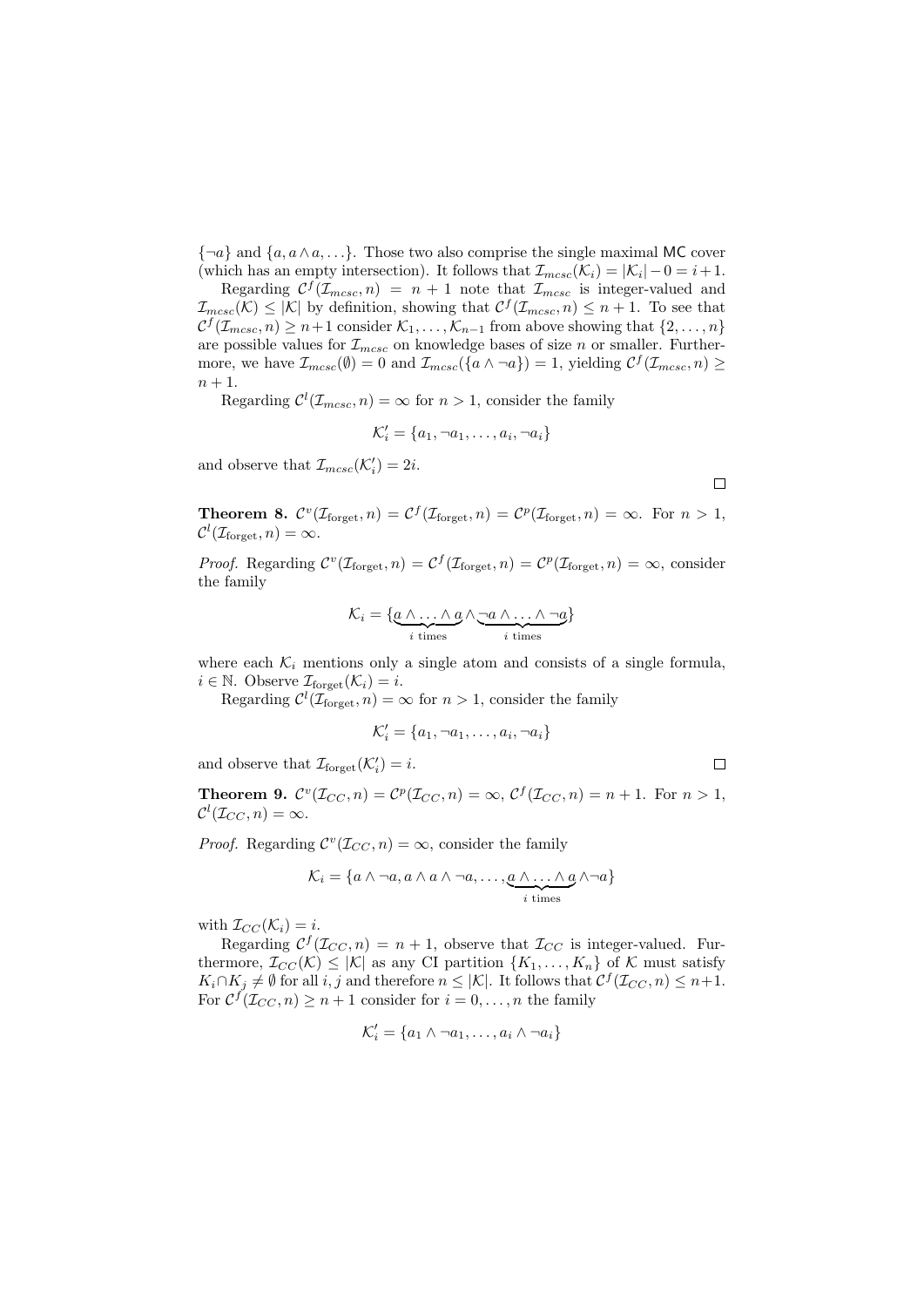with  $|\mathcal{K}'_i| = \mathcal{I}_{CC}(\mathcal{K}'_i) = i$ .

Regarding  $\mathcal{C}^p(\mathcal{I}_{CC}, n) = \infty$  and  $\mathcal{C}^l(\mathcal{I}_{CC}, n) = \infty$  for  $n > 1$ , consider the family

$$
\mathcal{K}_i'' = \{a_1, \neg a_1, \dots, a_i, \neg a_i\}
$$

and observe that  $\mathcal{I}_{CC}(\mathcal{K}_i'') = i$ .

**Theorem 10.**  $\mathcal{C}^v(\mathcal{I}_{is}, n) = \mathcal{C}^p(\mathcal{I}_{is}, n) = \infty$ ,  $\mathcal{C}^f(\mathcal{I}_{is}, n) \leq 2^{\binom{n}{\lfloor n/2 \rfloor}} + 1$ . For  $n > 1$ ,  $\mathcal{C}^l(\mathcal{I}_{\text{is}}, n) = \infty$ 

*Proof.* Regarding  $C^v(\mathcal{I}_{is}, n) = C^p(\mathcal{I}_{is}, n) = \infty$ , consider the family

$$
\mathcal{K}_i = \{\neg a, a, a \wedge a, \ldots, \underbrace{a \wedge \ldots \wedge a}_{i \text{ times}}\}
$$

where each  $\mathcal{K}_i$  and each formula in  $\mathcal{K}_i$  mentions only a single atom,  $i \in \mathbb{N}$ . Note

$$
MI(\mathcal{K}_i) = \{ \{\neg a, a\}, \{\neg a, a \wedge a\}, \dots, \{\neg a, \underbrace{a \wedge \dots \wedge a}_{i \text{ times}} \} \}
$$

It follows that every singleton subset of  $\text{MI}(\mathcal{K}_i)$  and the empty set are the only sets of pairwise disjoint subsets of  $\text{MI}(\mathcal{K}_i)$ . Therefore  $\mathcal{I}_{is}(\mathcal{K}_i) = \ln(i+1)$ .

Regarding  $C^f(\mathcal{I}_{\text{is}}, n) \leq 2^{\binom{n}{\lfloor n/2 \rfloor}} + 1$ , recall that  $C^f(\mathcal{I}_{\text{MI}}, n) = \binom{n}{\lfloor n/2 \rfloor} + 1$  [38]. More specifically, the number of minimal inconsistent subsets of a knowledge base with at most *n* formulas is in  $\{0, 1, \ldots, {n \choose \lfloor n/2 \rfloor}\}$ . If a knowledge base has k minimal inconsistent subsets, i.e.  $|M(K)| = k$ , then there are at most  $2^k$ sets of pairwise disjoint subsets of  $MI(K)$  (if all minimal inconsistent subsets are pairwise disjoint). Furthermore, the empty set is always a set of pairwise disjoint subsets of  $\mathsf{MI}(\mathcal{K})$ . Therefore, there are between 1 and  $2^k$  sets of pairwise disjoint subsets of  $MI(K)$  (possibly not all values in-between are attained due to combinatorial reasons, but we are only interested in an upper bound here). Taking the case of a consistent knowledge base into account this shows that  $C^{f}(\mathcal{I}_{\text{is}}, n) \leq 2^{\binom{n}{\lfloor n/2 \rfloor}} + 1.$ 

Regarding  $\mathcal{C}^l(\mathcal{I}_{\text{is}}, n) = \infty$  for  $n > 1$ , consider the family

$$
\mathcal{K}'_i = \{a_1, \neg a_1, \dots, a_i, \neg a_i\}
$$

and observe that  $\mathcal{I}_{is}(\mathcal{K}'_i) = \ln 2^i = i \ln 2$ .

We now provide proofs for the missing statements regarding the computational complexity of the measures  $\mathcal{I}_{D_f}$  and  $\mathcal{I}_{P_m}$ , see Table 5.

**Theorem 11.**  $\text{EXACT}_{\mathcal{I}_{D_f}}$ ,  $\text{Upper}_{\mathcal{I}_{D_f}}$ ,  $\text{Lower}_{\mathcal{I}_{D_f}}$  are in PSPACE and  $\text{VALUE}_{\mathcal{I}_{D_f}}$ is in FPSPACE.

 $\Box$ 

 $\Box$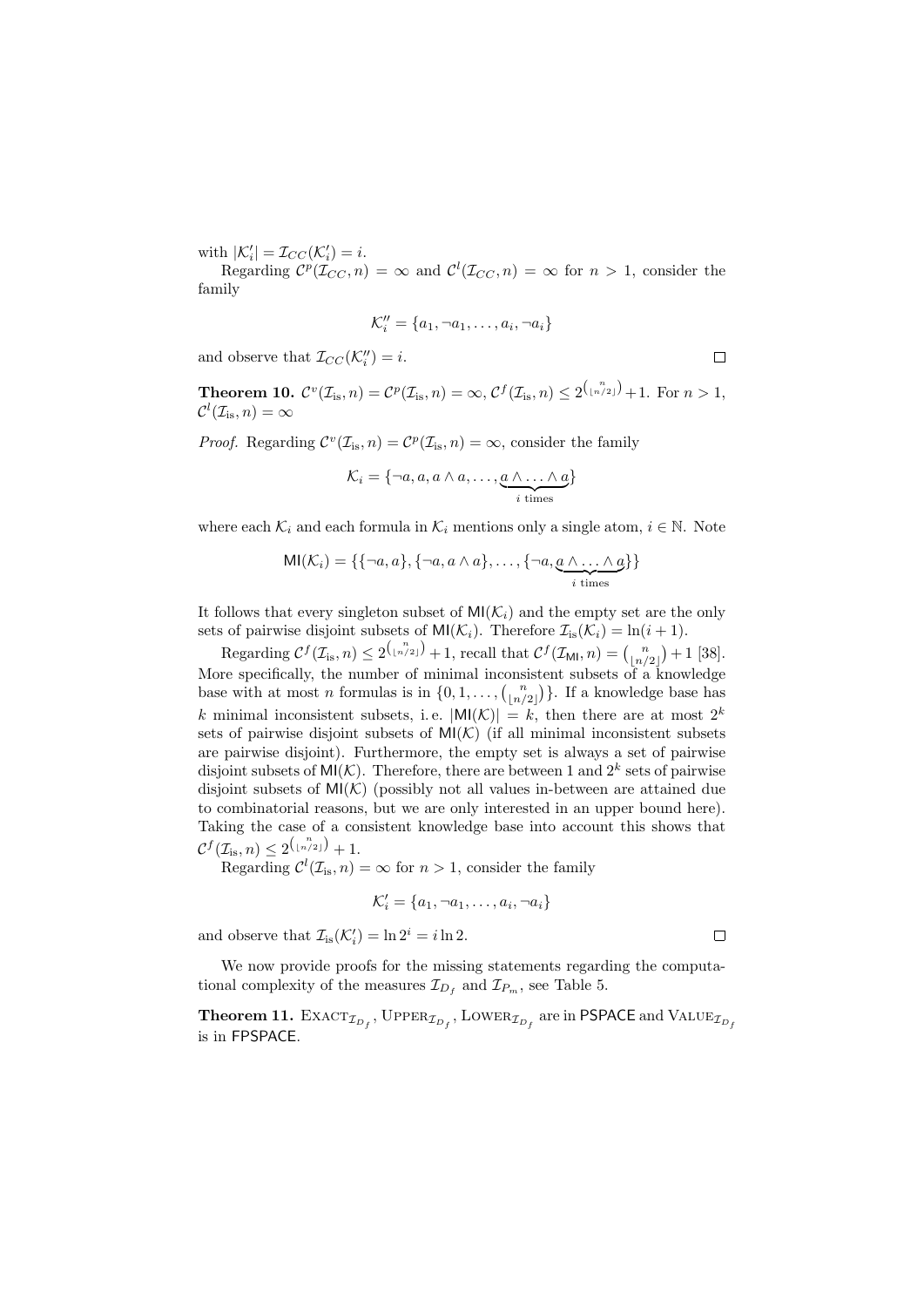*Proof.* It suffices to show that  $\mathcal{I}_{D_f}(\mathcal{K})$  can be computed in polynomial space for all K. Note that the set of all values  $|M^{(i)}(\mathcal{K})|$  and  $|CN^{(i)}(\mathcal{K})|$  for  $i=1,\ldots,|\mathcal{K}|$ can be stored in polynomial space and that  $\mathcal{I}_{D_f}(\mathcal{K})$  can be computed from those values in polynomial space. As we can reuse space, we only need to show that computing each  $|\text{MI}^{(i)}(\mathcal{K})|$  and  $|\text{CN}^{(i)}(\mathcal{K})|$  for each  $i = 1, ..., |\mathcal{K}|$  needs at most polynomial space. But this is clear, as we can enumerate each subset  $S$ of cardinality i (again reusing space), perform a check whether  $S \in M^{(i)}(\mathcal{K})$ (or  $S \in \text{CN}^{(i)}(\mathcal{K})$ ) and update some counter. Note that  $S \in \text{MI}^{(i)}(\mathcal{K})$  and  $S \in \mathsf{CN}^{(i)}(\mathcal{K})$  can be verified by enumerating all interpretations and checking for satisfiability (and additionally for  $S \in M^{(i)}(\mathcal{K})$  checking each subset with one element less for satisfiability). This can all be done in polynomial space.  $\Box$ 

**Theorem 12.** EXACT<sub> $I_{P_m}$ </sub>, UPPER<sub> $I_{P_m}$ </sub>, LOWER<sub> $I_{P_m}$ </sub> are in PSPACE and VALUE<sub> $I_{P_m}$ </sub> is in FPSPACE.

*Proof.* It suffices to show that  $\mathcal{I}_{P_m}(\mathcal{K})$  can be computed in polynomial space for all K. We now sketch an algorithm for computing  $\mathcal{I}_{P_m}(\mathcal{K})$  running in polynomial space. For each proposition a we keep two counters  $c_a$  and  $c_{\neg a}$ that keeps track of the number of minimal proofs we encountered for a and  $\neg a$ , respectively. Note that we only need polynomial space to store these counters. Then by reusing space we enumerate each subset  $S$  of  $K$  and check for each proposition a whether S is a minimal proof for a and/or  $\neg a$ , and update the corresponding counter. Note that checking whether a set S is a minimal proof for some  $\alpha$  can be done by enumerating all interpretations (one after the other) and checking for entailment. $\Box$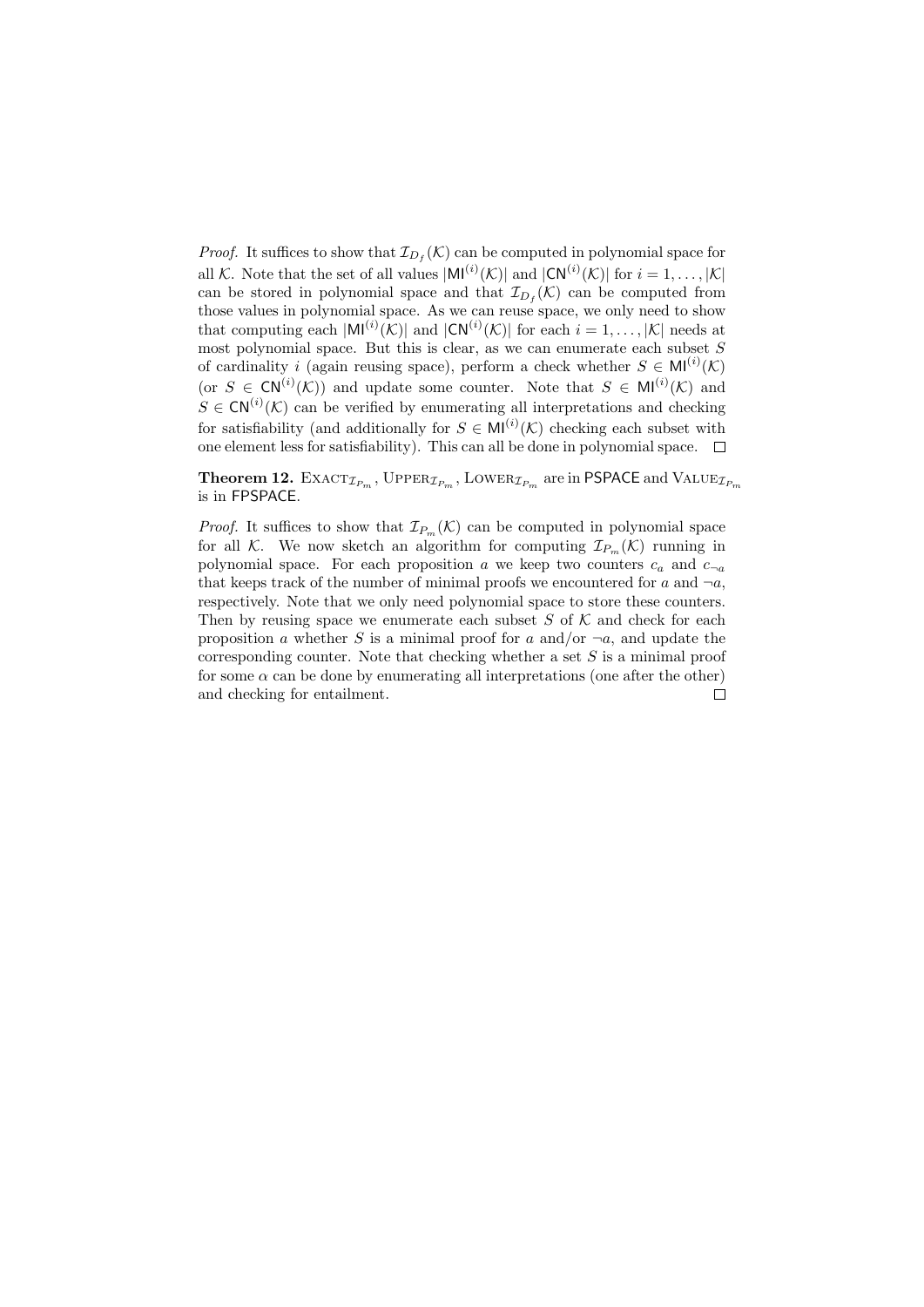|                                                                                                                                                           | $\overline{\mathcal{C}^v}(\mathcal{I},\underline{n})$ | $\bar{c}^{\bar{\tau}}$<br>$(\mathcal{I},n)$            | $\mathcal{C}^l$<br>$(\mathcal{I},n)$                           | $\overline{\mathcal{C}^p}(\mathcal{I},n)$ |
|-----------------------------------------------------------------------------------------------------------------------------------------------------------|-------------------------------------------------------|--------------------------------------------------------|----------------------------------------------------------------|-------------------------------------------|
| $\mathcal{I}_d$                                                                                                                                           | 2                                                     |                                                        | $\overline{2^*}$                                               | $\overline{2}$                            |
| $\mathcal{I}_{\mathsf{MI}}$                                                                                                                               | $\infty$                                              | $\binom{n}{\lfloor n/2 \rfloor}+1$                     | $\infty^*$<br>$\infty^*$                                       | $\infty$                                  |
| $\mathcal{I}_{\mathsf{MI}}$ c                                                                                                                             | $\infty$                                              | $\leq \Psi(n)^{\ddagger}$                              |                                                                | $\infty$                                  |
| $\mathcal{I}_\eta$                                                                                                                                        | $\Phi(2^n)^{\dagger}$                                 | $\leq \Phi({n \choose \lfloor n/2 \rfloor})^{\dagger}$ | $\infty^{**}$                                                  | $\infty^*$                                |
| $\mathcal{I}_c$                                                                                                                                           | $n+1$                                                 | $\infty$                                               | $\infty^*$                                                     | $\infty$                                  |
| $\mathcal{I}_{mc}$                                                                                                                                        | $\infty$                                              | $\binom{n}{\lfloor n/2 \rfloor}$ **                    | $\infty^*$                                                     | $\infty$                                  |
| $\mathcal{I}_p$                                                                                                                                           | $\infty$                                              | $n+1$                                                  | $\infty^*$                                                     | $\infty$                                  |
| $\mathcal{I}_{hs}$                                                                                                                                        | $2^n + 1$                                             | $n+1$                                                  | $\infty^{**}$                                                  | $\infty^*$                                |
| $\mathcal{I}^{\Sigma}_{\rm{dala}}$                                                                                                                        | $\infty$                                              | $\infty^*$                                             | $\infty^*$                                                     | $\infty$                                  |
| $\mathcal{I}^{\rm max}_{\rm dala}$                                                                                                                        | $n+2$                                                 | $\infty^*$                                             | $\lfloor (n+7)/3 \rfloor^{**}$                                 | $n+2$                                     |
| $\mathcal{I}^{\text{hit}}_{\text{dala}l}$                                                                                                                 | $\infty$                                              | $n+1$                                                  | $\begin{matrix} \infty^* \\ \infty^* \\ \infty^* \end{matrix}$ | $\infty$                                  |
| $\mathcal{I}_{D_f}$                                                                                                                                       | $\infty$                                              | $\leq \Psi(n)^{\ddagger}$                              |                                                                | $\infty$                                  |
| $\mathcal{I}_{P_m}$                                                                                                                                       | $\infty$                                              | $\infty$                                               |                                                                | $\infty$                                  |
| $\mathcal{I}_{mv}$                                                                                                                                        | $n+1$                                                 | $\infty^*$                                             | $\infty^*$                                                     | $\infty$                                  |
| $\mathcal{I}_{nc}$                                                                                                                                        | $\infty$                                              | $n+1$                                                  |                                                                | $\infty$                                  |
|                                                                                                                                                           | $\infty$                                              | $\infty$                                               | $\infty^*$                                                     | $\infty$                                  |
|                                                                                                                                                           | $\infty$                                              | $n+1$                                                  | $\infty^*$                                                     | $\infty$                                  |
| $\mathcal{I}^{\text{fuz}}_{t_{\text{prod}}}$<br>$\mathcal{I}^{\text{fuz},\Sigma}_{t_{\text{min}}}$<br>$\mathcal{I}^{\text{fuz},\Sigma}_{t_{\text{prod}}}$ | $\infty$                                              | $\infty$                                               | $\infty^*$                                                     | $\infty$                                  |
| $\mathcal{I}_{m c s c}$                                                                                                                                   | $\infty$                                              | $n+1$                                                  | $\infty^*$                                                     | $\infty$                                  |
| $\mathcal{I}_{\mathrm{forget}}$                                                                                                                           | $\infty$                                              | $\infty$                                               | $\infty^*$                                                     | $\infty$                                  |
| $\mathcal{I}_{CC}$                                                                                                                                        | $\infty$                                              | $n+1$                                                  | $\infty^*$                                                     | $\infty$                                  |
| $\mathcal{I}_{\mathrm{is}}$                                                                                                                               | $\infty$                                              | $\langle 2^{\binom{n}{\lfloor n/2\rfloor}}$<br>$+1$    | $\infty^*$                                                     | $\infty$                                  |

Table 4: Characteristics of inconsistency measures  $(n \geq 1);$ \*only for  $n > 1$ ; \*\*only for  $n > 3$ 

 $\phi(x)$  is the number of fractions in the Farey series of order x and can be defined as  $\Phi(x) = |\{k/l \mid l = 1, ..., x, k = 0, ..., l\}|$ , see e.g. http://oeis.org/A005728

 $\sqrt{\Psi(n)}$  is the number of profiles of monotone Boolean functions of n variables, see e. g. http://oeis.org/A220880